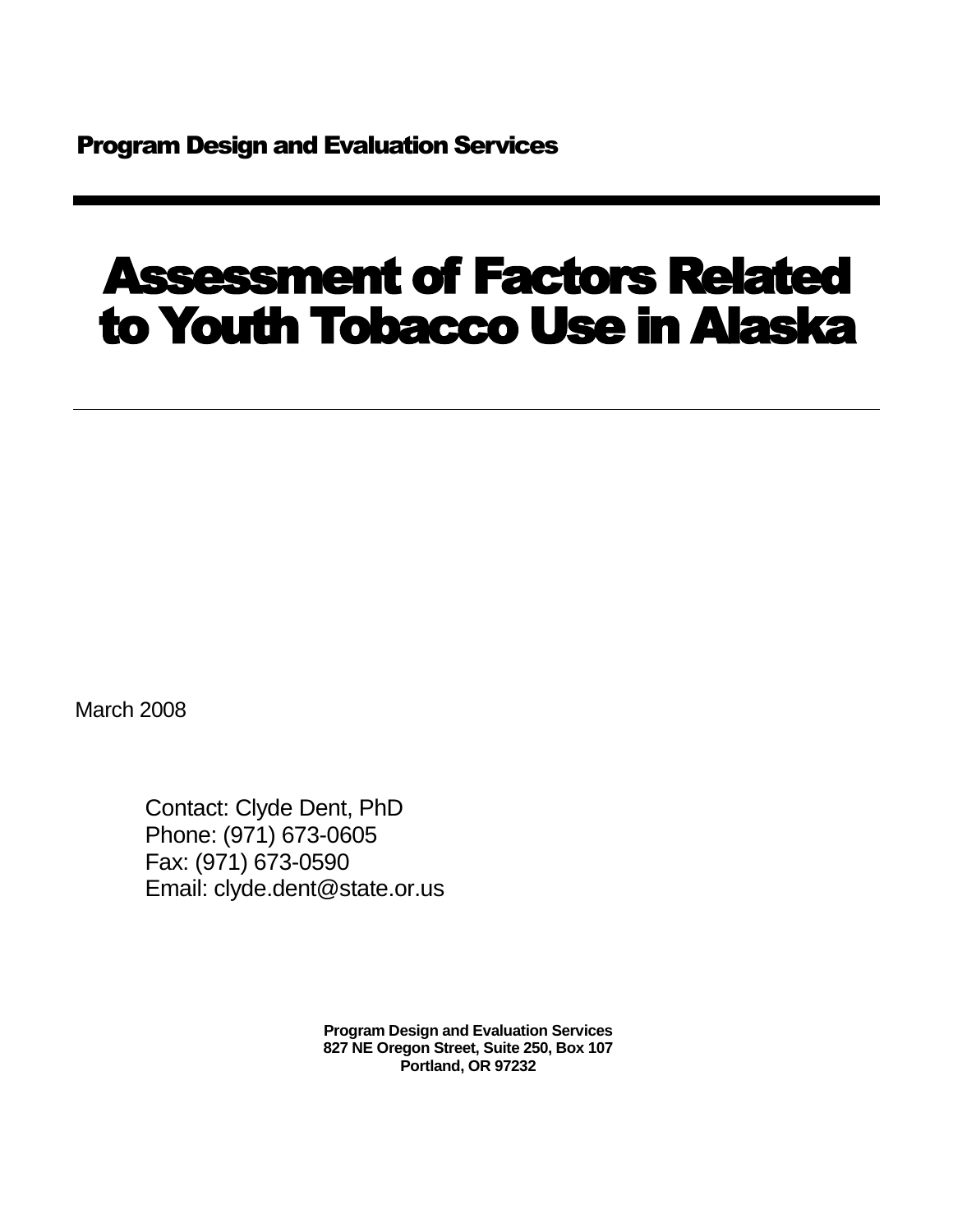#### **Authors and Contributors**

Program Design & Evaluation Services – Multnomah County Health Department and Oregon Department of Human Services/Public Health Division: Clyde Dent and Kathy Pickle (lead authors).

Alaska Department of Health and Social Services – Lisa D.H. Aquino, Erin Peterson, Vanessa Hiratsuka and Charles Utermohle.

#### **Suggested Citation**

Alaska Department of Health and Social Services. Assessment of factors related to youth tobacco use in Alaska. Anchorage, AK: Section of Chronic Disease Prevention and Health Promotion, Division of Public Health, Alaska Department of Health and Social Services; March 2008.

#### **Acknowledgements**

This report was commissioned by the Alaska Tobacco Prevention and Control Program within the Alaska Department of Health and Social Services. The report was produced by Program Design & Evaluation Services, a public health research group housed within Multnomah County Health Department and Oregon Public Health Division, under contract with the Alaska Tobacco Prevention and Control Program.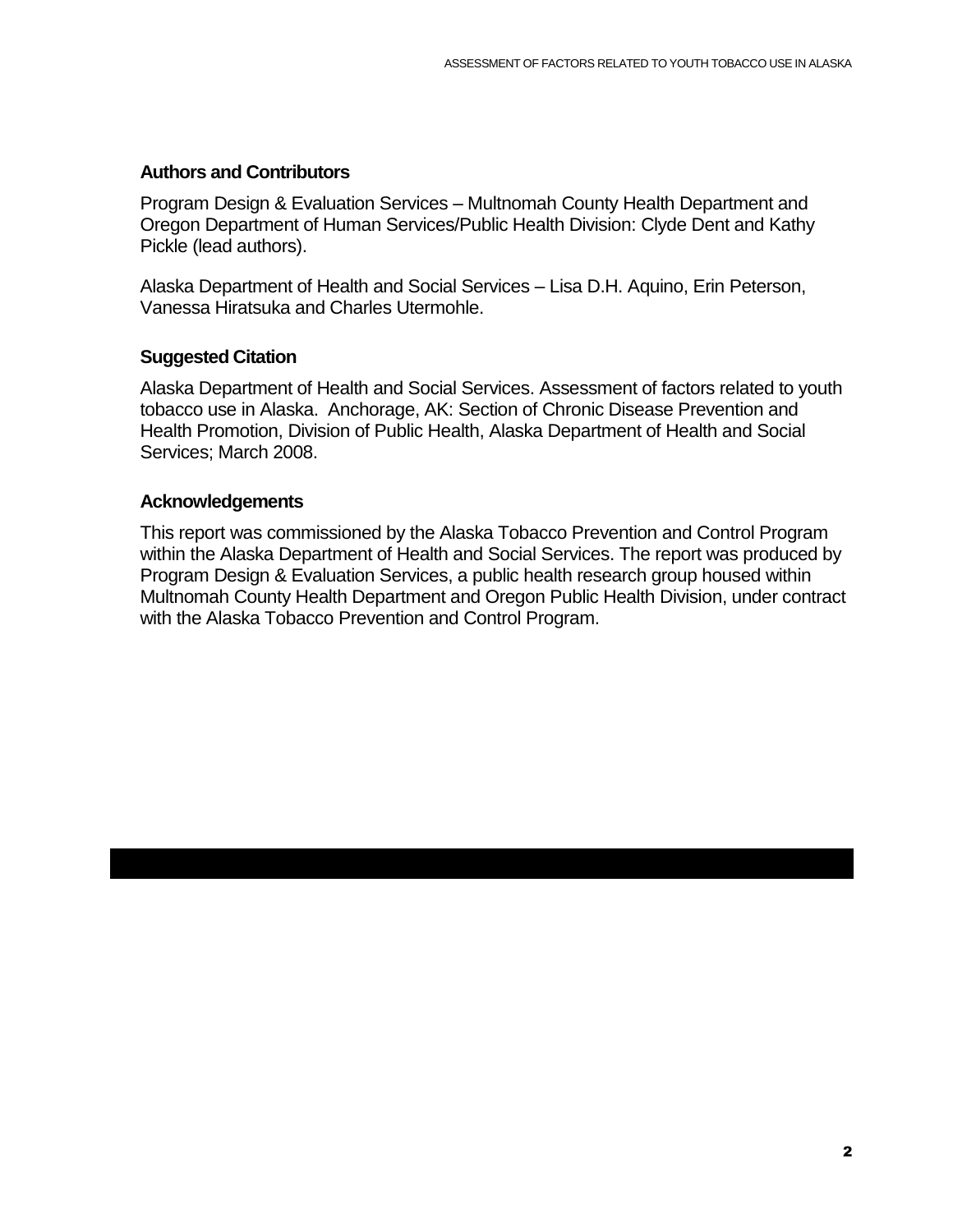### <span id="page-2-0"></span>Table of Contents

| Summary Factors: Common and Unique Associations 10        |
|-----------------------------------------------------------|
| Comparison of Summary Factors for 2003 and 2007  13       |
|                                                           |
|                                                           |
|                                                           |
|                                                           |
|                                                           |
|                                                           |
| Appendix D: Domain Associations (Logistic Regressions) 33 |
|                                                           |
|                                                           |
|                                                           |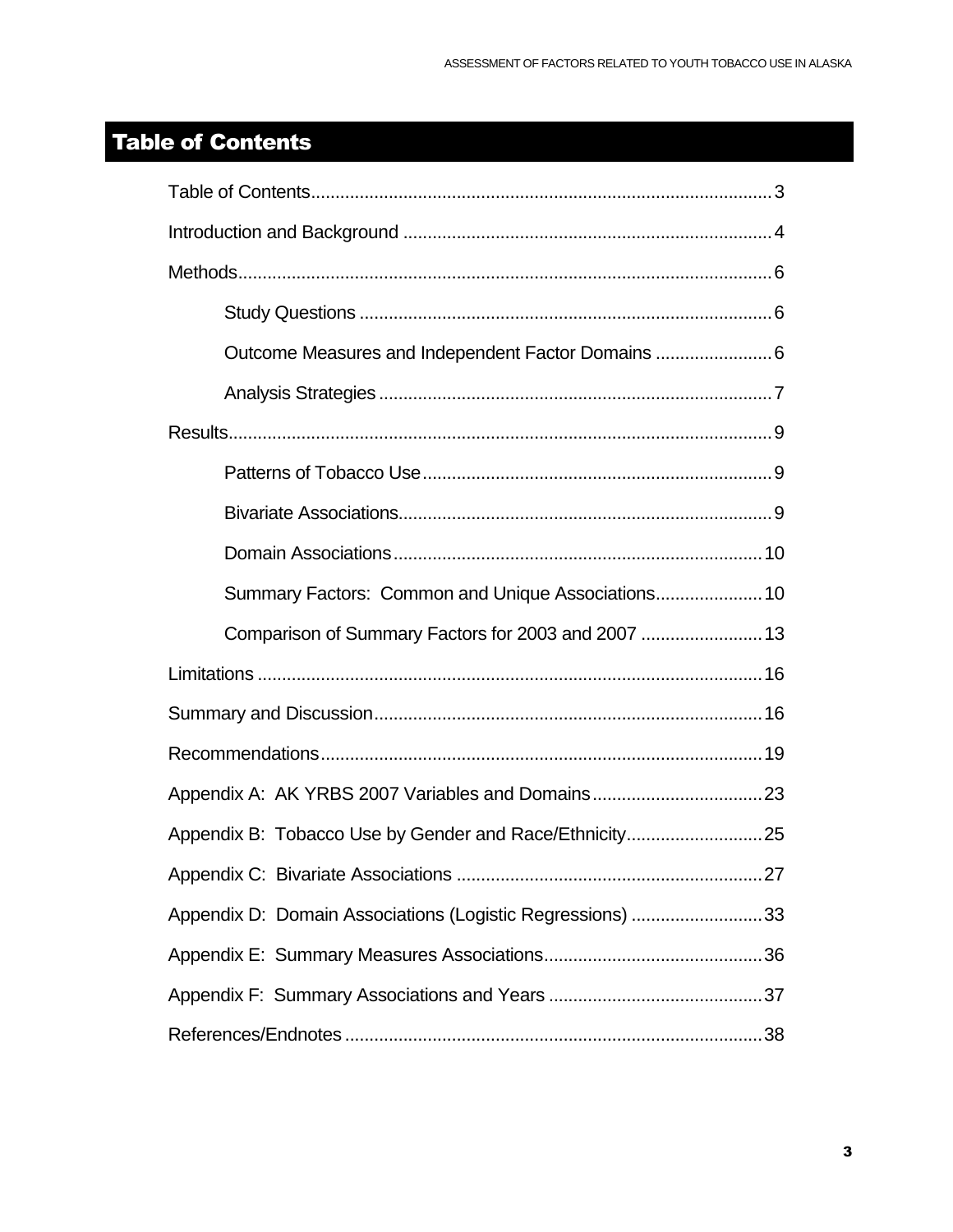#### <span id="page-3-0"></span>Introduction and Background

The purpose of this report is to review and analyze the tobacco-related data from the Alaska Youth Risk Behavior Survey (YRBS) in order to assist the Alaska Tobacco Prevention and Control Program in program planning. Youth who engage in multiple problem behaviors generally have more serious levels of each problem and are less likely to improve; they need particular help in finding a new path for their lives. It is important to consider the co-occurrence of problem behaviors when planning interventions, in order to target prevention appropriately and help all youth live better lives.

The YRBS survey is a school-based survey of high school students administered in cooperation with the Department of Education and Early Development. This anonymous survey examines several categories of adolescent behavior. The Alaska YRBS survey is administered every other year to randomly selected classes of high school students in a random sample of Alaska's public schools, which are organized within 53 school districts, including 34 city and borough school districts. However, Alaska has only achieved statewide representative samples in 1995, 2003, and 2007.

Most analyses and publications using Alaska's YRBS data, including the YRBS Results Report [\(http://www.hss.state.ak.us/dph/chronic/school/YRBSresults.htm\)](http://www.hss.state.ak.us/dph/chronic/school/YRBSresults.htm) and Alaska Tobacco Facts [\(http://www.hss.state.ak.us/dph/chronic/tobacco/PDF/Tobacco\\_Facts.pdf\)](http://www.hss.state.ak.us/dph/chronic/tobacco/PDF/Tobacco_Facts.pdf) have presented basic analyses by gender and grade, and sometimes by race/ethnicity. For this study, PDES conducted more in-depth examinations of factors associated with selected tobacco indicators using the 2007 Alaska YRBS dataset. We also examined associations across time, using the 2003 and 2007 data.

#### **Studies of Youth Tobacco Use and Related Factors**

Nationally, studies show that youth who are using tobacco are also more likely to be involved in other risky behaviors. In a series of studies conducted by Oregon Research Institute (ORI), the correlation between alcohol, marijuana and other drug use, antisocial behavior, academic failure, and tobacco use was consistent and strong enough to justify creating a single problem behavior construct. Studies have also predicted the problem behavior construct from measures of family conflict, family involvement, inadequate parental monitoring, and association with peers who also engage in deviant behavior. Later studies replicated this finding across White, Hispanic and American Indian youth.<sup>1</sup>

Another study replicated the problem behavior construct with high-risk sexual behavior added, and other studies have found correlations between most of these behaviors and mood disorders, suicidal ideation, delinquency, physical aggression, and other conduct and emotional problems.<sup>1</sup> The 2006 National Survey on Drug Use and Health, which interviews respondents age 12 and older, showed strong associations between nicotine dependence and alcohol use (including heavy use and/or binge drinking), and major depressive episodes, both among youth and adults. About 36% of past month smokers between the ages of 12 and 17 met the criteria for nicotine dependence. $2$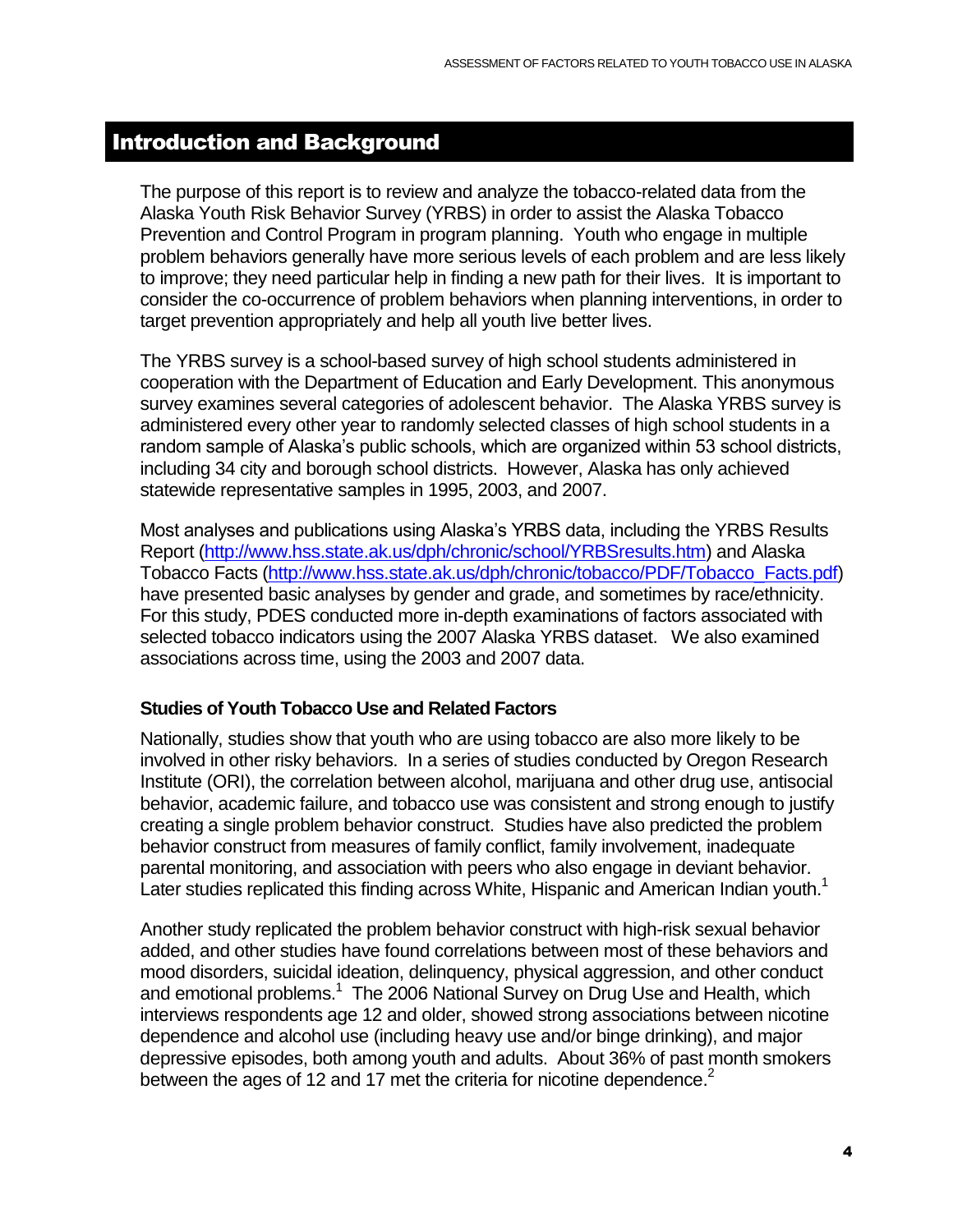Many studies in addition to the ORI series mentioned above have also examined the relationship between school, community and family factors and tobacco use. In Canada, Leatherdale, McDonald, Cameron and Brown (2005) noted that high school students are at increased risk for smoking if they have smoking friends, smoking family members, or attend a school with a relatively high senior-student smoking rate.<sup>3</sup>

Mowery, Farelly, Haviland et al (2004) used the National Youth Tobacco Surveys conducted in 1999-2000 to examine predictors of being open to smoking (might try soon, during next year, or if a friend offered) and established smoking (smoking on 20 of the past 30 days). Factors included exposure to tobacco industry advertising and promotions, smoking prevention education, anti-smoking advertising, parental advice not to smoke, smoking behavior of closest friends and family members, and demographics (age, gender, race/ethnicity). Among younger adolescents (11-14 years old) exposure to smoking-prevention classes in school and parental advice not to smoke were protective of being open to smoking, but parental advice was not protective among older adolescents. Being open to smoking was correlated with being receptive to tobacco industry promotions and having friends who smoke. Among middle and high school students, predictors for established smoking included having bought, received and/or used a tobacco promotional item, having friends who smoke, and being exposed to smoking at home. $^4$ 

#### **Alaska-specific Studies**

Using 2003 Alaska YRBS data, *Tobacco in the Great Land* reported bi-variate associations between youth smoking and several risk behavior and environmental factors. Youth smoking and frequent smoking (20 or more of the last 30 days) were associated with lower grades; not being involved in after-school activities, sports and/or volunteering; markers of depression; poor body image; other substance use; and sexual activity. Youth smoking was also related to other risk behaviors and environmental factors, including perceived lack of adult support, easy access to tobacco, violence-related factors (e.g., carrying weapons or being in fights), DUI (driving or riding with a driver who has been drinking), physical inactivity, inadequate nutrition, being overweight or at-risk of overweight, and watching  $3+$  hours TV per day.<sup>5</sup>

Also in Alaska, Angstman, Patten, Renner et al (2007) conducted a medical recordsbased study of youth tobacco and other substance use.<sup>6</sup> The study utilized a sample of 680 Alaska Native children and adolescents ages 6-18 who were seen for Well Child Assessments within the Yukon-Kuskokwim Health Corporation System between 2001 and 2002. Well Child Assessments are mandated every 2 years for youth ages 7-18 and are conducted in the village clinic. Assessments last roughly 90 minutes, are conducted by village health aides, and adolescent assessments are usually completed without the parent being present. Even though the study under-represents adolescents ages 15-18, particularly some who may have high tobacco use rates, it included youth both in school and not in school, all of whom would be eligible for the mandated Assessments every other year.

Prevalence rates of smokeless tobacco (SLT) are particularly high among Alaska Native youth in the Y-K Delta, and because over half of women in this region use tobacco during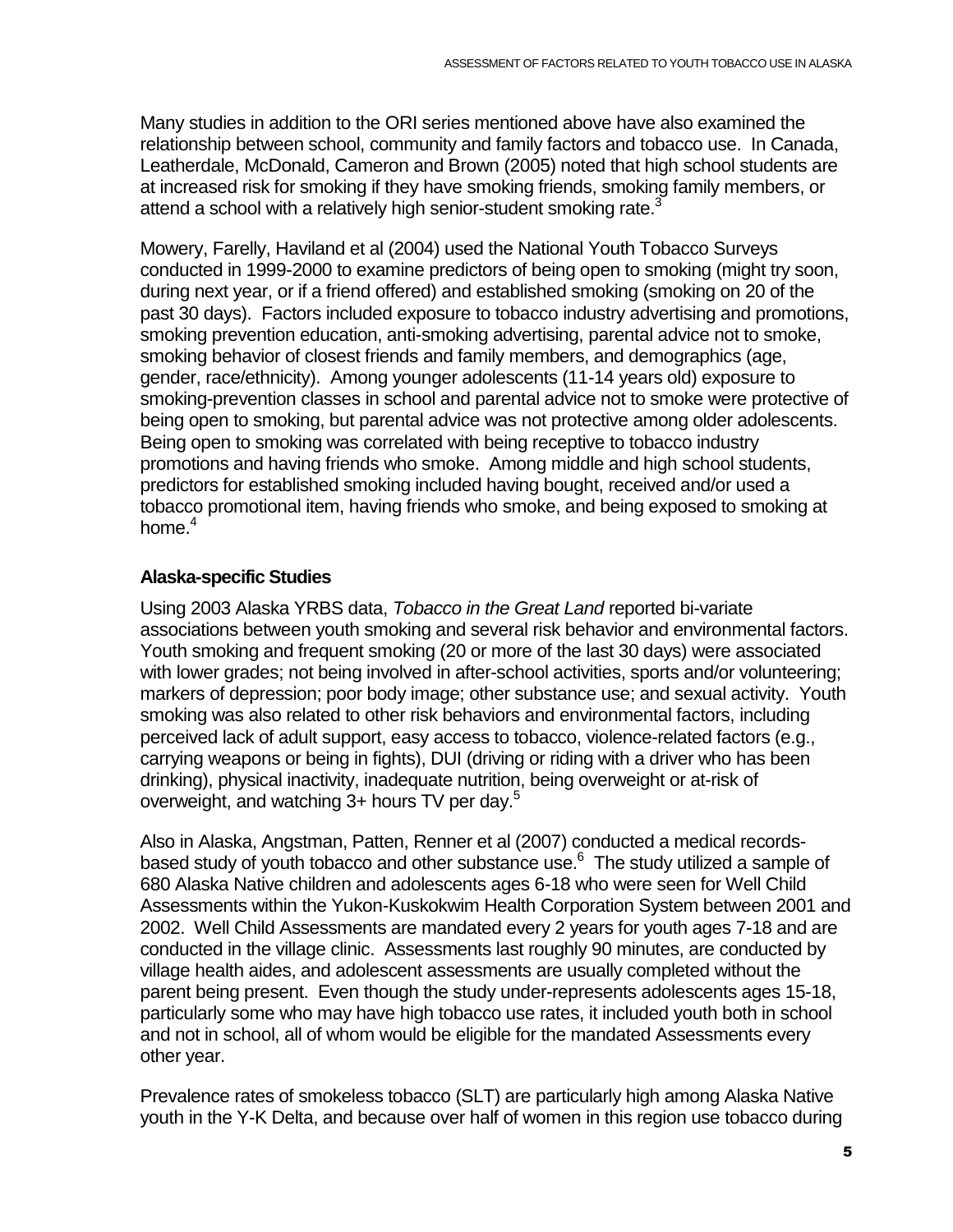pregnancy, many are exposed to tobacco in utero. In particular, use of Iqmik is normative and socially acceptable. In this study, 3 out of 5 youth ages 15-18 reported current tobacco use, with whereas less than 1 in 10 reported current alcohol or other drug use. The low alcohol use rates were expected because of concerted community efforts to reduce sales and possession; over half of the villages in the region are "dry" communities.

Among 11-18 year olds in the Angstman study, correlates for current SLT use—and any current tobacco use—included increasing age, being female, maternal use of any tobacco during pregnancy and/or since child's birth. When adjusted for other factors, psychosocial variables and school achievement were not related to current overall tobacco use or SLT use. Although this study also reviewed other substance use, alcohol and other drug use were not included as independent variables in the regression model.

#### <span id="page-5-0"></span>Methods

This study examined bi-variate associations between key tobacco indicators and other factors, but also groups these other factors into health risk domains and used multiple logistic regression to identify which risk factor measures show unique contributions to the associations with tobacco (i.e., remain statistically significant in the models).

Below we have listed the study questions, tobacco use or outcome measures, and the other health risk domains that were treated as the independent factors for the study.

#### <span id="page-5-1"></span>Study Questions

- 1. What health risk factors, as measured in the YRBS survey, are related to youth smoking in Alaska?
- 2. Do associations vary by demographic factors of gender and race?
- 3. Have the associations changed over time?

#### <span id="page-5-2"></span>Outcome Measures and Independent Factor Domains

Current tobacco use-related items in the YRBS (Outcome Variables)

- Current cigarette smoking
- Current smokeless tobacco use
- Current cigar use
- Any current tobacco use (cigarettes, smokeless, cigars)
- Frequent use (cigarettes, smokeless tobacco, 20 or more of the past 30 days)
- Tobacco use at school (cigarettes, smokeless tobacco in past 30 days)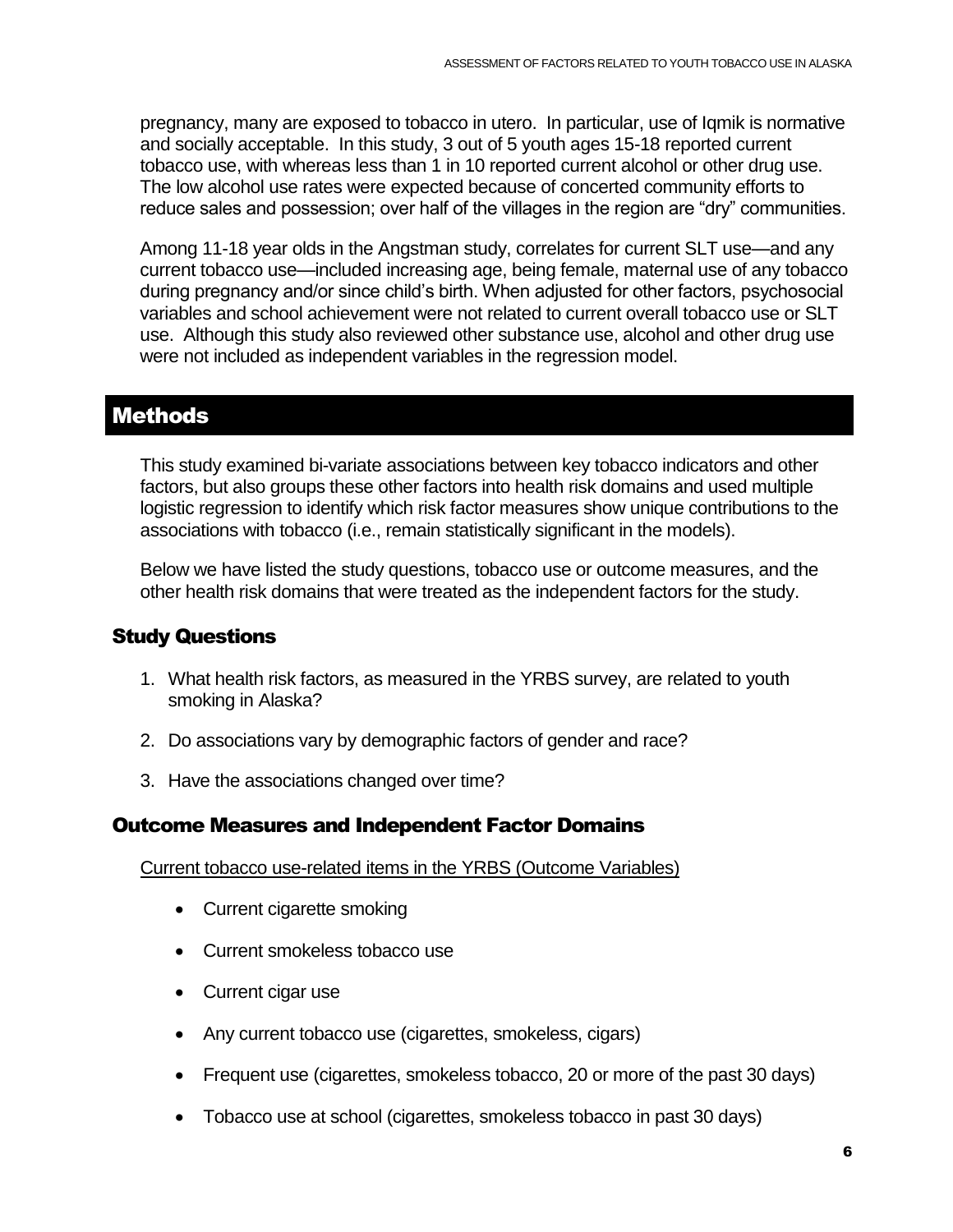Health Domains: Health Risk Behaviors and Other Factors (Independent Factors)

- **Demographics (age/grade, gender, race/ethnicity)**
- **Intentional and unintentional injury (safety, violence, depression/suicide)**
- Alcohol and other drug use (alcohol, marijuana, inhalants, hard drugs)
- Sexual activity (initiation and safe practices)
- Weight & dietary behaviors (BMI, body image, weight control practices)
- **Physical activity (exercise and sedentary behavior)**
- Connectedness (relationships with adults, school, and community)
- Chronic conditions (asthma, diabetes)
- **Secondhand smoke exposure**

Appendix A presents a list of the specific survey items by domain. It should be noted that these domains were not developed as units or tested as scales in the development of the survey, although in many cases items within the domain are highly correlated.

The majority of analyses were conducted using the 2007 Alaska Youth Risk Behavior Survey (AK-YRBS) statewide representative sample dataset. Data from both 2003 and 2007 AK-YRBS were used to evaluate potential changes in associations over time. The 2007 sampling frame included 159 schools, from which 43 were sampled and 41 participated; in 2003 42 schools were sampled and 38 participated. Overall participation rates were above 60% in both years. A total of 1,318 respondents are available for 2007, 1,481 respondents in 2003.

Although we had intended to use the 1995 AK-YRBS data as well, the questions in the survey had changed and items found to be significantly associated with youth tobacco use in 2007 were not available for analysis in the 1995 data. For this reason, analysis of changes in associations focused on 2003 and 2007 data.

### <span id="page-6-0"></span>Analysis Strategies

#### Assessment of health risk factor associations with youth smoking.

The analytic strategy involved three general sets of analyses: bi-variate associations between each of the tobacco use indicators and the other heath risk-related variables; and then multiple regression for selected tobacco indicators by risk domains, first for each domain alone and then in combination with the other domains. Grade, race and gender were included in each domain model.

The associations were indexed using odds ratios. Measures that showed no reliable association with any tobacco use were dropped from subsequent analyses. All the association measures can be seen in Appendices to this report.

We expected that measures within the risk factor domains would exhibit associations of similar magnitude and direction with tobacco use. Multiple regression identified the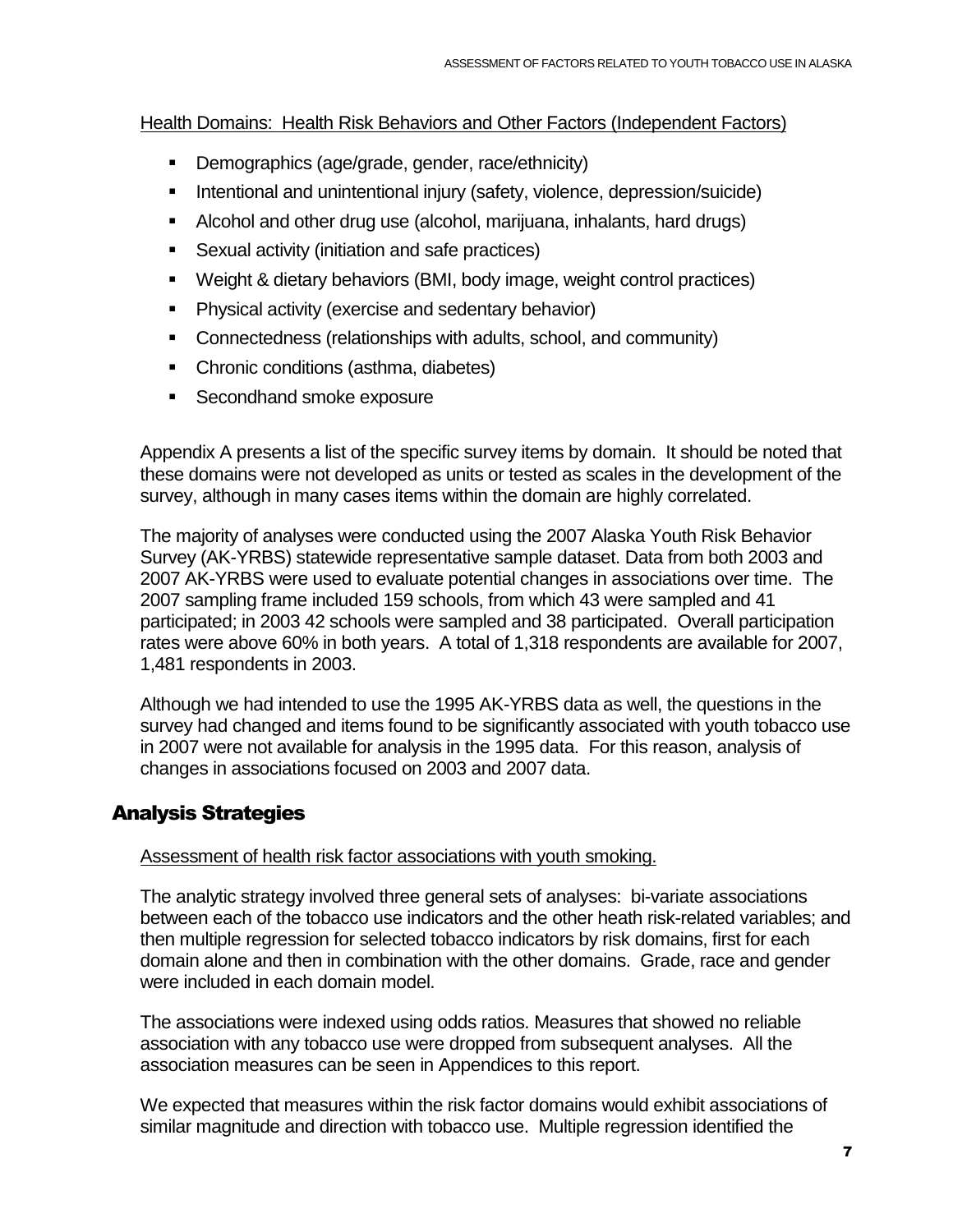common and unique components of those associations. This process helped to reduce the number of independent factors and outcome variables (key tobacco use indicators) and focus on those that seemed to have the strongest independent associations. Risk factor measures that showed unique contributions to the associations with tobacco within a domain (i.e., remain statistically significant in the multiple regression models) were summed into an index for the final models.

As an aid to examining the independence of risk factor items, principle component factor analysis was run within each domain. That analysis summarized associations between domain items irrespective of the tobacco use variables and grouped items into orthogonal sets. Items listed in Appendix D for domain associations were grouped based on that analysis.

Tobacco use measure reduction was developed through examining the associations among the tobacco use indicators. Specifically, we tabled the frequency with which single and multiple tobacco products are being used by youths. Recent data from Washington State suggests that many youth are using multiple types of tobacco. Because similar results were found in Alaska, a single tobacco use index was considered to be of value in further summarizing the risk factor association results. Furthermore, a factor analysis of the tobacco use items indicated that a single factor accurately summarizes the majority of the co-variability in these items.

#### Assessment of health risk factor associations by subgroups and time

We repeated the final overall 2007 multiple logistic regression model found above in four demographic subgroups: White males, White females, Native males, and Native females. The number of students reporting race groups other than White or Alaska Native was too small for these analyses, and we did not feel that grouping all of these, both male and female, under "Other Race Groups" would be appropriate or useful, given the potential heterogeneity among these other groups for tobacco use and other factors.

The sub-group model parameters are presented graphically in the body of the text, with numerical values shown for statistically different coefficients. Similarly, we repeated the final overall 2007 model using 2003 YRBS sample data. The results are graphically presented in the report, and also as a table of the combined domain association model for 2003 in Appendix F.

#### Analysis program and statistical specifications.

We used SAS to conduct analyses, using strata and weight variables specified by Alaska staff to take into account the complex survey sampling design and weighting methodology employed by the YRBS. Simple and multiple logistic regressions were used to conduct regression analyses and t-tests were used to conduct coefficient comparisons. Statistical significance was tested at the 5% level and confidence intervals were calculated at 95%.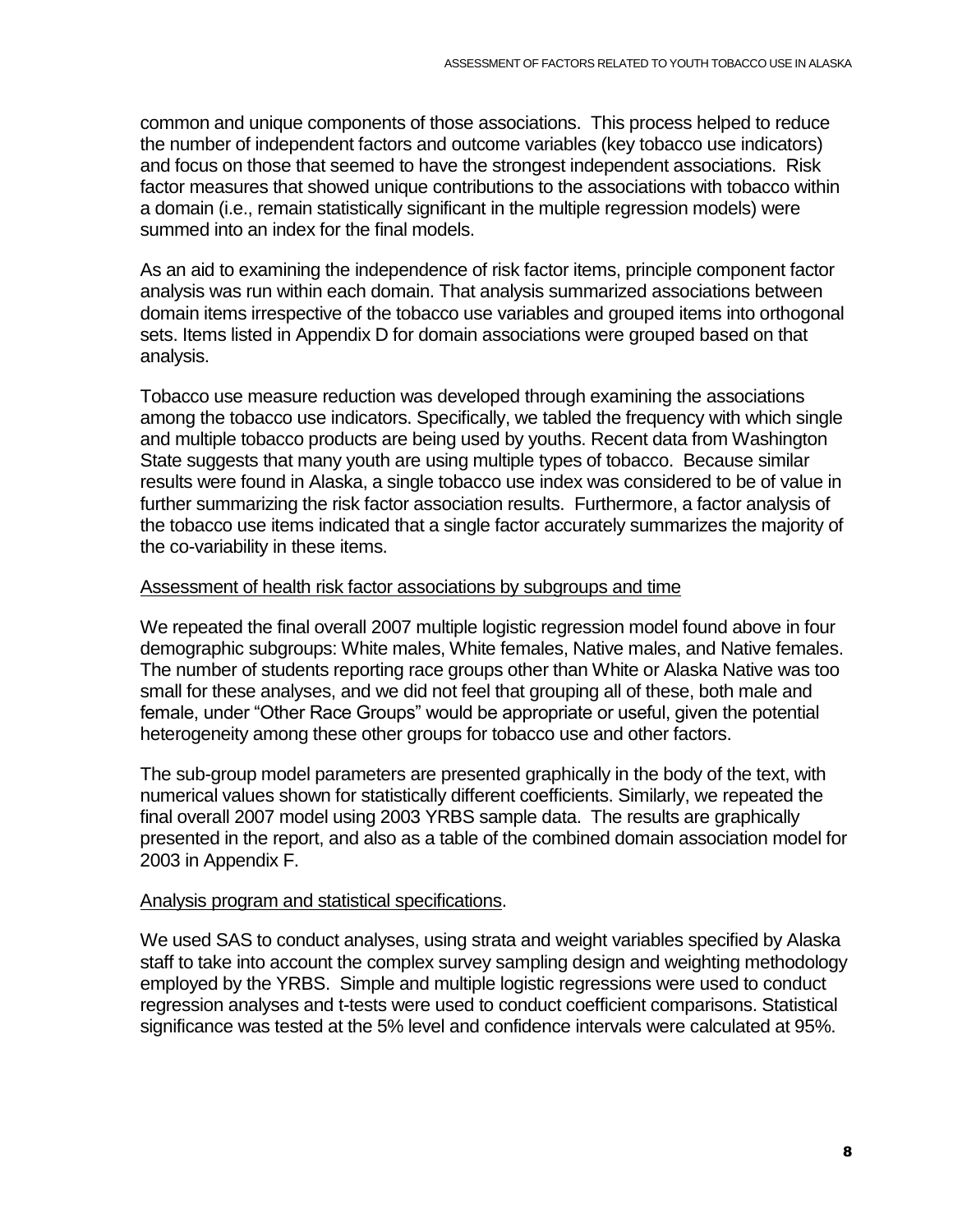#### <span id="page-8-0"></span>Results

#### <span id="page-8-1"></span>Patterns of Tobacco Use

Although youth tobacco use has generally decreased in Alaska between 1995 and 2007, nearly 1 in 5 high school students are current smokers, and 1 in 10 use smokeless tobacco. Alaska Native students are twice as likely as White students to smoke cigarettes or use smokeless tobacco, although this disparity has decreased since 2003. Appendix B shows the prevalence of this study's tobacco outcome measures by race groups and gender.

As noted in the Methods section, we reviewed the frequencies for single and multiple tobacco products used by youths. We found that 40% of tobacco using high school students reported using more than one product (see graph). Multiple use is composed fairly evenly of each possible combination of tobacco types.

Multiple use was also fairly high across race and gender groups, as shown in Appendix B. Partly for this reason, later analyses focused on



any tobacco use, rather than separate analyses for smokers and smokeless users (or cigarette, cigar, and smokeless users separately).

#### <span id="page-8-2"></span>Bivariate Associations

As expected, youth tobacco use was found to be associated with most risk behavior items, and inversely related to most social connectedness items. Appendix C shows the full list of bivariate associations for nine outcome measures, including cigarette, smokeless, cigar, or any tobacco use in the past 30 days, frequent cigarette use, frequent any tobacco use (cigarette and/or smokeless), and use at school (cigarettes, smokeless, or any).

Tobacco outcomes were for the most part not associated with having asthma or diabetes, being overweight, at risk of overweight, or other body image, nutrition and exercise measures, although there was an association with sedentary behavior (watching TV 3 or more hours a day) and a few unhealthy dietary practices (daily soda drinking and, for general tobacco use, fasting for 24 hours or more in order to lose weight).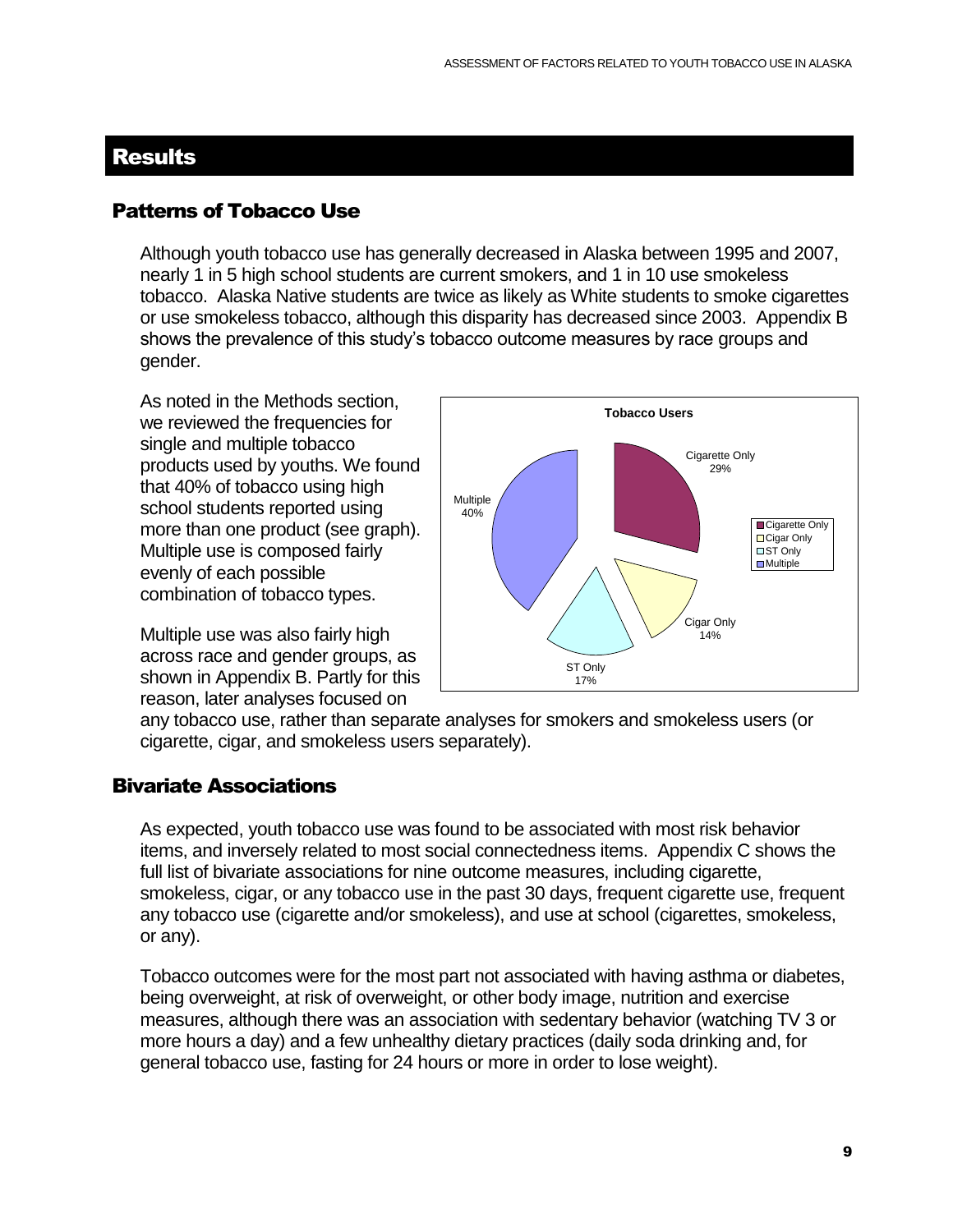#### <span id="page-9-0"></span>Domain Associations

When variables were grouped by domains, logistic regression was used to model associations for the six key outcome measures: any current tobacco use, cigarette use, smokeless, cigar, frequent tobacco use (cigarette or smokeless), and tobacco use at school (cigarette or smokeless). Criteria for inclusion in the domains included those items with significant associations for one or more of the outcome measures, and items which fairly consistently showed odds ratios of 2.0 or more or 0.5 or less. Also included in each of the domain models were grade, gender and race. Appendix D shows the adjusted odds ratios for items from the domain models.

Notably, many of the social connectedness items did not show associations after controlling for grade, gender, race and other connectedness items. Academic failure, as measured by having mostly D or F grades, was not independently associated with tobacco outcome measures. It should be noted that only 7% of students participating in the survey reported getting mostly D's or F's, and this was the only measure directly related to academic failure or achievement. However, some items indicating connectedness to school or family were significantly associated, even after controlling for other factors in the model. Specifically, any tobacco use was inversely related to the perception that teachers really care about the students and give them encouragement and that the school has clear rules and consequences for behavior. Frequent tobacco use and use at school were inversely associated with reporting that parents talked daily with the student about what they were doing in school, and that teachers really care about them and give encouragement.

#### <span id="page-9-1"></span>Summary Factors: Common and Unique Associations

When the key items that remained from the factor analyses were combined in one model, three factors remained significant for all tobacco outcome measures: Alaska Native race/ethnicity, current marijuana use (past 30 days), and ever having used other illicit drugs (cocaine, heroin, meth, ecstasy, or steroids). Odds ratios were highest for marijuana use. Current tobacco use (past 30 days) was also associated with driving while drinking, binge drinking (5+ drinks in one occasion), ever having had sex, unsafe sex, and secondhand smoke exposure. Only one connectedness item had a significant inverse or protective relationship; students who agreed that their school has clear rules and consequences for behavior were significantly less likely to be current tobacco users.

Frequent tobacco use was significantly associated with Alaska Native race/ethnicity, current marijuana use, and ever having used other illicit drugs, ever having had sex, regular soda consumption, and heavy TV watching. The one connectedness item with a significant protective relationship was parents talking to the student about what they are doing in school.

In addition to Alaska Native race/ethnicity, current marijuana use, and ever having used other illicit drugs, tobacco use at school was significantly associated with not wearing a seat belt, driving while drinking, and regular soda consumption. None of the connectedness items reached significance, although the pattern was similar to that of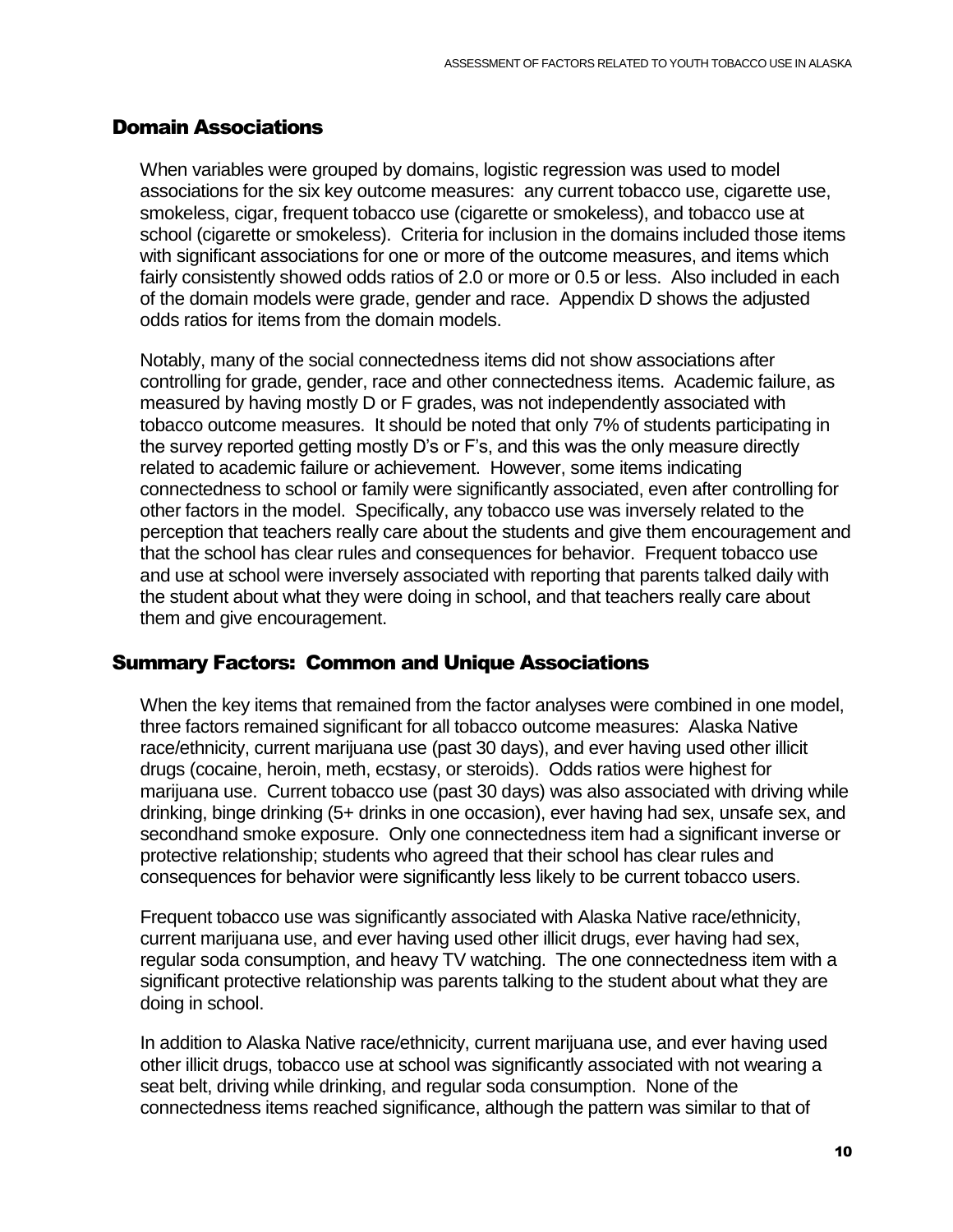frequent tobacco use; having parents who talked to the student about what they are doing in school appeared protective.

Items were then combined into summary measure indices by domain, as indicated in Appendix E. Items chosen for the summary measure are also marked with a "+" in Appendix D.

The graphs below show summary associations by gender for Alaska Native (AN) and White students. The number of students reporting other race groups was too small for these analyses, and we did not feel that grouping all of these was appropriate or useful. We would have had to combine gender as well as race/ethnicity groups (Black, Asian, Hawaiian/Other Pacific Islander, Hispanic/Latino), and the prevalence of tobacco use and other risk factors among these groups varies greatly.



Note: Numbers are shown only for those items which were significant (p < 0.05).

Use of tobacco among high school youth is predicted by other substance use (Drugs) across race and gender, although this fails to reach statistical significance for Alaska Native boys. For Alaska Native girls, secondhand smoke exposure paradoxically appeared protective of tobacco use, in the context of all the other risk factors. This may be due to high secondhand smoke exposure in the group, and the existence of several other factors predicting tobacco use, including substance use, sex behaviors and diet and exercise issues. It is also possible that connectedness to community creates a different reaction to secondhand smoke exposure for Alaska Native girls than for Alaska Native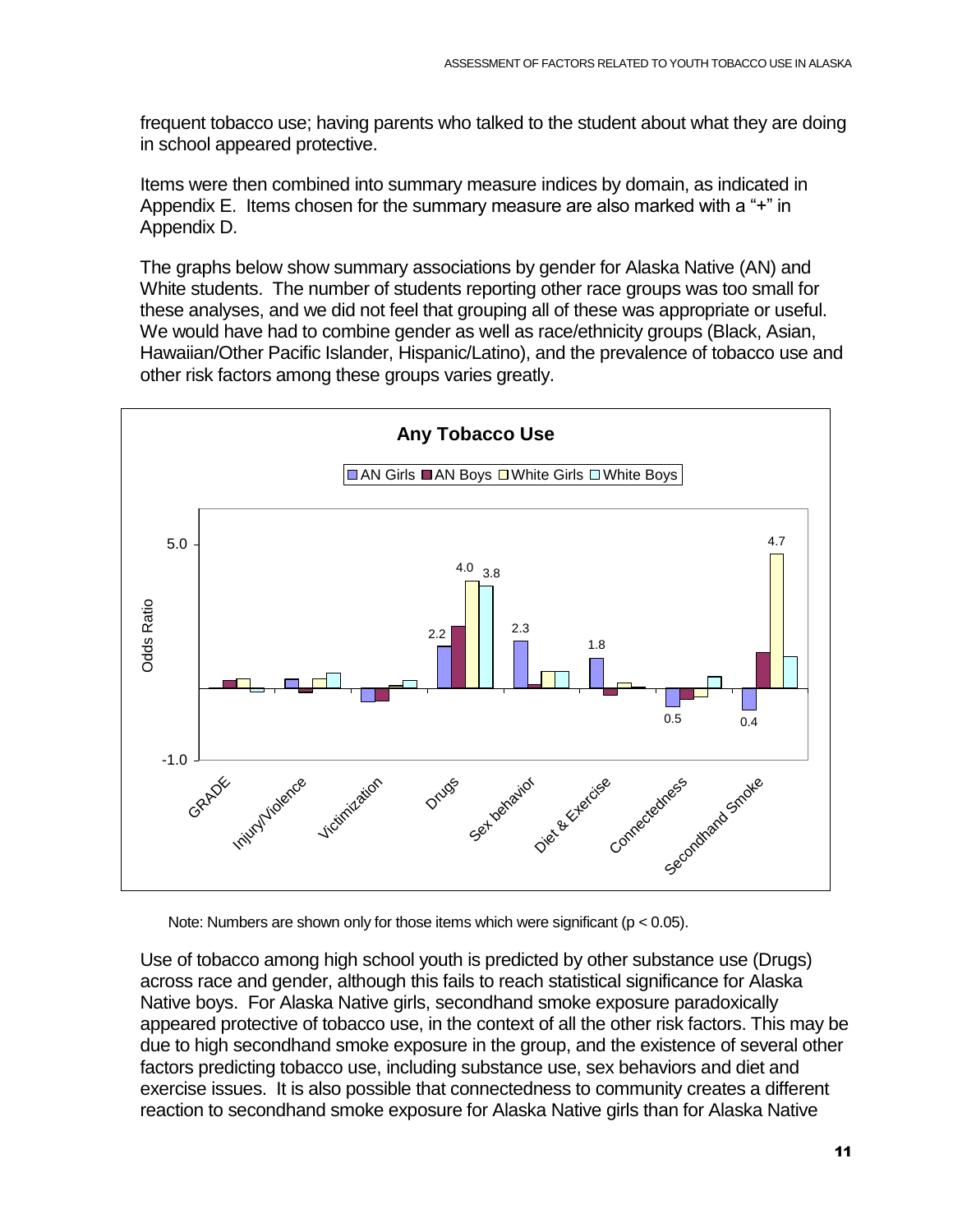boys or white boys or girls. White girls who are exposed to smoke are nearly 5 times more likely to use tobacco than those who are not exposed. The secondhand smoke exposure relationship for boys is positive, but not statistically significant.



Note: are shown only for those items which were significant ( $p < 0.05$ ). All of the white female respondents who reported frequent tobacco use also reported secondhand smoke exposure (SHS). Therefore the odds ratio cannot be calculated, although there is clearly a strong association.

Frequent tobacco use among high school youth is predicted by other substance use (Drugs) across race and gender. For Alaska Native girls, the pattern for and frequent tobacco use was similar to that of any tobacco use, with sexual activity, poor diet and exercise being additional risk factors and connectedness (and secondhand smoke exposure) being 'protective'. Another anomaly seen for Alaska Native girls (and boys) was the negative association of the injury/violence and victimization/depression domains with frequent tobacco use, and their tendency to have relatively fewer frequent users in higher grades. The latter may be due to higher school drop out rates among Alaska Natives, while the former may again be due to differences in Alaska Native reactions to negative contexts. White girls were the only group more likely to be frequent users as grade increased, with other substance use and secondhand smoke exposure also explaining their frequent tobacco use. (Note: No number is reported for the odds ratio for secondhand smoke for White girls because *all* of the survey participants who were frequent tobacco-using White girls were also exposed to secondhand smoke.)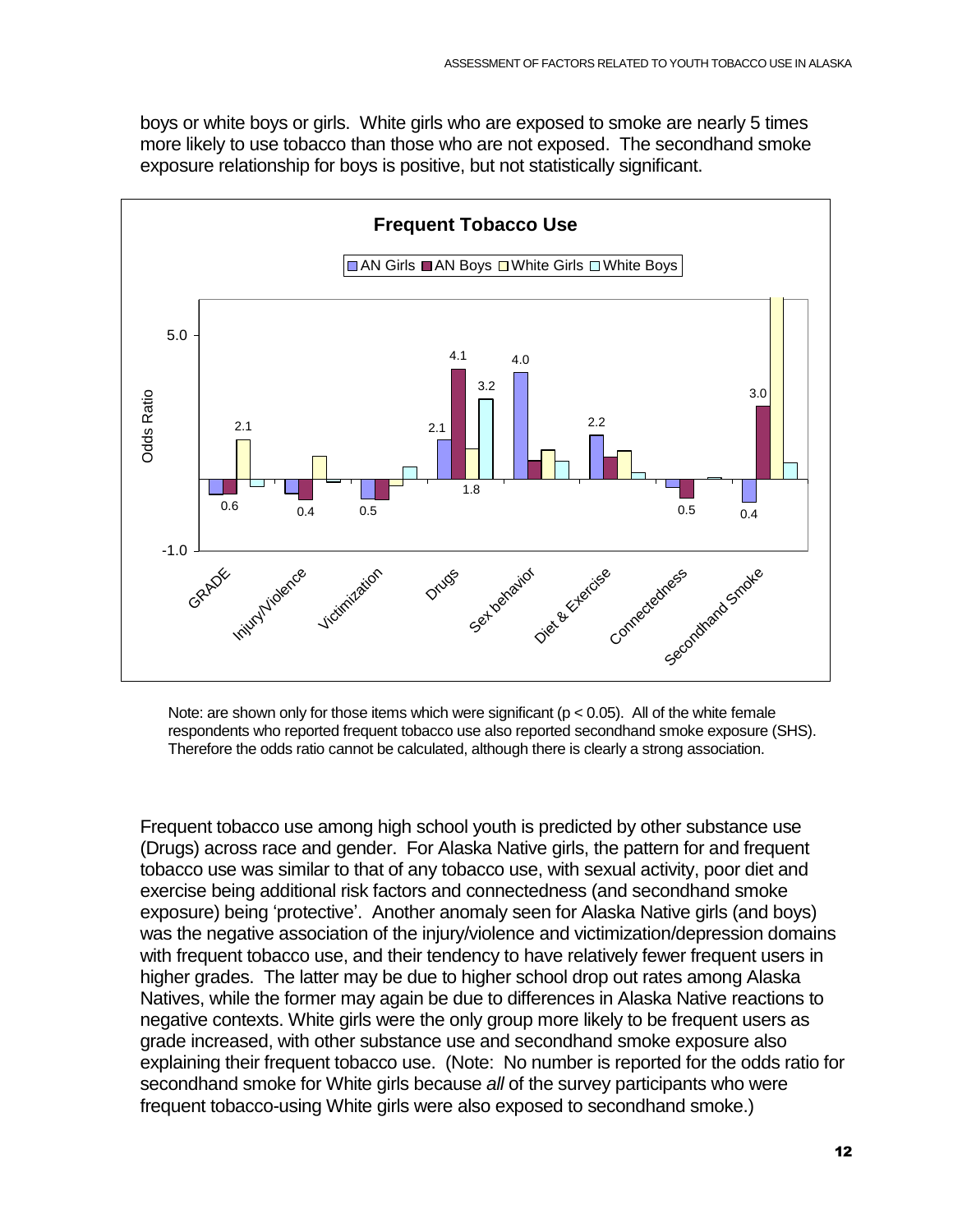

Tobacco use at school among high school youth is predicted by other substance use (Drugs) across race and gender. For Alaska Native girls, we again see a protective reaction to secondhand smoke exposure. White girls who used tobacco at school were more likely to be involved in risk behaviors like not using seat belts, fighting, or driving while drinking (Injury/Violence), and more likely to experience victimization or depression (Victimization), in addition to using other substances. White boys were significantly less likely to use tobacco at school as grade increased, but more likely to be involved in sex behaviors. Social connectedness factors appeared protective of tobacco use at school in Alaska Native boys.

#### <span id="page-12-0"></span>Comparison of Summary Factors for 2003 and 2007

The key items and summary measures models from the 2007 data were also applied to the 2003 data for three tobacco outcome measures: any current tobacco use, frequent or heavy use, and use on school grounds. Two items were removed from the model because they were not asked in the 2003 survey: secondhand smoke exposure and soda consumption. Appendix F shows the 2003 key items model results, and provides comparison information for the 2007 findings at an item level. Items were then combined by domain, as listed in Appendix F. The graphs below show summary associations by year.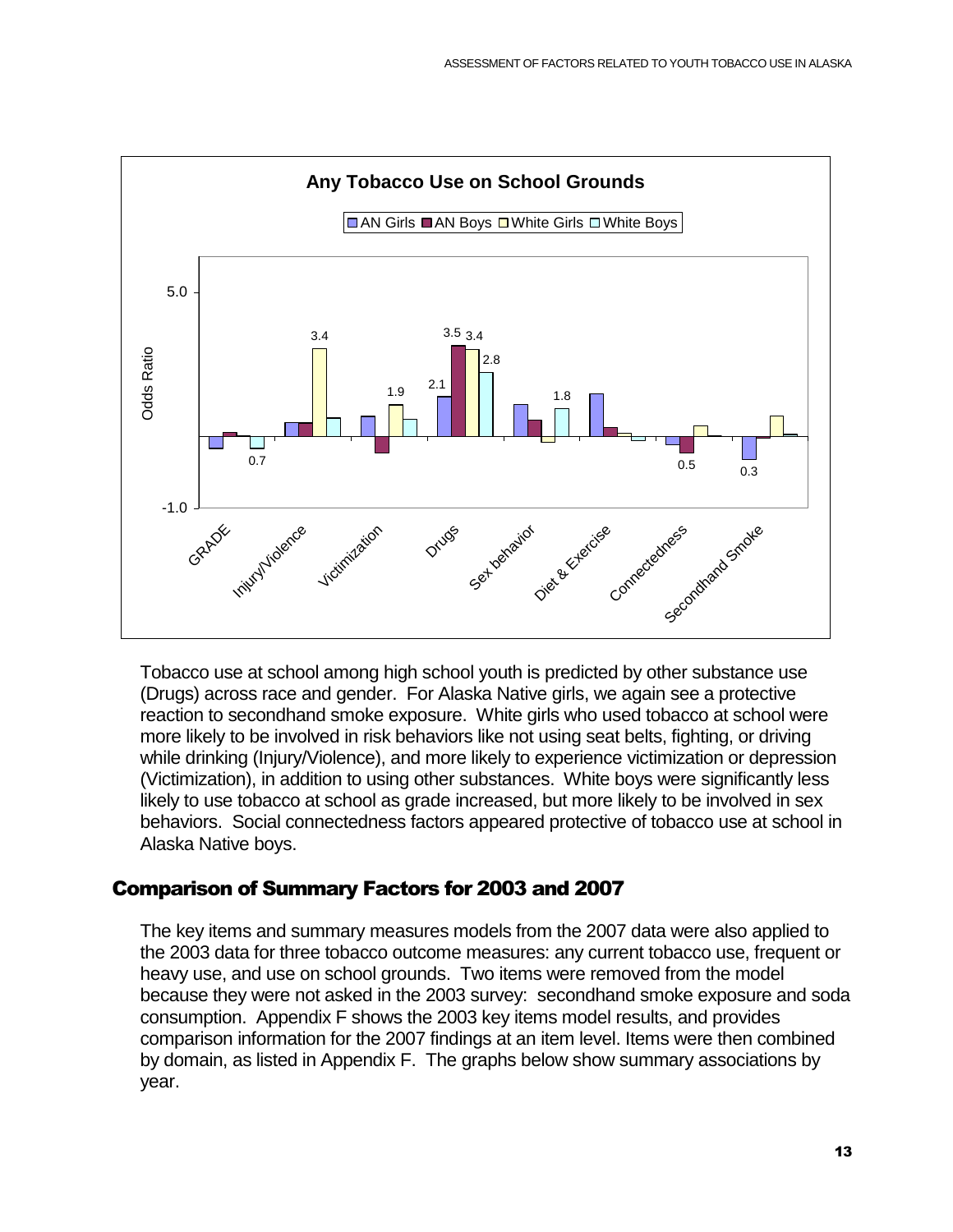As in 2007, Alaska Native race/ethnicity was associated with any tobacco use, frequent use, and use at school (see all 3 figures). However, in 2003, odds ratios appeared much higher for Alaska Native race/ethnicity compared to the 2007 findings, indicating a generally more rapid decline in tobacco use, albeit still at higher levels, among Alaska Natives than other racial/ethnic groups.

Similarly, in 2003, all 3 tobacco outcome measures were also associated with Injury1, which on closer examination is seen to be largely due to having been in a fight within the past 12 months; and this was not found to be associated in 2007. Conversely, drug use behavior, notably current marijuana use (past 30 days) shows an *increased* association over time with any tobacco use, frequent use, and use at school.

As noted, injury-related items were significantly associated with any current tobacco use in 2003, but not in 2007 (see graph below). Social/school connectedness items were inversely associated with any current tobacco use in 2007, but not in 2003. In both years, Alaska Native race/ethnicity, drug use and sex behavior risk factors were associated with current tobacco use even when controlling for other factors. However, the odds ratio for tobacco use association with Alaska Native race/ethnicity decreased significantly between 2003 and 2007.



Similar patterns were evident for frequent tobacco use (see graph next page). In both years, Alaska Native race/ethnicity, drug use, sex behavior, and diet and exercise risk factors were associated with frequent tobacco use even when controlling for other factors. Injury/violence-related items were associated in 2003, and social/school factors (Connectedness) were somewhat protective in 2007.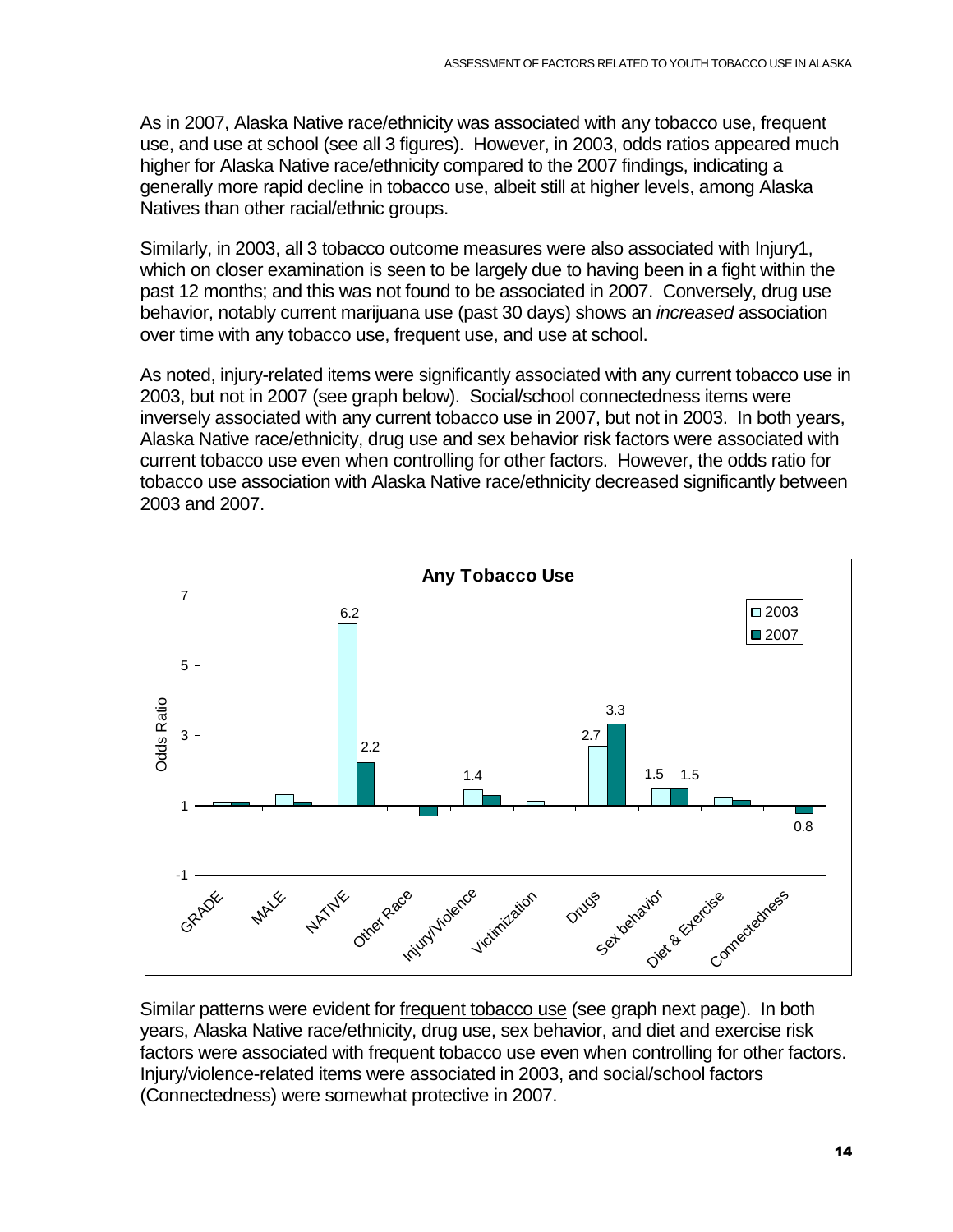

For use of tobacco on school grounds, Alaska Native race/ethnicity, injury/violence-related items, and drug use risk factors were associated in both years. As with frequent tobacco use, social/school factors (Connectedness) were protective in 2007, but not in 2003.

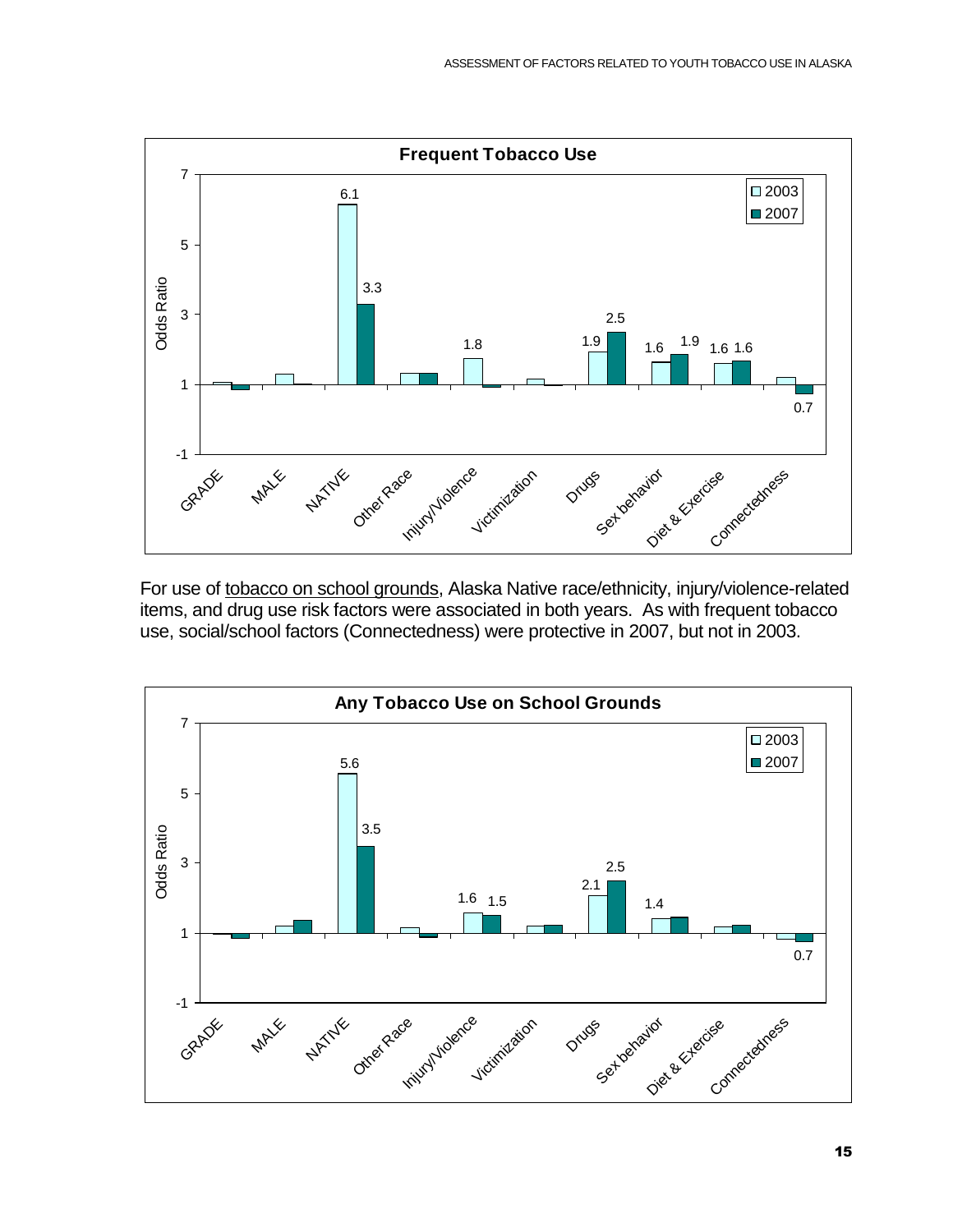#### <span id="page-15-0"></span>Limitations

Several factors may limit the scope and representativeness of this study. While the YRBS sample includes students currently enrolled in public high schools, results do not include youth who have dropped out of school, who may be more likely to use tobacco and exhibit other risky behaviors than those in school. The annual drop-out rate is 5.8% for  $7\text{-}12^{\text{th}}$ grades, and Alaska Natives are somewhat more likely to have dropped out than Whites. While they represent 25% of the overall  $7-12<sup>th</sup>$  grade enrollment, Alaska Native youth comprise 36% of the drop-outs for those grades.<sup>7</sup> In addition, the YRBS sample does not include high school age youth who are in private schools, boarding schools, home schooled or enrolled in one of the nine publicly funded correspondence schools. It is not clear whether these students would exhibit similar behaviors and associations as those in public high schools.

YRBS sampling methods provide a randomly selected group of schools statewide, and consistently include schools representing diverse regions of the state. However, because sampling methods do not directly include regional representation, data may or may not accurately reflect smoking and smokeless tobacco use – or factors associated with that use – by regional subgroups. For example, we know from the Alaska Behavioral Risk Factor Survey (BRFSS) data that among Alaska Native adults, smokeless tobacco use is considerably higher for the Southwest and Northern Regions than for Anchorage/Mat-Su, Gulf Coast, Southeast and Fairbanks area, and other studies indicate similar patterns for youth.

In addition, the YRBS survey is very limited in questions which address social connectedness and other risk and protective factors. The survey does not address many factors that have been found to be associated with youth smoking, such as the behavior and tobacco use of peers, siblings and other family members; exposure to tobacco industry promotional items, family connectedness, parental advice to not smoke, and the respondent's propensity for risk-taking.

#### <span id="page-15-1"></span>Summary and Discussion

This study examined the associations of a large number of potential health risk or protective behavior factors with tobacco use in Alaska high school youth. Individual items on the YRBS survey from domains of unintentional injury, illegal drug use, sexual behavior, diet, physical activity, and connectedness all showed high associations with tobacco use, as did in demographic factors and exposures to second hand smoke. The presence of these associations across multiple domains lends strong support to the notion that youth in Alaska who use tobacco exhibit a variety of other health compromising behaviors. This suggests that tobacco use prevention and cessation in youth may not best be considered, or treated, as an isolated activity. Indeed, based on the data observed here, an integrated comprehensive approach to youth health compromising behaviors may serve the needs of many chronic disease prevention programs.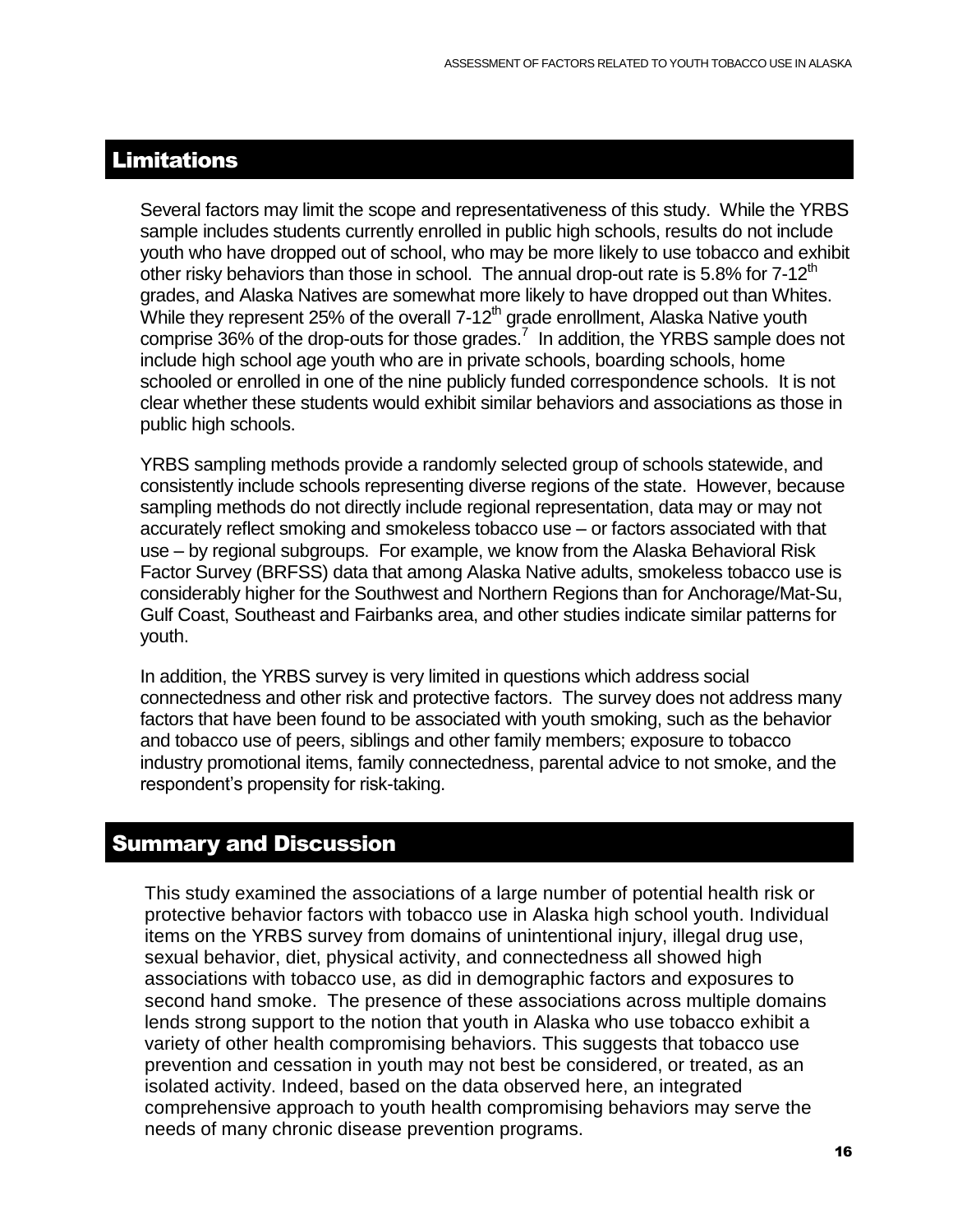When individual items within more general health behavior domains were simultaneously examined, we were able to identify items with common and unique associations with tobacco use. As a general rule, unique associations are of substantive use because of their additive nature. That is, efforts to reduce (or enhance) each uniquely associated behavior will theoretically maximize the impact on the tobacco use behavior.

#### **Injury, Violence and Victimization Measures and Tobacco Use**

Within safety related questions, not using seat belts, driving or riding while drinking, and fighting appeared independently associated with tobacco use behaviors, with the other items in that set providing relatively redundant associative information. The direct link between these rather aggressive behaviors and tobacco use is somewhat unclear, although these behaviors do suggest elements of risk taking and/or sensation seeking, which have been repeatedly shown to be associated with tobacco and other drug use.

Items tapping victimization and serious depression were also associated with tobacco use. Although the items in this domain later appeared to be somewhat redundant with those in other domains, it never the less important to note that those youth with these problems also tend to use tobacco, perhaps as means of self medication or self destruction.

#### **Alcohol, Marijuana and Other Drug Use Measures and Tobacco Use**

As might have been expected, the use of other drugs was highly associated with tobacco use. The association between the use of marijuana and tobacco was particularly strong, perhaps because of the common means of drug delivery (both are primarily smoked). Somewhat unexpectedly, alcohol, marijuana and harder drug use behaviors were somewhat independently associated with tobacco use. Secondhand smoke exposure was independently associated with tobacco use, perhaps due to modeling effects or simply availability.

#### **Sexual Activity Measures and Tobacco Use**

Ever having sex and having unsafe sex were independently associated with tobacco use. This relationship may be due in part to underlying factors of inappropriate early adoption of adult behaviors, risk taking and sensation seeking, or poor decision making skills.

#### **Diet, Exercise and Body Weight Measures and Tobacco Use**

There was a notable lack of associations of weight, physical activity, and nutrition measures with tobacco use. One might expect a 'healthy' (or unhealthy) lifestyle to carry over into this domain. Exceptions were the independent associations of regular soda consumption and long hours of TV viewing. More information is needed to help explain these associations.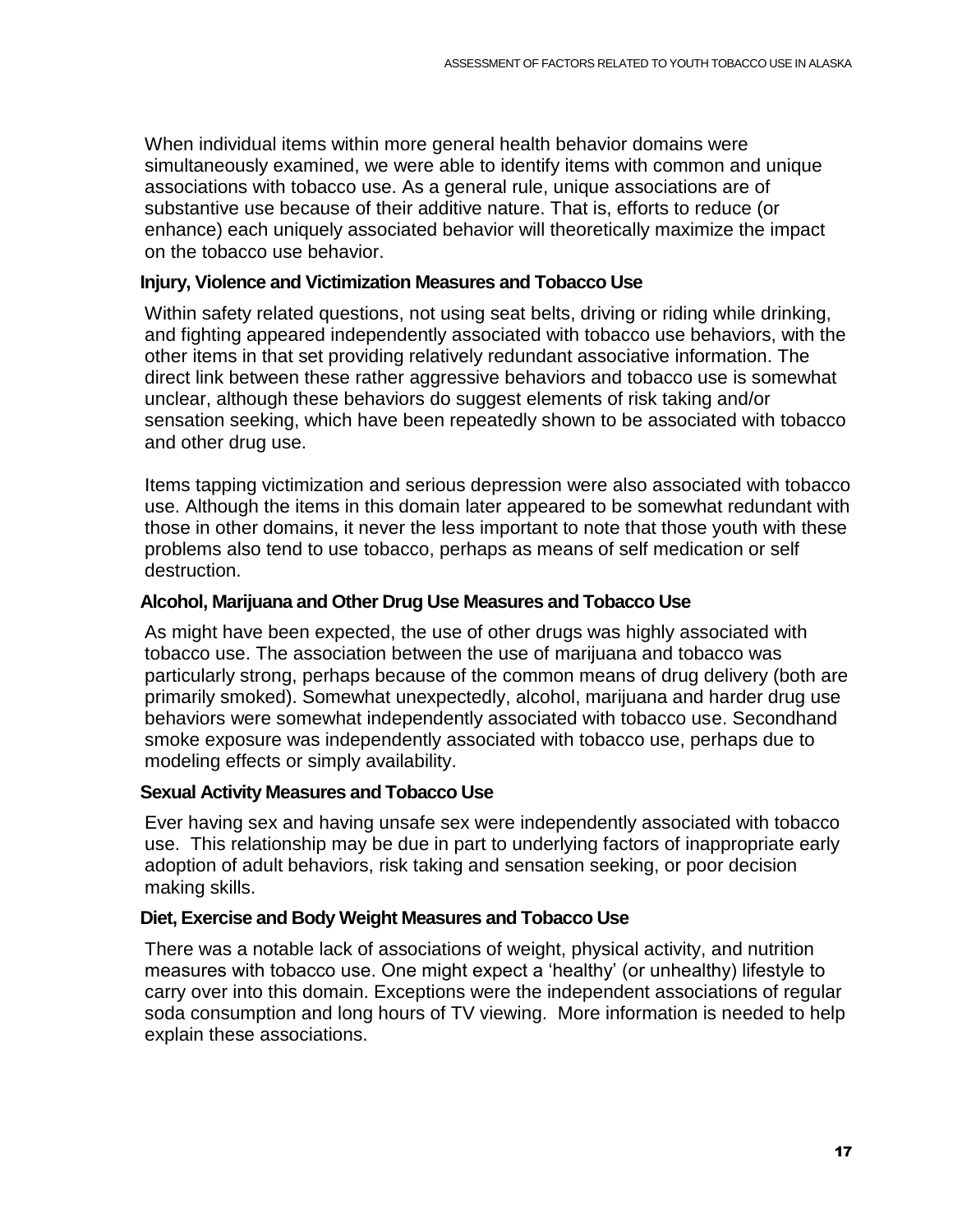#### **Social Connectedness Measures and Tobacco Use**

Connectedness to parents, teachers and school generally had independent associations in a direction suggesting a protective effect of these conditions against tobacco use. The role of parents and caring adults appears to be an important one for youth with regards communicating expectations around health compromising behaviors. It is also likely that parents and adults who encourage connectedness with youth possess a host of other parenting skills, such as monitoring, norm and boundary setting that inhibits the development of health-compromising behavior.

#### **Factors Associated with Tobacco Use by Gender and Race**

As has been seen elsewhere, youth tobacco use was associated with gender and race. The associations with gender are somewhat complex. High school aged males (who are still in school) tend to use cigarettes less than their females counterparts, but use cigars and smokeless more. The use of 'alternative tobacco' products by males is a (unexplained) phenomenon currently being seen in other parts of the western United States.

Alaska Natives generally have higher tobacco use rates that Whites, and other races or ethnicities have lower tobacco use rates that Whites. It is interesting to note that these associations were not reduced in the multivariate models, indicating that these factors are independent of the other measured risk behaviors. Some of that association may be partly explained by socio-economic factors, or other regional or cultural norms not measured in the YRBS.

When the associations with tobacco use were explored within gender and ethnicity, we found that the use of *other drugs* was consistently associated with tobacco use across male and female, Native and White subgroups. Presence of drug use behavior is a key indicator of tobacco use risk, and tobacco addiction should be addressed in any drug prevention or treatment program.

Aggression, victimization, and depression emerged as independent associations for *White females* regarding use of tobacco at school. Second hand smoke exposure, which could be considered a form of victimization, is also highly related for this subgroup to general and frequent use. Interestingly, sexual behavior was not independently associated with tobacco use for White females, but was to some extent in the other subgroups examined. More research is needed to determine why these factors might have emerged differently for these females than for others.

Several somewhat surprising independent factors emerged regarding Alaska Natives. First, the concept of *connectedness* to parents and other adults appeared to play an independent protective role in tobacco use among Alaska Native students, particularly for frequent use or use at school among Alaska Native males. This finding is encouraging for the potential reduction of Alaska Native prevalence rates through programs that address parent and community norms. The *diet and exercise* domain emerged as a particularly potent independent risk factor for Alaska Native females. That factor was comprised of sedentary behavior (excess TV watching) and inappropriate nutritional behaviors (fasting and regular soda drinking). It is possible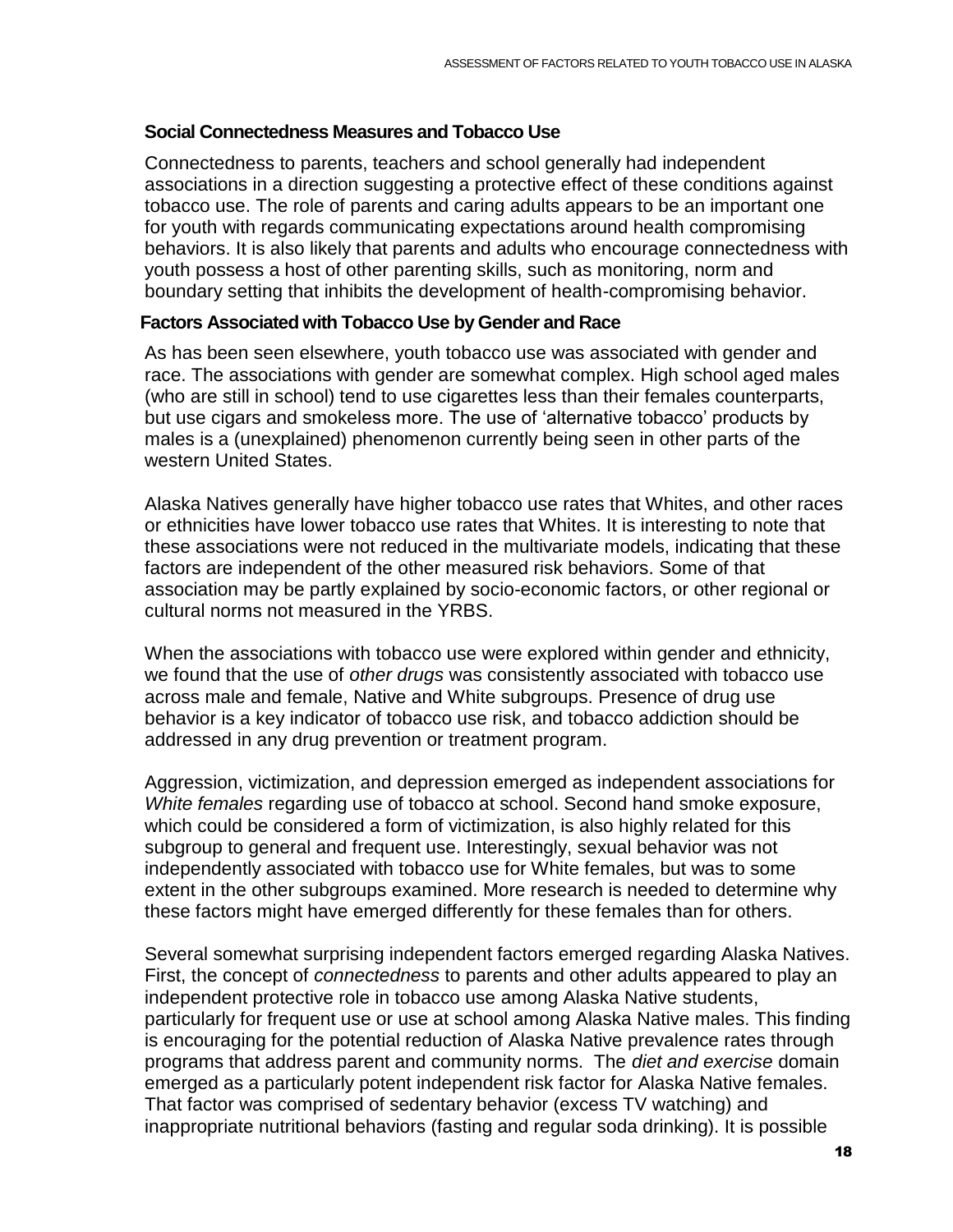that tobacco use is being used by these females as a means of weight control. In any case, programs which address diet and exercise in Alaska Native female youth need to be cognizant of the co-indication of these behaviors with possible tobacco use.

Alaska Native male and female students had what appears to be an unexpected reaction to victimization, depression and risk taking. These factors were associated with less frequent and current use. In addition, Alaska Native females exhibited less use with increased reports of second hand smoke exposures. These findings suggest that Alaska Native youth may have a protective reaction to adverse factors commonly associated with increased risk in other populations. More research is needed to determine why these factors might have emerged differently for this population than for others.

#### **Association Patterns Over Time**

We examined the (overall) pattern of associations across 2003 and 2007. Generally, we found that the patterns remained stable, with the exception that Alaska Native race decreased its association with tobacco use, indicating that tobacco use prevalence among Alaska Natives decreased at a faster rate than other races. This is a positive sign, especially given recent programmatic efforts directed at reducing disparities in tobacco use and other health-related behaviors.

We also found that the association of tobacco with other drug use increased somewhat between the years, strengthening the notion that drug prevention and treatment programs need to address tobacco use in addition to other addictions and problems.

#### <span id="page-18-0"></span>Recommendations

Recommendations listed here are primarily directed to the Alaska Tobacco Prevention and Control Program (TPCP) staff, but may also be useful to their community and school partners and grantees.

 **Follow CDC's Best Practices for Comprehensive Tobacco Control Programs.** The community-based model is focused on producing durable changes in social norms and includes evidence-based practices that are most likely to have the greatest population impact. Interventions specifically aimed at influencing youth are a key component of this model, but they need to happen in concert with local and statewide policies and education, economic approaches, and disparityeliminating initiatives.<sup>8</sup>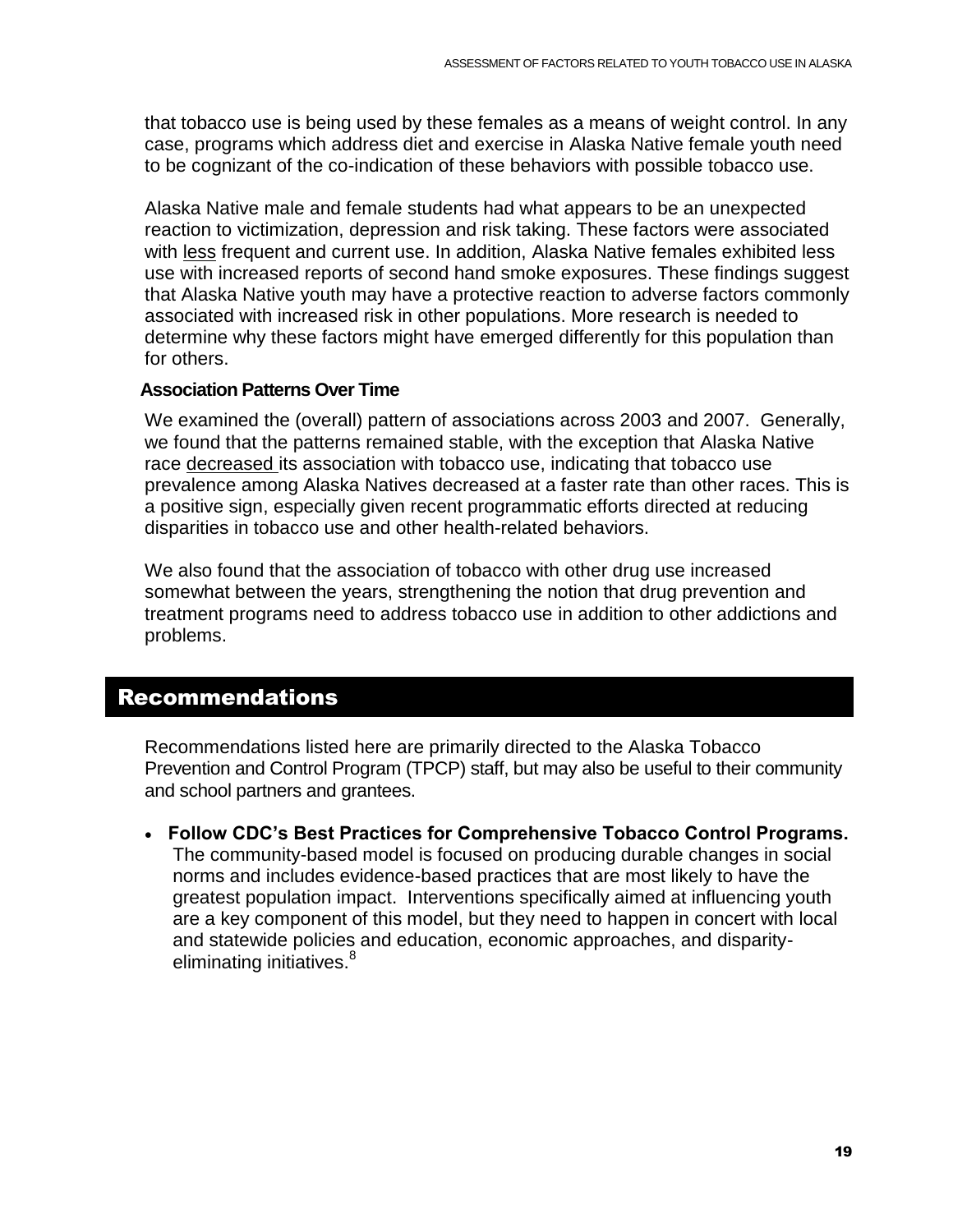#### Environmental Approaches

- **Make tobacco (and other substances) harder to get**: Increase the unit price of tobacco products. Although Alaska SYNAR data show great progress in reducing sales of tobacco to youth, this is only one step in reducing access. An equally critical policy step is to increase the cost of tobacco, which has been shown to be one of the most effective tobacco control approaches particularly among younger people.<sup>9</sup>
- **Ensure that school and community efforts are linked and use policy change to strengthen and support education or intervention efforts.** Enforce underage no tobacco use laws and smokefree policies, and enlist cooperation and support from kids, school staff, and parents, as well as other members of the community, including businesses and law enforcement.
- **Consider targeted messaging directed at decreasing the exposure to secondhand smoke in the home environment.** Although secondhand smoke exposure was not independently related to tobacco use among all groups of students, it clearly is associated for some groups. In addition, home smoking bans have been shown to be an effective strategy in reducing adult smoking prevalence, and therefore may contribute to social norm changes for youth.<sup>10</sup>

Health Education

- **Continue to promote the integration of tobacco prevention and other health domain program efforts** in schools and communities, at least to the extent that messaging is consistent and appropriately targeted for youth who are likely to be involved in multiple risky behaviors.
- **Coordinate with drug prevention or counseling programs** to ensure that tobacco use prevention and cessation are components of those programs.
- **Continue coordinating with the Department of Education & Early Development (EED) School Health program** and associated groups such as the EED school health and safety committee. <http://www.eed.state.ak.us/tls/schoolhealth/>
- **Ensure that both early and repeated tobacco prevention education occurs.** It is important to address tobacco prevention education in elementary grades, and to continue providing age-appropriate updates and education through high school, even though competing factors for educational time may put pressure on schools to cut health education time. $11$
- **Provide guidance to schools in selecting or developing appropriate and effective tobacco prevention curricula.** As part of such guidance, the TPCP could encourage use of a standard tool to evaluate the utility and application of existing or potential tobacco prevention curricula. The CDC Health Education Curriculum Analysis Tool (HECAT) includes a module for tobacco curricula (Module T) to evaluate curricula-based tobacco prevention programs, and includes grade-based objectives so that schools can plan appropriately for grades in which curricula should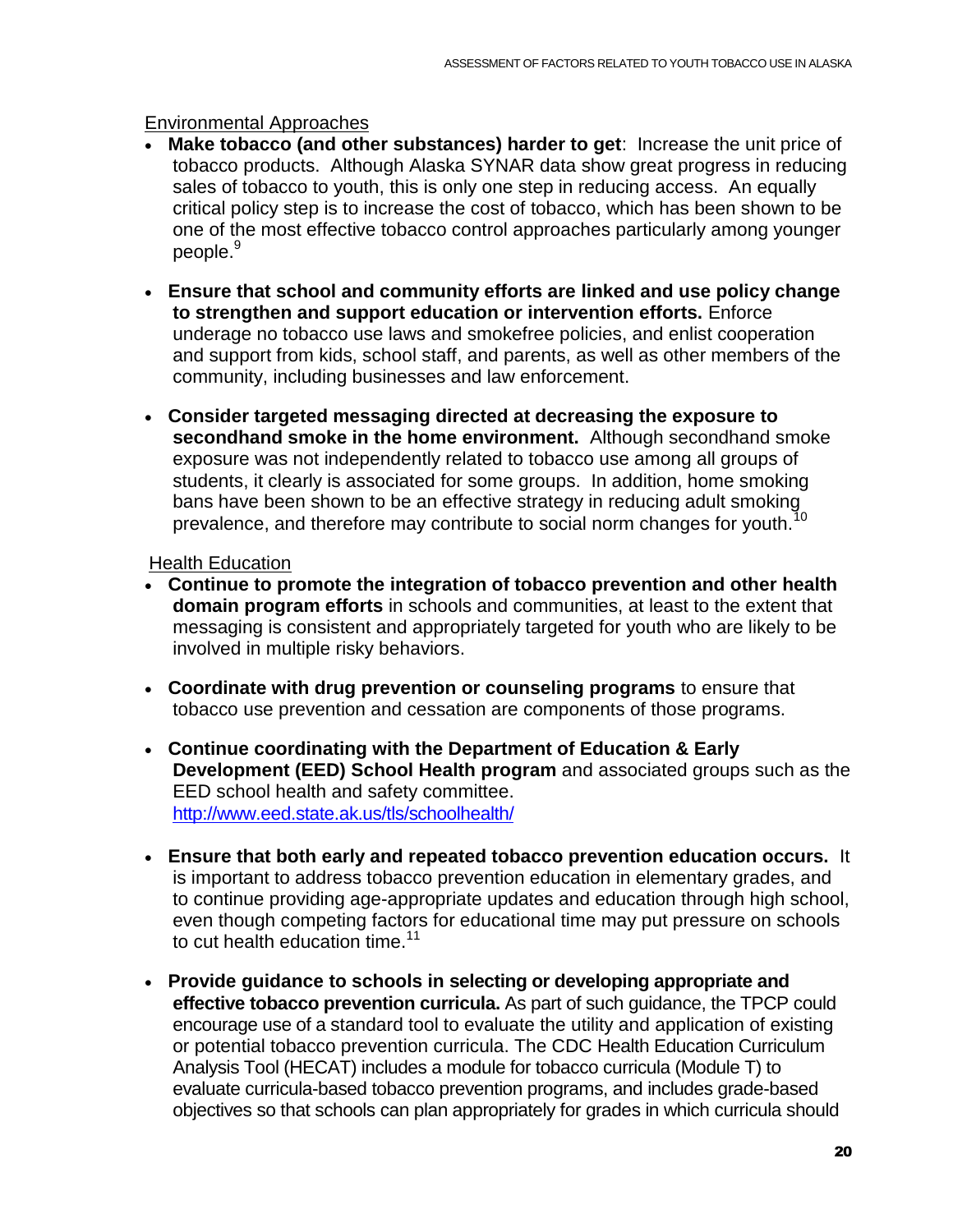occur. This tool is available at<http://www.cdc.gov/healthyyouth/HECAT/index.htm> and is listed as a resource on the EED School Health website [\(http://www.eed.state.ak.us/tls/schoolhealth/\)](http://www.eed.state.ak.us/tls/schoolhealth/).

 **Consider the unique racial and gender demographics of the high school population when designing prevention and cessation programs for youth.** Schools may need to tailor programs and messaging to meet the unique needs of segments of the youth population, and the TPCP may need to provide technical assistance. For example, based on findings in this study, measures of connectedness to parents and other adults appeared independently protective for Alaska Native youth in particular, indicating that integration with community prevention programs and otherwise enlisting community engagement in tobacco prevention may be particularly effective for Alaska Native boys and girls. In addition, tobacco use was highly correlated with secondhand smoke exposure for White girls, even after controlling for other factors. This finding may indicate that tobacco use plays an important social role (among friends and/or family) for White girls in particular, and social norm change might be a particularly important focus for this group.

#### Evaluation

- **Improve the collection of information about youth tobacco use** and the factors that play a role in whether and when youth starting using.
	- **Continue monitoring the prevalence of tobacco** use and associated factors using a statewide survey (YRBS).
	- **Continue to encourage the collection of local data** outside the statewide sample using survey items that are comparable to the statewide survey.
	- **Consider question additions**: Review the social risk and protective factors associated with the health behaviors covered in the YRBS survey, and, in coordination with other programs that support and use the survey, plan an updated evidence-based approach to including questions that would cover those risks and protective factors.<sup>12</sup>
	- **Resume periodic statewide survey of middle school students.** Many youth engage in risk behaviors well before high school, and the middle school survey can help both TPCP and schools by providing additional information from a critical time period for prevention efforts.
	- In order to evaluate the effect of tobacco-related curriculum or community programs, a **special tobacco-focused survey on in-school youth**<sup>13</sup> might be beneficial. Such a survey could include considerably more information about program content and exposures to school programs.
	- **Conduct a youth survey of those in alternative education settings.**  This would focus on schools that are not part of the YRBS frame, such as public correspondence schools, private schools, boarding schools, and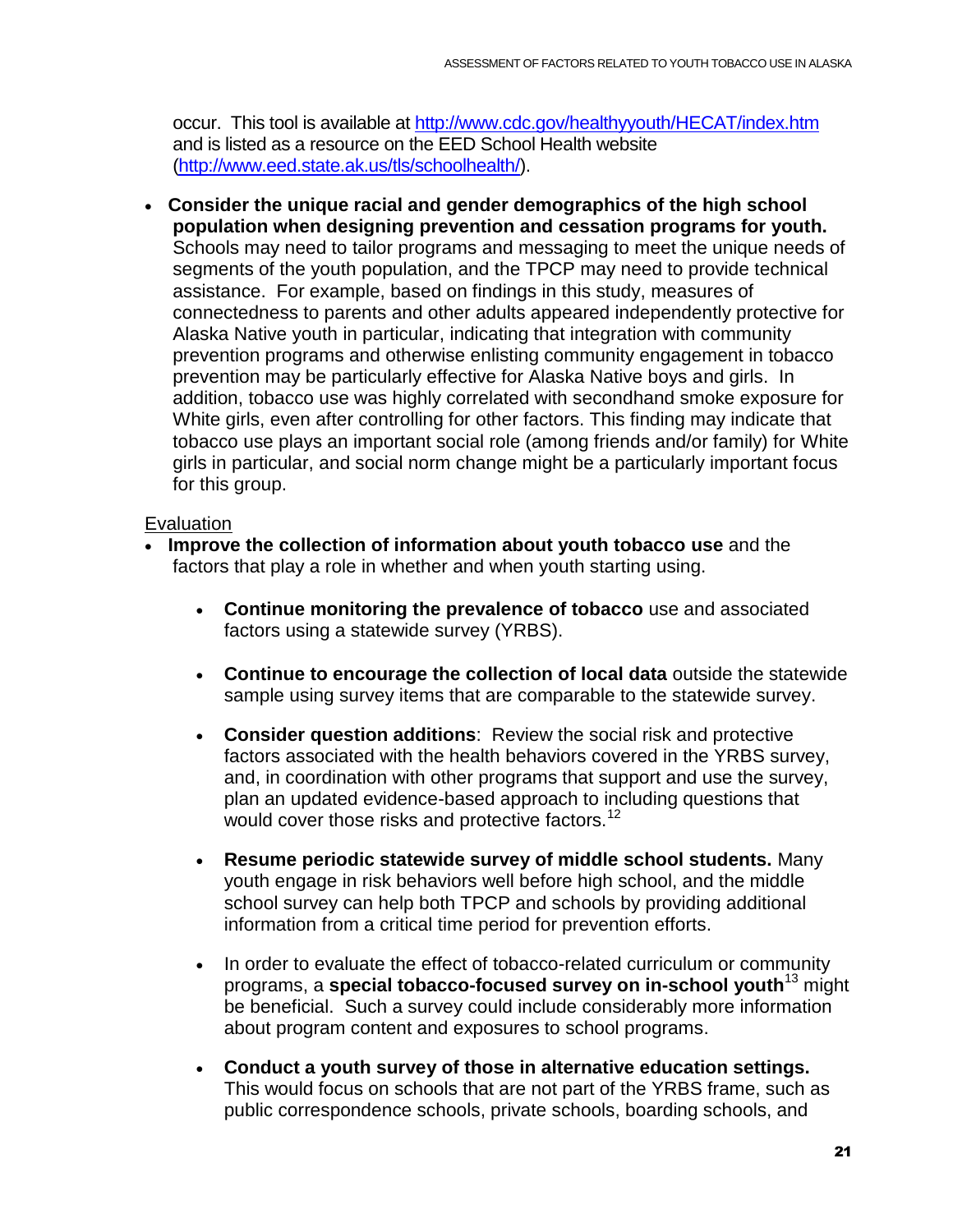schools with alternative schedules. Either the YRBS or ideally a survey with more tobacco focus would assist in broadening the TPCP's knowledge about tobacco use among all Alaska youth. $^{14}$ 

 **Work with the Department of Education (EED) to improve CDC School Health Profiles data** or initiate tobacco specific school personnel surveys such as the **CDC Global School Personnel Survey**<sup>13</sup> so that it could be used to help evaluate school policies and training around tobacco prevention and other health issues. In particular, work toward collection of student and school staff surveys in the same schools to aid in evaluation.

#### Special Studies

Future areas for research suggested by this study include:

- **Investigation of potential Alaska Native youth reactance to negative contexts.** As noted among Alaska Native students, measures of victimization, depression and risk-taking (such as lack of seat belt use, driving or riding while drinking, and fighting) were independently associated with not using tobacco or using it less frequently. Such factors have typically been associated with increased risk of tobacco use in other studies. Further examination of these relationships may help identify other co-occurring—and less destructive—factors that could help in addressing tobacco prevention as well as prevention of other risks.
- **Conduct a regional study of smokeless tobacco use** and factors that play a role in whether and when youth starting using, for instance in the Y-K Delta region.
- **Conduct a study of out of school youth** in order to identify the most appropriate strategies for reaching this population, a group likely to have high tobacco use prevalence and potentially less well-served by current tobacco prevention and cessation strategies.<sup>14</sup>
- **Investigate the use of 'alternative tobacco' products such as cigars** (particularly among White boys) and other alternatives such as Iqmik, snus, bidis, and kreteks possibly in partnership with other Western United States tobacco programs.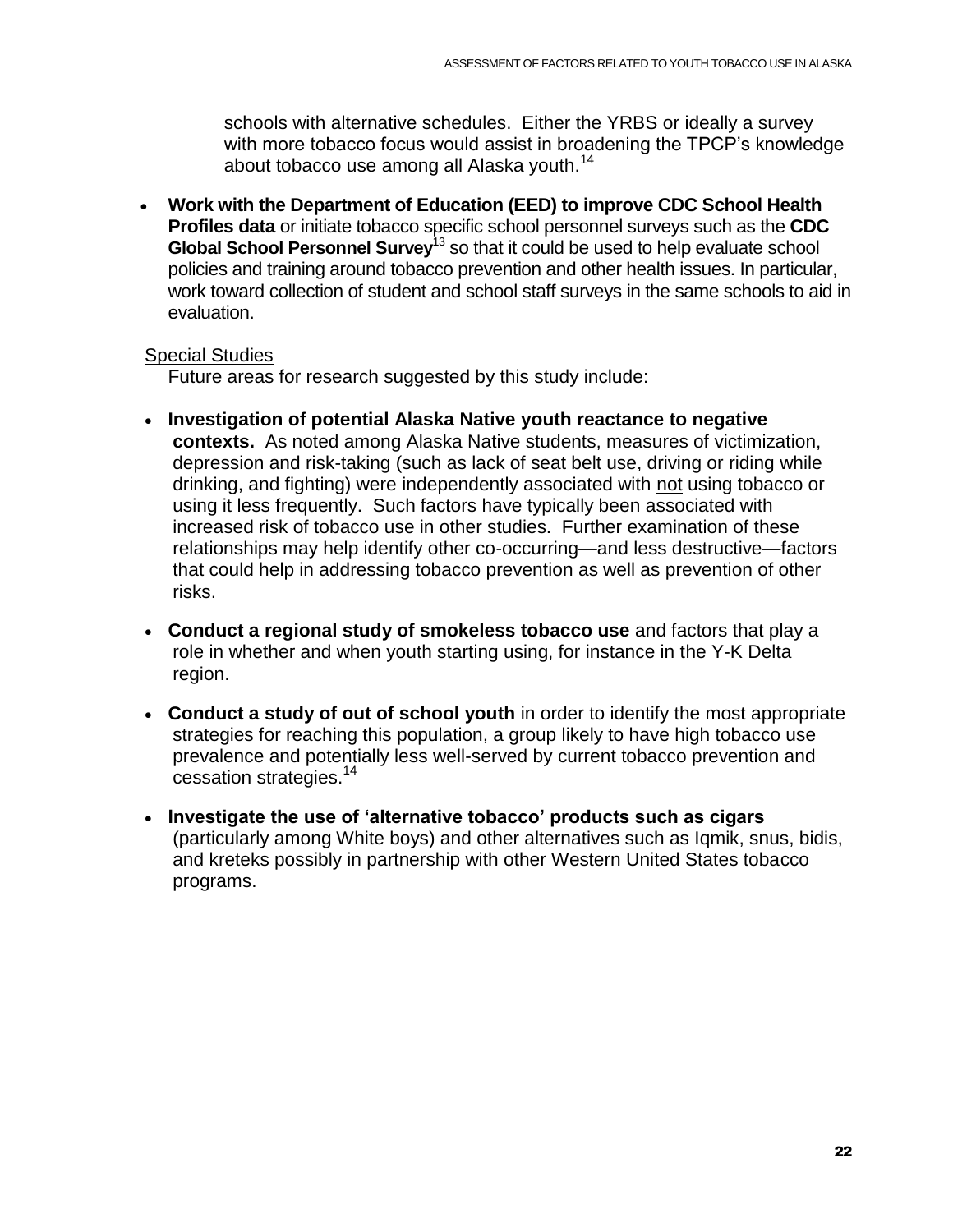### <span id="page-22-0"></span>Appendix A: AK YRBS 2007 Variables and Domains

|                     | Variable Information--2007 Alaska YRBS                        |                   |                  |
|---------------------|---------------------------------------------------------------|-------------------|------------------|
| Variable            | Label                                                         | <b>Prevalence</b> |                  |
|                     |                                                               | <b>Weighted</b>   | <b>Unweighte</b> |
|                     | <b>Current Tobacco Use-related Items</b>                      | ℅                 | dN               |
| v030d               | Smoked 1+ past 30 days                                        | 17.8%             | 185              |
| qnfrcig             | Smoked on 20+ past 30 days                                    | 7.4%              | 74               |
| QN31                | 10+ cigarettes/day past 30 days                               | 0.7%              | 9                |
| QN36                | Used snuff/dip 1+ past 30 days                                | 10.4%             | 131              |
| QN38                | Smoked cigars 1+ past 30 days                                 | 10.1%             | 139              |
| QN33                | Smoked at school 1+ past 30 days                              | 7.5%              | 81               |
| QN37                | Used snuff/dip at school 1+30 days                            | 6.0%              | 73               |
| anytobsch           | Cigarette or smokeless tobacco use at school, 1+ past 30 days | 11.6%             | 131              |
| qnanytob            | Used any tobacco past 30 days                                 | 24.1%             | 269              |
| smkls20             | Use smokeless (snuff/dip) on 20+ past 30 days                 | 3.5%              | 41               |
| cigar20             | Smoked cigars on 20+ past 30 days                             | 0.8%              | 10               |
| any2tob20           | Cigarette or smokeless tobacco use on 20 past 30 days         | 24.4%             | 108              |
| <b>Demographics</b> |                                                               | %                 | n                |
| Q3                  | In what grade are you                                         |                   |                  |
|                     | 9th grade                                                     | 27.8%             | 422              |
|                     | 10th grade                                                    | 26.2%             | 256              |
|                     | 11th grade                                                    | 23.8%             | 337              |
|                     | 12th grade                                                    | 22.0%             | 284              |
| Q2                  | What is your sex                                              |                   |                  |
|                     | Male                                                          | 51.4%             | 656              |
|                     | Female                                                        | 48.6%             | 654              |
| <b>RACE</b>         | <b>RACE</b>                                                   |                   |                  |
|                     | White                                                         | 60.6%             | 837              |
|                     | Alaska Native/American Indian (any mention)                   | 26.4%             | 263              |
|                     | Other (not White or AK Native/American Indian)                | 12.9%             | 218              |
|                     | Hispanic (any mention)                                        | 4.2%              | 108              |
|                     | Black (any mention)                                           | 3.3%              | 84               |
|                     | Asian (any mention)                                           | 7.7%              | 102              |
|                     | Native Hawaiian/Other Pacific Islander (any mention)          | 2.9%              | 71               |
|                     | <b>Intentional and Unintentional Injury</b>                   | $\frac{9}{6}$     | $\boldsymbol{n}$ |
| bkhlmt              | Never/rarely wore bicycle helmet                              | 56.5%             | 728              |
| QN9                 | Never/rarely wore seat belt                                   | 7.0%              | 87               |
| QN10                | Rode 1+ times with drinking driver                            | 23.5%             | 322              |
| QN11                | Drove 1+ times when drinking                                  | 9.7%              | 118              |
| QN <sub>12</sub>    | Carried weapon 1+ times past 30 days                          | 24.4%             | 294              |
| QN <sub>13</sub>    | Carried gun 1+ past 30 days                                   | 8.3%              | 98               |
| QN18                | Fought 1+ times 12 mos                                        | 29.2%             | 374              |
| QN <sub>19</sub>    | Injured/treated 1+ times 12 mos                               | 3.3%              | 40               |
| QN <sub>14</sub>    | Carried weapon school 1+ past 30 days                         | 8.4%              | 104              |
| QN15                | Missed school b/c felt unsafe 1+30 days                       | 5.5%              | 77               |
| QN16                | Threatened at school 1+ times 12 mos                          | 7.7%              | 107              |
| QN17                | Property stolen/deliberately damaged at school 12 mos         | 29.8%             | 415              |
| QN20                | Fought school 1+ times 12 mos                                 | 10.4%             | 130              |
|                     |                                                               |                   |                  |
| QN <sub>21</sub>    | Hit by boyfriend/girlfriend 12 mos                            | 12.4%             | 173              |
| QN <sub>22</sub>    | Forced to have sex                                            | 9.2%              | 125              |
| QN <sub>23</sub>    | Sad 2 weeks past 12 mos                                       | 26.9%             | 364              |
| QN <sub>24</sub>    | Considered suicide 12 mos                                     | 16.5%             | 210              |
| QN25                | Made suicide plan 12 mos                                      | 14.2%             | 188              |
| QN <sub>26</sub>    | Attempted suicide 1+ times 12 mos                             | 10.7%             | 113              |
| QN <sub>27</sub>    | Suicide attempt w/injury 12 mos                               | 3.2%              | 38               |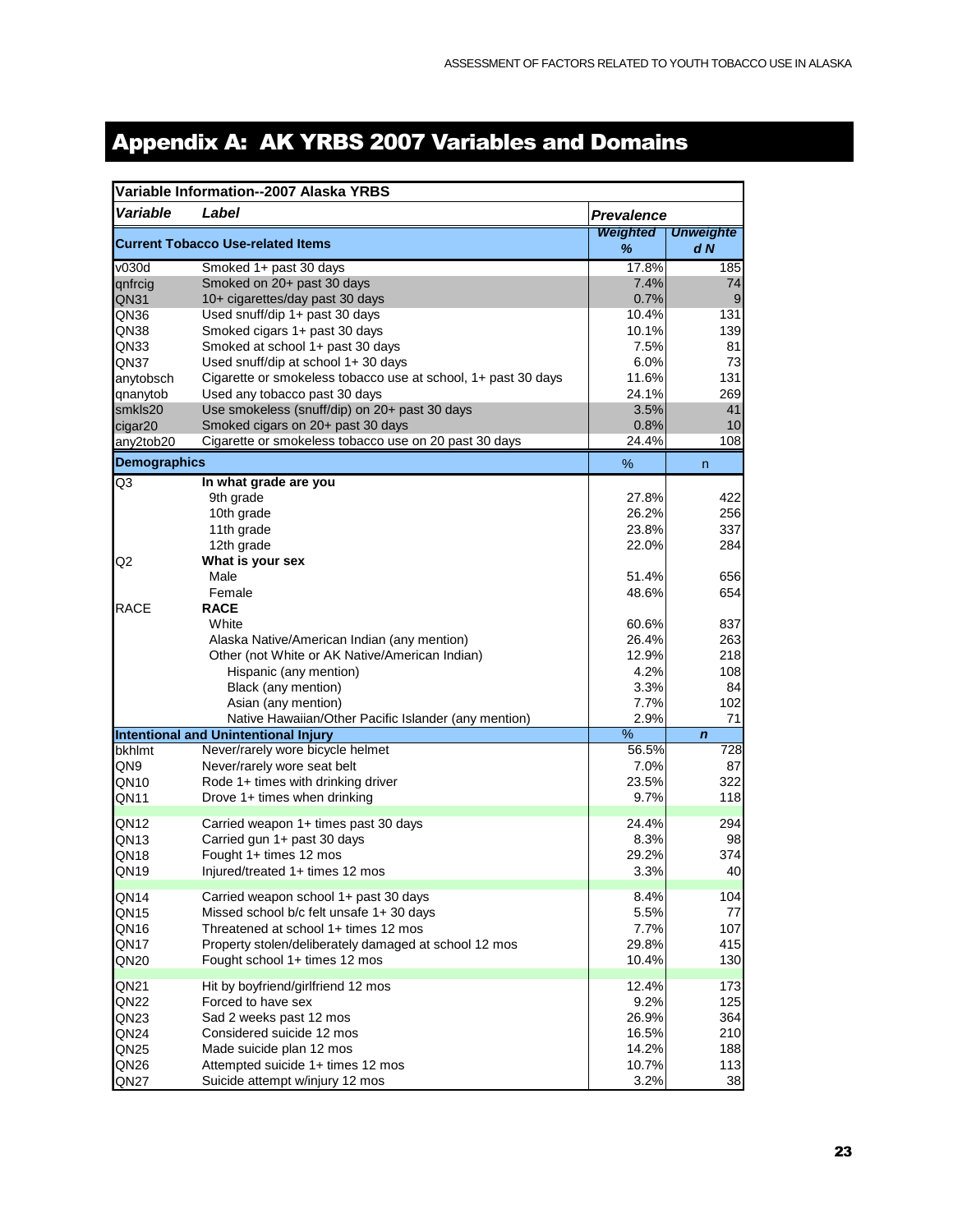| Variable Information--2007 Alaska YRBS |                                                                                        |                   |                    |  |  |  |  |  |
|----------------------------------------|----------------------------------------------------------------------------------------|-------------------|--------------------|--|--|--|--|--|
| Variable                               | Label                                                                                  | <b>Prevalence</b> |                    |  |  |  |  |  |
|                                        | <b>Alcohol and Other Drug Use</b>                                                      | %                 | $\mathbf n$        |  |  |  |  |  |
| QN40                                   | Had first drink before 13                                                              | 20.4%             | 266                |  |  |  |  |  |
| QN41                                   | Had 1+ drinks past 30 days                                                             | 39.7%             | 469                |  |  |  |  |  |
| QN42                                   | Five+ drinks 1+ past 30 days                                                           | 25.8%             | 316                |  |  |  |  |  |
| QN46                                   | Tried marijuana before 13                                                              | 11.9%             | 135                |  |  |  |  |  |
| QN47                                   | Used marijuana 1+ times past 30 days                                                   | 20.5%             | 246                |  |  |  |  |  |
| QN50                                   | Used cocaine 1+ times past 30 days                                                     | 2.9%              | 40                 |  |  |  |  |  |
| QN51                                   | Sniffed glue 1+ times in life                                                          | 14.4%             | 195                |  |  |  |  |  |
| QN56                                   | Injected drugs 1+ times in life                                                        | 2.1%              | 30                 |  |  |  |  |  |
| QN57                                   | Offered/sold drugs at school 12 mos                                                    | 25.1%             | 339                |  |  |  |  |  |
| ildrug5                                | Ever (lifetime) use of any of these: cocaine, heroin, meth,                            |                   |                    |  |  |  |  |  |
|                                        | ecstasy, steroids (Q49, 52-55)                                                         | 13.8%             | 191                |  |  |  |  |  |
|                                        | <b>Sexual Activity and Risk Behavior</b>                                               | $\frac{9}{6}$     | $\mathbf n$        |  |  |  |  |  |
| QN58                                   | Had sex ever                                                                           | 45.1%             | 528                |  |  |  |  |  |
| QN59                                   | Had sex before 13                                                                      | 4.4%              | 61                 |  |  |  |  |  |
| QN60                                   | Had sex with 4+ people in life                                                         | 13.4%             | 152                |  |  |  |  |  |
| QN61                                   | Had sex with 1+ people 3 mos                                                           | 30.9%             | 362                |  |  |  |  |  |
| alcsx                                  | Used alcohol last time had sex (w/in 3 months; from v062d)                             | 22.1%             | 80                 |  |  |  |  |  |
| brthcntrl                              | Inadequately safe sex (did not use birth control (pills,                               |                   |                    |  |  |  |  |  |
|                                        | condoms, depo) at last recent sex)                                                     | 8.2%              | 93                 |  |  |  |  |  |
| qnirrespsx                             | Irresponsible sexual behavior (never/no current (past 3 months) /                      |                   |                    |  |  |  |  |  |
|                                        | use condoms if currently active); recoded from gnrespsx                                | 12.4%             | 144                |  |  |  |  |  |
|                                        | <b>Weight and Dietary Behaviors</b>                                                    | %                 | $\mathbf n$        |  |  |  |  |  |
| bmipct_85                              | from bmipct (Q6-7); BMI percentile of 85%+ includes                                    |                   |                    |  |  |  |  |  |
|                                        | at risk of overweight, and overweight                                                  | 27.3%             | 347                |  |  |  |  |  |
| qnbovwqt                               | Overweight                                                                             | 11.1%             | 144                |  |  |  |  |  |
| qnbrovwgt                              | At risk of overweight                                                                  | 16.2%             | 203                |  |  |  |  |  |
| QN65                                   | [Think I am] slightly/very overweight                                                  | 30.7%             | 401                |  |  |  |  |  |
| QN66                                   | Trying to lose weight                                                                  | 44.3%             | 583                |  |  |  |  |  |
| QN67                                   | Exercised to lose weight past 30 days                                                  | 62.5%             | 808                |  |  |  |  |  |
| QN68                                   | Ate less to lose weight past 30 days                                                   | 37.0%             | 467                |  |  |  |  |  |
| QN69                                   | Fasted 24 hours or more to lose weight, past 30 days                                   | 12.5%             | 157                |  |  |  |  |  |
| v070_71d                               | Used unhealthy methods for weight loss                                                 |                   |                    |  |  |  |  |  |
|                                        | (took pills, vomited), past 30 days                                                    | 8.8%<br>15.7%     | 111<br>213         |  |  |  |  |  |
| qnbfrvg                                | Ate 5+ fruits/vegetables 7 days                                                        |                   |                    |  |  |  |  |  |
| QN78                                   | Drank soda 1+ times/day past 7 days<br><b>Physical Activity and Sedentary Behavior</b> | 21.8%<br>%        | 264<br>$\mathbf n$ |  |  |  |  |  |
| QN80                                   | Active 60 min on 5+ past 7 days                                                        | 42.5%             | 565                |  |  |  |  |  |
| qnbdlype                               | Attended PE class daily                                                                | 17.7%             | 228                |  |  |  |  |  |
| QN83                                   | Got to PE class 1+ days average week                                                   | 47.0%             | 605                |  |  |  |  |  |
| QN84                                   | Played on 1+ sports teams 12 mos                                                       | 61.7%             | 809                |  |  |  |  |  |
| QN81                                   | Watched 3+ hours of TV average day                                                     | 23.0%             | 296                |  |  |  |  |  |
| QN82                                   | Played video games 3+ hours/day                                                        | 23.4%             | 313                |  |  |  |  |  |
| qnpe3x20                               | NOT Exercising 21+ minutes in PE class, 3-5 days/week                                  | 63.0%             | 814                |  |  |  |  |  |
|                                        | Connectedness (relationships with adults, school, community)                           | $\%$              | $\mathbf n$        |  |  |  |  |  |
| QN92                                   | Parent talks about school with student on daily basis                                  | 45.0%             | 621                |  |  |  |  |  |
| QN93                                   | Agree teachers care about them                                                         | 56.1%             | 718                |  |  |  |  |  |
| QN94                                   | Can seek help from 1+ non-parent adult                                                 | 87.0%             | 1121               |  |  |  |  |  |
| QN95                                   | Volunteer 1+ hrs in avg week                                                           | 51.2%             | 666                |  |  |  |  |  |
| QN96                                   | Do organized activities 1+ days, avg wk                                                | 55.5%             | 729                |  |  |  |  |  |
| QN99                                   | Agree school has rules for behavior                                                    | 57.0%             | 750                |  |  |  |  |  |
| QN98                                   | Agree they matter to people in community                                               | 50.6%             | 669                |  |  |  |  |  |
| QN97                                   | Agree feel alone in life                                                               | 16.3%             | 222                |  |  |  |  |  |
| V109b                                  | Grades were mostly Ds and Fs                                                           | 7.4%              | 90                 |  |  |  |  |  |
| <b>Other Items</b>                     |                                                                                        | %                 | $\boldsymbol{n}$   |  |  |  |  |  |
| QN89                                   | Smoke Exposure--In same room with smoking 1+ days in past 7                            | 46.1%             | 598                |  |  |  |  |  |
| QN86                                   | Told by doctor/nurse they had asthma                                                   | 18.2%             | 254                |  |  |  |  |  |
| QN87                                   | Currently have asthma                                                                  | 8.7%              | 121                |  |  |  |  |  |
| QN91                                   | Told by doctor have diabetes                                                           | 2.8%              | 38                 |  |  |  |  |  |

#### Appendix A: AK YRBS 2007 Variables and Domains – continued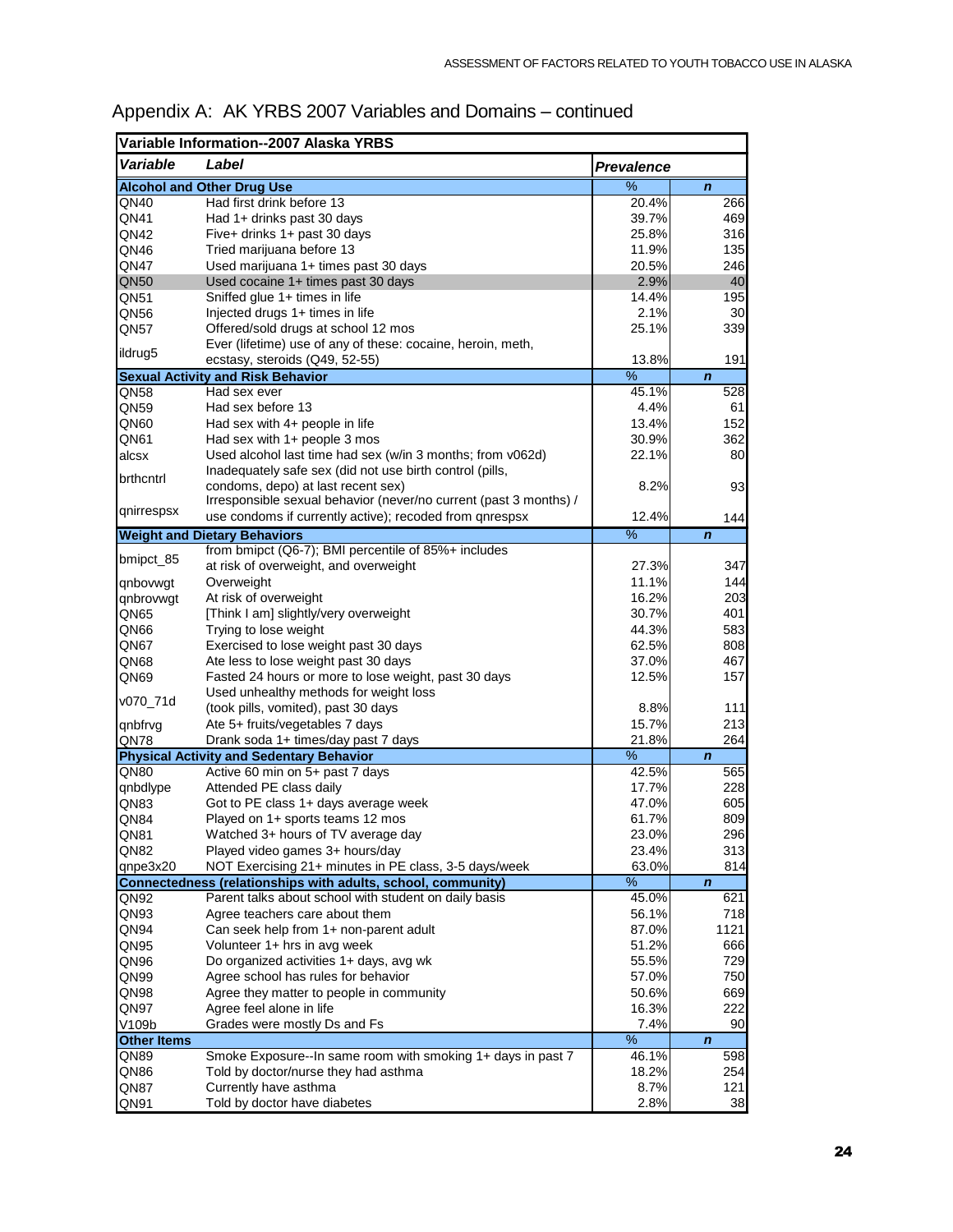### <span id="page-24-0"></span>Appendix B: Tobacco Use by Gender and Race/Ethnicity

#### **Youth Tobacco Use Outcome Measures by Race and Gender Alaska YRBS 2007**

#### Current Tobacco Use

|                                        |              |             |       | <b>Current Tobacco Use</b>             |       |             |       |
|----------------------------------------|--------------|-------------|-------|----------------------------------------|-------|-------------|-------|
| <b>Cigarette Smoking, Past 30 Days</b> |              |             |       | Use of Smokeless Tobacco, Past 30 Days |       |             |       |
|                                        | <b>Girls</b> | <b>Boys</b> | Total |                                        | Girls | <b>Boys</b> | Total |
| Alaska Native                          | 35.8%        | 27.4%       | 31.7% | <b>Alaska Native</b>                   | 16.4% | 16.7%       | 16.5% |
| <b>White</b>                           | 15.7%        | 13.0%       | 14.2% | White                                  | 3.9%  | 12.2%       | 8.2%  |
| <b>Other Race Groups</b>               | 4.8%         | 7.7%        | 6.8%  | <b>Other Race Groups</b>               | 4.2%  | 13.4%       | 8.9%  |
| <b>Total</b>                           | 19.7%        | 15.9%       | 17.8% | Total                                  | 7.3%  | 13.5%       | 10.4% |
|                                        |              |             |       |                                        |       |             |       |

#### **Cigarette Smoking, Past 30 Days Use of Smokeless Tobacco, Past 30 Days**

|           | <b>Current Tobacco Use</b> |       |                                        |       |             |       |  |  |  |  |
|-----------|----------------------------|-------|----------------------------------------|-------|-------------|-------|--|--|--|--|
| : 30 Days |                            |       | Use of Smokeless Tobacco, Past 30 Days |       |             |       |  |  |  |  |
| Girls     | <b>Boys</b>                | Total |                                        | Girls | <b>Boys</b> | Total |  |  |  |  |
| 35.8%     | 27.4%                      | 31.7% | <b>Alaska Native</b>                   | 16.4% | 16.7%       | 16.5% |  |  |  |  |
| 15.7%     | 13.0%                      | 14.2% | White                                  | 3.9%  | 12.2%       | 8.2%  |  |  |  |  |
| 4.8%      | 7.7%                       | 6.8%  | <b>Other Race Groups</b>               | 4.2%  | 13.4%       | 8.9%  |  |  |  |  |
| 19.7%     | 15.9%                      | 17.8% | <b>Total</b>                           | 7.3%  | 13.5%       | 10.4% |  |  |  |  |
| Days      |                            |       | Any Tobacco Use, Past 30 Days          |       |             |       |  |  |  |  |
| Girls     | <b>Boys</b>                | Total |                                        | Girls | <b>Boys</b> | Total |  |  |  |  |
| 4.6%      | 11.1%                      | 7.8%  | Alaska Native                          | 42.1% | 32.7%       | 37.5% |  |  |  |  |

| <b>Total</b>                       | 19.7%        | 15.9%       | 17.8%            | <b>Total</b>                  | 7.3%  | 13.5%       | 10.4% |
|------------------------------------|--------------|-------------|------------------|-------------------------------|-------|-------------|-------|
| <b>Cigar Smoking, Past 30 Days</b> |              |             |                  | Any Tobacco Use, Past 30 Days |       |             |       |
|                                    | <b>Girls</b> | <b>Boys</b> | $\mathsf{Total}$ |                               | Girls | <b>Boys</b> | Total |
| Alaska Native                      | 4.6%         | 11.1%       | 7.8%             | <b>Alaska Native</b>          | 42.1% | 32.7%       | 37.5% |
| <b>White</b>                       | 7.0%         | 15.6%       | 11.5%            | <b>White</b>                  | 18.8% | 23.4%       | 21.2% |
| <b>Other Race Groups</b>           | 5.4%         | 9.4%        | 7.4%             | <b>Other Race Groups</b>      | 7.6%  | 17.2%       | 12.3% |
| <b>Total</b>                       | 6.1%         | 13.6%       | 10.1%            | <b>Total</b>                  | 23.4% | 24.9%       | 24.2% |
|                                    |              |             |                  |                               |       |             |       |

#### **Cigar Smoking, Past 30 Days Any Tobacco Use, Past 30 Days**

|                          | Girls | <b>Boys</b> | Total |                          | Girls | <b>Boys</b> | Total |
|--------------------------|-------|-------------|-------|--------------------------|-------|-------------|-------|
| Alaska Native            | 4.6%  | 11.1%       | 7.8%  | <b>Alaska Native</b>     | 42.1% | 32.7%       | 37.5% |
| White                    | 7.0%  | 15.6%       | 11.5% | <b>White</b>             | 18.8% | 23.4%       | 21.2% |
| <b>Other Race Groups</b> | 5.4%  | 9.4%        | 7.4%  | <b>Other Race Groups</b> | 7.6%  | 17.2%       | 12.3% |
| Total                    | 6.1%  | 13.6%       | 10.1% | Total                    | 23.4% | 24.9%       | 24.2% |
|                          |       |             |       |                          |       |             |       |

#### Frequent Tobacco Use

| <b>Frequent Cigarette Smoking</b><br>$(20+$ of Past 30 Days) |         |             |       | <b>Frequent Cigarette Smoking or Smokeless Use</b><br>$(20+$ of Past 30 Days) |         |             |       |
|--------------------------------------------------------------|---------|-------------|-------|-------------------------------------------------------------------------------|---------|-------------|-------|
|                                                              | Girls   | <b>Boys</b> | Total |                                                                               | Girls   | <b>Boys</b> | Total |
| Alaska Native                                                | 18.9%   | 8.1%        | 13.7% | Alaska Native                                                                 | 26.9%   | 14.1%       | 20.7% |
| <b>White</b>                                                 | 6.0%    | 5.0%        | 5.4%  | <b>White</b>                                                                  | $6.0\%$ | 8.0%        | 7.0%  |
| <b>Other Race Groups</b>                                     | $\star$ | 3.7%        | 3.4%  | <b>Other Race Groups</b>                                                      | 4.4%    | 9.1%        | 6.8%  |
| <b>Total</b>                                                 | 9.1%    | 5.6%        | 7.3%  | Total                                                                         | 11.4%   | 9.6%        | 10.5% |

|                                                            |              |             |       | Frequent Tobacco Use                                                          |       |             |       |
|------------------------------------------------------------|--------------|-------------|-------|-------------------------------------------------------------------------------|-------|-------------|-------|
| <b>Frequent Cigarette Smoking</b><br>(20+ of Past 30 Days) |              |             |       | <b>Frequent Cigarette Smoking or Smokeless Use</b><br>$(20+$ of Past 30 Days) |       |             |       |
|                                                            | <b>Girls</b> | <b>Boys</b> | Total |                                                                               | Girls | <b>Boys</b> | Total |
| Alaska Native                                              | 18.9%        | 8.1%        | 13.7% | Alaska Native                                                                 | 26.9% | 14.1%       | 20.7% |
| White                                                      | 6.0%         | 5.0%        | 5.4%  | White                                                                         | 6.0%  | $8.0\%$     | 7.0%  |
| <b>Other Race Groups</b>                                   |              | 3.7%        | 3.4%  | <b>Other Race Groups</b>                                                      | 4.4%  | $9.1\%$     | 6.8%  |
| Total                                                      | 9.1%         | 5.6%        | 7.3%  | <b>Total</b>                                                                  | 11.4% | 9.6%        | 10.5% |
|                                                            |              |             |       |                                                                               |       |             |       |

#### Tobacco Use at School or on School Property

|                                                  |              |             |       | Tobacco Use at School or on School Property        |       |             |       |
|--------------------------------------------------|--------------|-------------|-------|----------------------------------------------------|-------|-------------|-------|
| <b>Cigarette Smoking at School, Past 30 Days</b> |              |             |       |                                                    |       |             |       |
|                                                  | <b>Girls</b> | <b>Boys</b> | Total |                                                    |       |             |       |
| Alaska Native                                    | 17.4%        | 13.5%       | 15.5% |                                                    |       |             |       |
| <b>White</b>                                     | 5.1%         | $5.0\%$     | 5.0%  | <b>School Tobacco Use (Cigarette or Smokeless)</b> |       |             |       |
| <b>Other Race Groups</b>                         |              | $\star$     | 2.3%  |                                                    |       |             |       |
| <b>Total</b>                                     | 8.2%         | 6.8%        | 7.5%  |                                                    | Girls | <b>Boys</b> | Total |
|                                                  |              |             |       | <b>Alaska Native</b>                               | 25.1% | 20.2%       | 22.7% |

| l I otal                                             | 8.2%         | 6.8%        | $1.5\%$      |
|------------------------------------------------------|--------------|-------------|--------------|
| <b>Smokeless Tobacco Use at School, Past 30 Days</b> |              |             |              |
|                                                      | <b>Girls</b> | <b>Boys</b> | <b>Total</b> |
| <b>Alaska Native</b>                                 | 9.1%         | 11.1%       | 10.1%        |
| <b>White</b>                                         | $\star$      | 8.4%        | 4.5%         |
| <b>Other Race Groups</b>                             | $\star$      | 7.1%        | 4.0%         |
| Total                                                | 2.8%         | 8.9%        | 5.9%         |
|                                                      |              |             |              |

| Alaska Native                                 | $17.4\%$ | 13.5%       | 15.5% |                                                    |       |             |       |  |  |  |
|-----------------------------------------------|----------|-------------|-------|----------------------------------------------------|-------|-------------|-------|--|--|--|
| White                                         | 5.1%     | 5.0%        | 5.0%  | <b>School Tobacco Use (Cigarette or Smokeless)</b> |       |             |       |  |  |  |
| <b>Other Race Groups</b>                      | ÷        | $\star$     | 2.3%  |                                                    |       |             |       |  |  |  |
| Total                                         | 8.2%     | 6.8%        | 7.5%  |                                                    | Girls | <b>Boys</b> | Total |  |  |  |
|                                               |          |             |       | <b>Alaska Native</b>                               | 25.1% | 20.2%       | 22.7% |  |  |  |
| Smokeless Tobacco Use at School, Past 30 Days |          |             |       | <b>White</b>                                       | 5.4%  | 10.2%       | 7.9%  |  |  |  |
|                                               |          |             |       | <b>Other Race Groups</b>                           | 3.9%  | 7.8%        | 5.9%  |  |  |  |
|                                               | Girls    | <b>Boys</b> | Total | Total                                              | 10.6% | 12.4%       | 11.5% |  |  |  |
| Alaska Native                                 | 9.1%     | 11.1%       | 10.1% |                                                    |       |             |       |  |  |  |
|                                               |          |             |       |                                                    |       |             |       |  |  |  |

\* Indicates number of respondents reporting the behavior is less than 5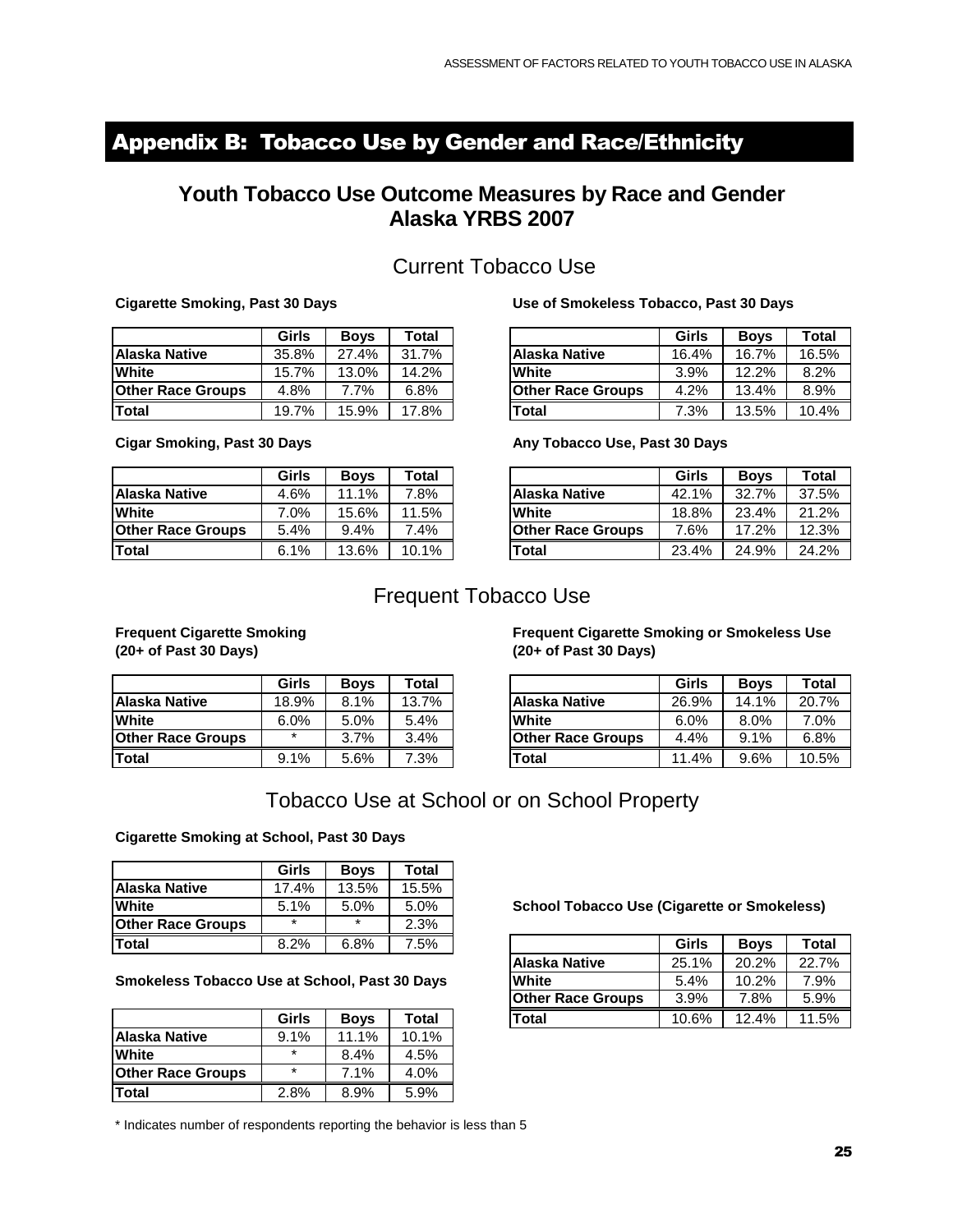### **Tobacco Use by Type: Smokeless (ST), Cigar, Cigarette, or Multiple Types, Alaska YRBS 2007**



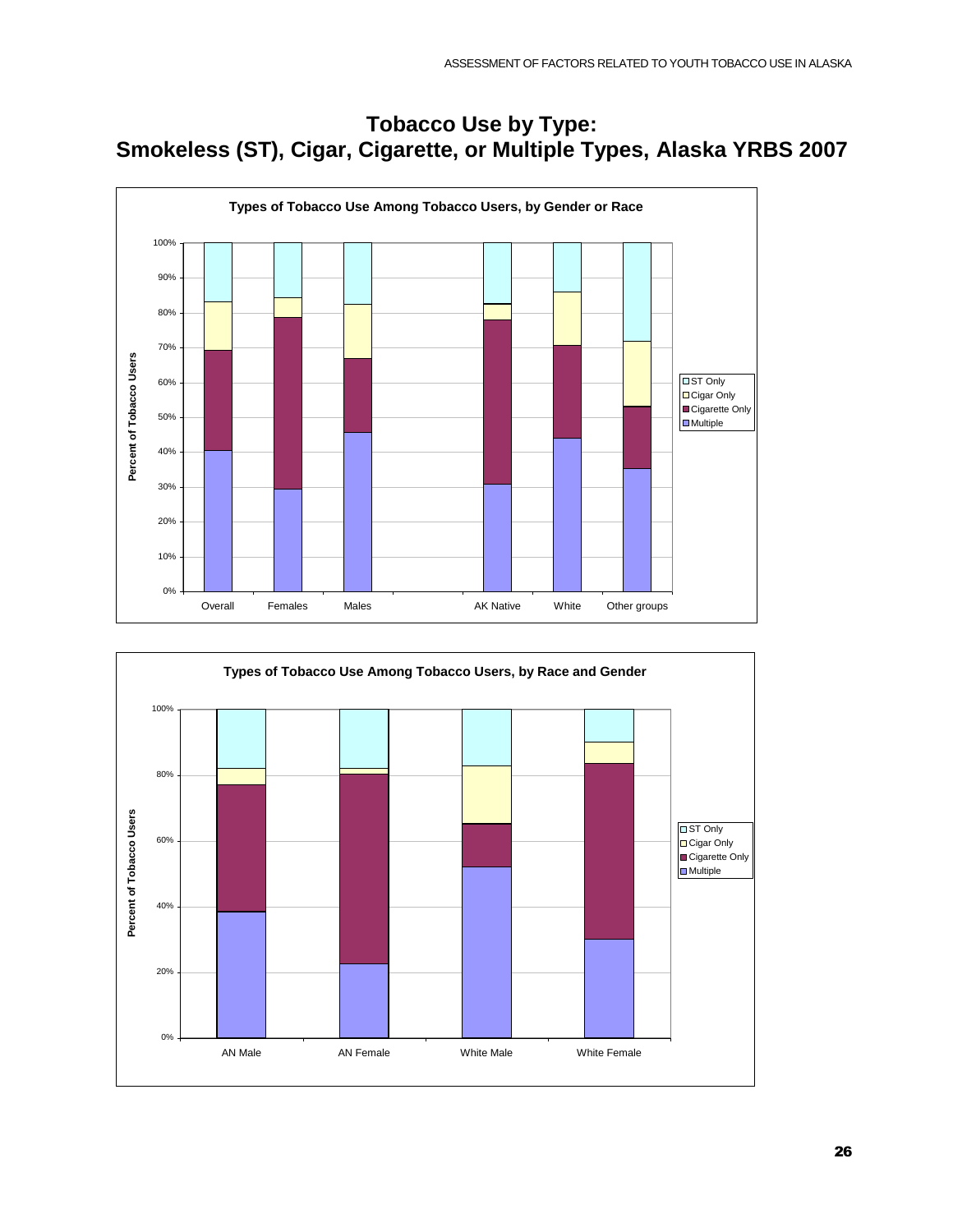## <span id="page-26-0"></span>Appendix C: Bivariate Associations

|                            |                                                       |                        |                           | <b>Outcome Variables - Current Use</b> |                    |
|----------------------------|-------------------------------------------------------|------------------------|---------------------------|----------------------------------------|--------------------|
| <b>Factors of Interest</b> |                                                       | Any Tobacco Cigarettes |                           | Cigar                                  | <b>Smokeless</b>   |
|                            |                                                       | OR<br>Sig              | Sig OR<br>OR <sub>.</sub> | Sig OR                                 | Sig                |
| <b>GRADE 10</b>            |                                                       | 1.42                   | 1.70                      | 1.28                                   | 0.80               |
| GRADE 11                   |                                                       | 1.39                   | 1.73                      | 1.27                                   | 0.81               |
| GRADE 12                   |                                                       | $1.66 \times$          | $2.13*$                   | 1.66                                   | 1.06               |
| <b>MALE</b>                | Gender                                                | 1.10                   | 0.77                      | $2.54*$                                | $2.03*$            |
| RACE_3C                    | Alaska Native                                         | $2.24*$                | $2.56*$                   | 0.65                                   | 2.14               |
| RACE_3C                    | Other                                                 | $0.62*$                | 0.36                      | 0.64                                   | 1.02               |
|                            |                                                       |                        |                           |                                        |                    |
| <b>BKHLMT</b>              | Never/rarely wore bicycle helmet                      | $2.08*$                | $1.85*$                   | $2.11*$                                | $2.07*$            |
| qnb9                       | Never/rarely wore seat belt                           | $3.39*$                | $3.41*$                   | $2.33*$                                | 3.35 <sup>1</sup>  |
| qnb10                      | Rode 1+ times with drinking driver                    | $2.83*$                | $2.68*$                   | $3.81*$                                | $1.99$ $^{\star}$  |
| qnb11                      | Drove 1+ times when drinking                          | $7.43*$                | 4.86                      | $7.72*$                                | 4.22               |
| qnb12                      | Carried weapon 1+ times past 30 days                  | $1.99*$                | $1.55*$                   | $3.64*$                                | $2.43*$            |
| qnb13                      | Carried gun 1+ past 30 days                           | $2.31*$                | 1.54                      | $3.38*$                                | $3.19*$            |
| qnb18                      | Fought 1+ times 12 mos                                | $2.44*$                | $2.20*$                   | $4.50*$                                | $2.45*$            |
| qnb19                      | Injured/treated 1+ times 12 mos                       | $3.81*$                | $2.68*$                   | $6.16*$                                | $2.83*$            |
|                            |                                                       |                        |                           |                                        |                    |
| qnb14                      | Carried weapon school 1+ past 30 days                 | $2.43*$                | $1.92*$                   | $4.70*$                                | $2.79^{\ast}$      |
| qnb15                      | Missed school b/c felt unsafe 1+30 days               | 1.64                   | 1.85                      | $2.72*$                                | 2.06               |
| qnb16                      | Threatened at school 1+ times 12 mos                  | $2.53*$                | $1.89*$                   | $4.58*$                                | $3.78*$            |
| qnb17                      | Property stolen/deliberately damaged at school        | 1.08                   | 1.00                      | 1.38                                   | 1.14               |
| qnb20                      | Fought school 1+ times 12 mos                         | $2.31*$                | $2.15*$                   | $3.09*$                                | $2.38*$            |
|                            |                                                       |                        |                           |                                        |                    |
| qnb21                      | Hit by boyfriend/girlfriend 12 mos                    | $1.67*$                | 1.56                      | 2.33                                   | $2.53$ $*$         |
| qnb22                      | Forced to have sex                                    | $1.96*$                | $1.77*$                   | $2.61*$                                | 1.60               |
| qnb23                      | Sad 2 weeks past 12 mos                               | $1.71*$                | $1.88 \nightharpoonup$    | $2.30 \, \text{*}$                     | $1.66$ $*$         |
| qnb24                      | Considered suicide 12 mos                             | 1.45                   | $2.01*$                   | 1.09                                   | 1.33               |
| qnb25                      | Made suicide plan 12 mos                              | $2.06*$                | $2.29*$                   | $2.17*$                                | 1.49               |
| qnb26                      | Attempted suicide 1+ times 12 mos                     | $2.85*$                | $3.38*$                   | 1.47                                   | 1.74               |
| qnb27                      | Suicide attempt w/injury 12 mos                       | $6.87*$                | $5.79^{\ast}$             | $3.43*$                                | $3.70*$            |
| qnb40                      | Had first drink before 13                             | $2.34*$                | $2.32*$                   | $2.60*$                                | $2.22$ $^{\prime}$ |
| qnb41                      | Had 1+ drinks past 30 days                            | $7.08*$                | $6.99*$                   | $25.72*$                               | 3.96               |
| qnb42                      | Five+ drinks 1+ past 30 days                          | $7.70*$                | $6.58*$                   | $16.75*$                               | $4.02*$            |
| qnb46                      | Tried marijuana before 13                             | $5.97*$                | $6.24*$                   | $4.63 \times 10^{-4}$                  | $3.61*$            |
| qnb47                      | Used marijuana 1+ times past 30 days                  | $13.75*$               | $13.77*$                  | $9.07*$                                | $6.59*$            |
| qnb51                      | Sniffed glue 1+ times in life                         | $3.22*$                | $3.39*$                   | $3.86*$                                | 1.72               |
| qnb56                      | Injected drugs 1+ times in life                       | $4.16$ $*$             | $3.66*$                   | $5.86*$                                | $9.32$ $*$         |
| qnb57                      | Offered/sold drugs at school 12 mos                   | $2.04*$                | $2.02*$                   | $3.56$ $*$                             | $1.69$ $*$         |
|                            | ever (lifetime) use of any of these: cocaine, heroin, |                        |                           |                                        |                    |
| ILDRUG5                    | meth, ecstacy, steroids (Q49, 52-55)                  | $6.57*$                | $6.27*$                   | 6.60 $*$                               | $3.84*$            |
|                            |                                                       |                        |                           |                                        |                    |
| qnb58                      | Had sex ever                                          | $4.78*$                | $4.54*$                   | $5.33*$                                | $3.52*$            |
| qnb59                      | Had sex before 13                                     | 1.53                   | 1.83                      | $2.21*$                                | 1.81               |
| qnb60                      | Had sex with 4+ people in life                        | $3.78*$                | $3.60 \frac{*}{•}$        | $3.47*$                                | $2.45$ $^{\prime}$ |
| qnb61                      | Had sex with 1+ people 3 mos                          | $3.53*$                | $3.16*$                   | $4.14*$                                | 2.72               |
| ALCSX                      | Used alcohol last time had sex (w/in 3 months)        | $6.45*$                | $6.42*$                   | 6.78 $^{\star}$                        | 3.68               |
|                            | Inadequately safe sex (did not use birth control at   |                        |                           |                                        |                    |
| <b>BRTHCNTR</b>            | last recent sex)                                      | $4.64*$                | $4.48*$                   | $4.00*$                                | 2.69 <sup>1</sup>  |
| QNIRRESP                   | Irresponsible sexual behavior (no condom)             | 3.06                   | $3.27*$                   | $3.23*$                                | 1.85               |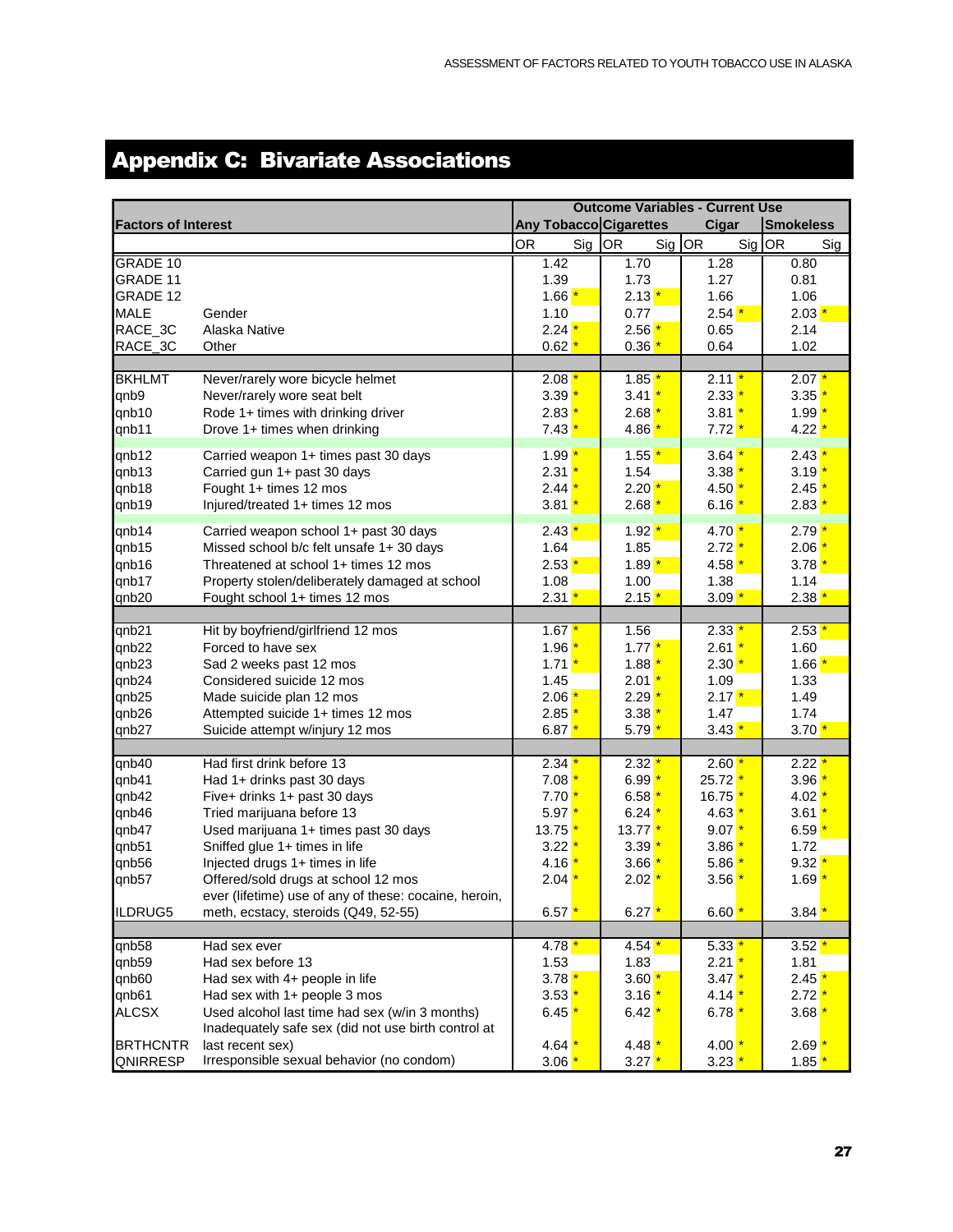|                            |                                                                                           |                        |                  | <b>Outcome Variables - Current Use</b> |                  |
|----------------------------|-------------------------------------------------------------------------------------------|------------------------|------------------|----------------------------------------|------------------|
| <b>Factors of Interest</b> |                                                                                           | Any Tobacco Cigarettes |                  | Cigar                                  | <b>Smokeless</b> |
|                            |                                                                                           | <b>OR</b><br>Sig       | <b>OR</b><br>Sig | OR<br>Sig OR                           | Sig              |
|                            |                                                                                           |                        |                  |                                        |                  |
| BMIPCT_8                   | BMI percentile of 85%+ (at risk of and overweight)                                        | 0.96                   | 1.00             | 0.83                                   | 1.26             |
| qnbrovwg                   | Overweight                                                                                | 1.07                   | 1.02             | 0.90                                   | 1.45             |
| qnbovwgt                   | At risk of overweight                                                                     | 0.83                   | 1.14             | 0.72                                   | 0.71             |
| qnb65                      | [Think I am] slightly/very overweight                                                     | 1.14                   | $1.44*$          | 1.04                                   | 0.97             |
| qnb66                      | Trying to lose weight                                                                     | 0.82                   | 0.96             | 0.73                                   | $0.56*$          |
| qnb67                      | Exercised to lose weight past 30 days                                                     | 0.90                   | 0.81             | 0.79                                   | 0.93             |
| qnb68                      | Ate less to lose weight past 30 days                                                      | 1.02                   | 1.32             | 0.79                                   | $0.56*$          |
| qnb69                      | Fasted 24 hours or more to lose weight (30 day)<br>used unhealthy methods for weight loss | $2.15*$                | $1.94*$          | 1.55                                   | 1.42             |
| V070_71D                   | (took pills, vomited), past 30 days                                                       | 1.52                   | 1.36             | $2.72^{\ast}$                          | 0.96             |
|                            |                                                                                           |                        |                  |                                        |                  |
| qnbfrvg                    | Ate 5+ fruits/vegetables 7 days                                                           | 0.78                   | 0.62             | 0.83                                   | 1.11             |
| qnb80                      | Active 60 min on 5+ past 7 days                                                           | 0.76                   | 0.56             | 0.93                                   | 1.14             |
| qnbdlype                   | Attended PE class daily                                                                   | 0.95                   | 1.03             | 1.19                                   | 0.88             |
| qnb83                      | Got to PE class 1+ days average week                                                      | 1.18                   | 1.14             | 1.19                                   | 1.13             |
| qnb84                      | Played on 1+ sports teams 12 mos                                                          | 1.32                   | 0.98             | 1.31                                   | $1.67*$          |
| qnb81                      | Watched 3+ hours of TV average day                                                        | $1.42*$                | $1.58*$          | $1.69*$                                | $1.97 \times$    |
| qnb82                      | Played video games 3+ hours/day                                                           | 0.88                   | 1.03             | $1.51*$                                | 0.78             |
| qnb78                      | Drank soda 1+ times/day past 7 days                                                       | $2.25*$                | $2.32*$          | 1.60                                   | $2.26*$          |
|                            | NOT Exercising 21+ minutes in PE class, 3-5                                               |                        |                  |                                        |                  |
| QNPE3X20                   | days/week                                                                                 | 1.12                   | 1.20             | 0.93                                   | 1.06             |
|                            |                                                                                           |                        |                  |                                        |                  |
| qnb92                      | Parent talks about school about daily                                                     | $0.68*$                | $0.56*$          | 1.20                                   | 0.79             |
| qnb93                      | Agree teachers care about them                                                            | $0.55*$                | $0.49*$          | 0.76                                   | $0.61*$          |
| qnb94                      | Can seek help from 1+ non-parent adult                                                    | 0.85                   | 0.93             | 0.70                                   | 0.62             |
| qnb95                      | Volunteer 1+ hrs in avg week                                                              | 0.79                   | 0.83             | $0.57*$                                | 0.97             |
| qnb96                      | Do organized activities 1+ days, avg wk                                                   | 0.70                   | $0.56*$          | $0.54*$                                | 1.06             |
| qnb98                      | Agree they matter to people in community                                                  | $0.60*$                | $0.48*$          | 0.81                                   | 0.88             |
| qnb99                      | Agree school has rules for behavior                                                       | $0.55*$                | $0.50*$          | $0.63*$                                | $0.56*$          |
| qnb97                      | Agree feel alone in life                                                                  | 1.27                   | 1.40             | $1.97*$                                | 1.02             |
| v109b                      | Grades were mostly Ds and Fs                                                              | 1.67                   | $2.18*$          | 2.72 <sup>1</sup>                      | 1.34             |
|                            |                                                                                           |                        |                  |                                        |                  |
|                            | Smoke Exposure--Same room w/smoking 1+ days                                               |                        |                  |                                        |                  |
| qnb89                      | in past 7                                                                                 | $3.23*$                | $3.94*$          | $4.63*$                                | $2.07*$          |
| qnb86                      | Told by doctor/nurse they had asthma                                                      | 0.94                   | 1.08             | 1.48                                   | 1.22             |
| qnb87                      | With current asthma                                                                       | 0.71                   | 0.64             | 0.82                                   | 1.16             |
| qnb91                      | Told by doctor have diabetes                                                              | 1.74                   | 1.13             | $3.26*$                                | 2.42             |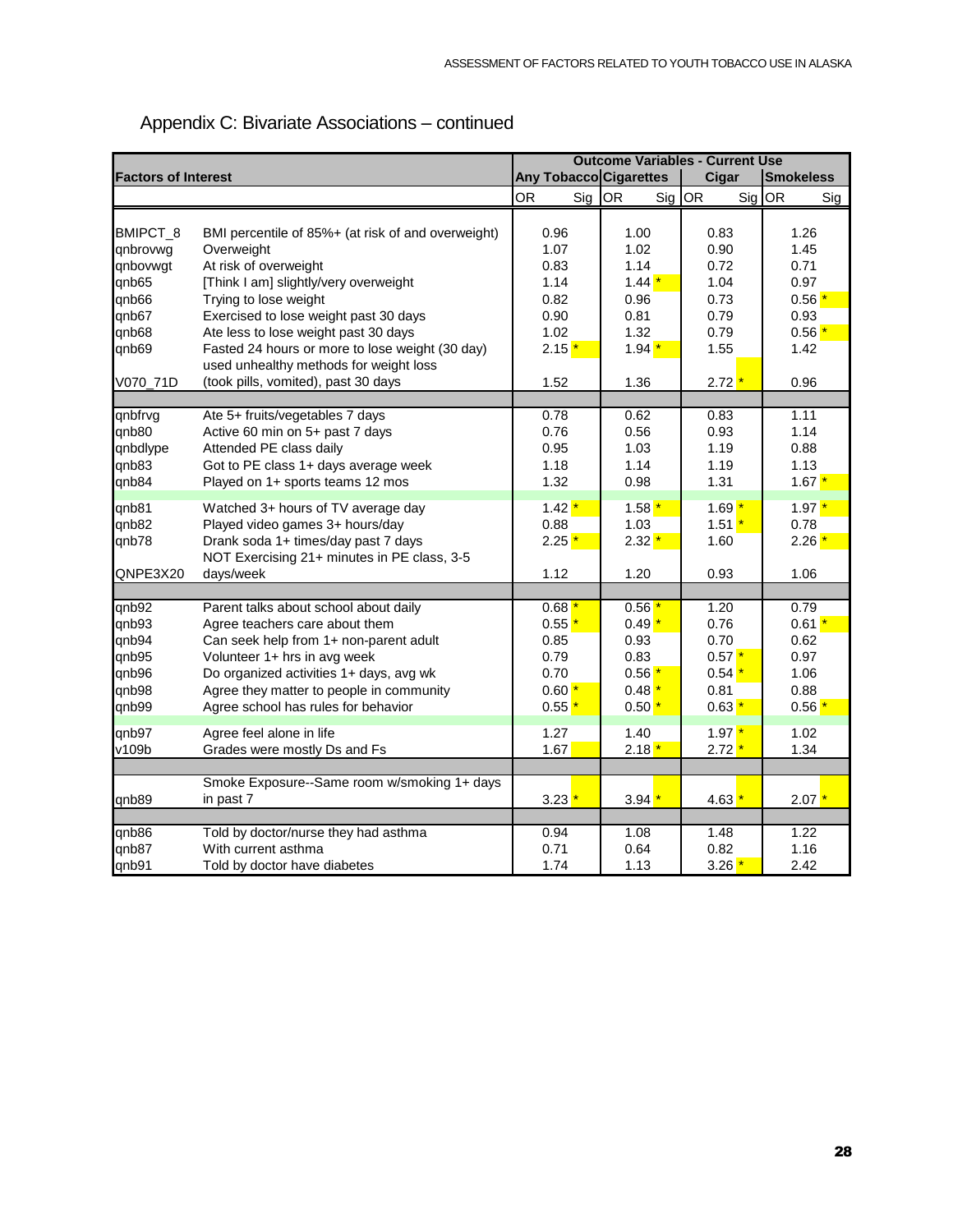|                            |                                                       | Frequent Use (20+ days) |     |                               |
|----------------------------|-------------------------------------------------------|-------------------------|-----|-------------------------------|
| <b>Factors of Interest</b> |                                                       | <b>Cigarettes</b>       |     | Any (Cig/SLT)                 |
|                            |                                                       | <b>OR</b>               | Sig | OR<br>$\overline{\text{Sig}}$ |
| GRADE 10                   |                                                       | 1.92 $^{\star}$         |     | 1.31                          |
| GRADE 11                   |                                                       | $2.03 \frac{*}{ }$      |     | 1.21                          |
| GRADE 12                   |                                                       | $2.36*$                 |     | 1.23                          |
| <b>MALE</b>                | Gender                                                | $0.59*$                 |     | 0.81                          |
| RACE_3C                    | Alaska Native                                         | $2.58*$                 |     | $3.38*$                       |
| RACE_3C                    | Other                                                 | 0.60                    |     | 0.93                          |
|                            |                                                       |                         |     |                               |
| <b>BKHLMT</b>              | Never/rarely wore bicycle helmet                      | $1.86$ *                |     | $2.27*$                       |
| qnb9                       | Never/rarely wore seat belt                           | $3.82*$                 |     | 3.26                          |
| qnb10                      | Rode 1+ times with drinking driver                    | $2.64*$                 |     | $2.19*$                       |
| qnb11                      | Drove 1+ times when drinking                          | $4.29*$                 |     | $3.76*$                       |
| qnb12                      | Carried weapon 1+ times past 30 days                  | 1.54                    |     | $1.65$ $*$                    |
| qnb13                      | Carried gun 1+ past 30 days                           | 1.43                    |     | $2.13*$                       |
| qnb18                      | Fought 1+ times 12 mos                                | $2.47*$                 |     | $1.99*$                       |
| qnb19                      | Injured/treated 1+ times 12 mos                       | $3.41*$                 |     | $3.40*$                       |
| qnb14                      | Carried weapon school 1+ past 30 days                 | 2.23                    |     | $2.60*$                       |
| qnb15                      | Missed school b/c felt unsafe 1+30 days               | $2.43*$                 |     | 2.14                          |
| qnb16                      | Threatened at school 1+ times 12 mos                  | 1.54                    |     | $2.28*$                       |
| qnb17                      | Property stolen/deliberately damaged at school 12 r   | 1.10                    |     | 0.89                          |
|                            |                                                       |                         |     |                               |
| qnb20                      | Fought school 1+ times 12 mos                         | 1.87                    |     | $2.28*$                       |
| qnb21                      | Hit by boyfriend/girlfriend 12 mos                    | 1.58                    |     | 1.87                          |
| qnb22                      | Forced to have sex                                    | $2.80*$                 |     | 2.91 <sup>1</sup>             |
| qnb23                      | Sad 2 weeks past 12 mos                               | 1.80                    |     | $1.89$ $*$                    |
| qnb24                      | Considered suicide 12 mos                             | $3.21*$                 |     | $2.47*$                       |
| qnb25                      | Made suicide plan 12 mos                              | $2.81*$                 |     | $2.75*$                       |
| qnb26                      | Attempted suicide 1+ times 12 mos                     | $3.38*$                 |     | $3.00*$                       |
| qnb27                      | Suicide attempt w/injury 12 mos                       | $4.65*$                 |     | $5.19 \frac{*}{ }$            |
|                            |                                                       |                         |     |                               |
| qnb40                      | Had first drink before 13                             | $2.70*$                 |     | 2.85                          |
| qnb41                      | Had 1+ drinks past 30 days                            | $5.30*$                 |     | $4.03*$                       |
| qnb42                      | Five+ drinks 1+ past 30 days                          | 4.95 <mark>*</mark>     |     | $3.98*$                       |
| qnb46                      | Tried marijuana before 13                             | $7.07*$                 |     | 10.17 <mark>*</mark>          |
| qnb47                      | Used marijuana 1+ times past 30 days                  | 14.41 <mark>*</mark>    |     | $12.87$ $*$                   |
| qnb51                      | Sniffed glue 1+ times in life                         | 4.71 <mark>'</mark>     |     | $3.79$ *                      |
| qnb56                      | Injected drugs 1+ times in life                       | $3.99*$                 |     | $6.64*$                       |
| qnb57                      | Offered/sold drugs at school 12 mos                   | 1.66                    |     | $1.76$ $*$                    |
| ILDRUG5                    | Ever (lifetime) use of any of these: cocaine, heroin, |                         |     |                               |
|                            | meth, ecstasy, steroids (Q49, 52-55)                  | $7.18$ $*$              |     | 6.41 $*$                      |
| qnb58                      | Had sex ever                                          | $6.53*$                 |     | $5.81*$                       |
| qnb59                      | Had sex before 13                                     | $2.15*$                 |     | $2.80*$                       |
| qnb60                      | Had sex with 4+ people in life                        | $7.22$ $^{\star}$       |     | $5.58*$                       |
| qnb61                      | Had sex with 1+ people 3 mos                          | $5.00 \,$ *             |     | $4.20*$                       |
| <b>ALCSX</b>               | Used alcohol last time had sex (w/in 3 months)        | $7.30*$                 |     | 6.61 $*$                      |
| <b>BRTHCNTR</b>            | Inadequately safe sex (did not use birth control at   |                         |     |                               |
|                            | last recent sex)                                      | $5.49^*$                |     | $5.75*$                       |
| QNIRRESP                   | Irresponsible sexual behavior (no condom)             | $4.22*$                 |     | $3.67*$                       |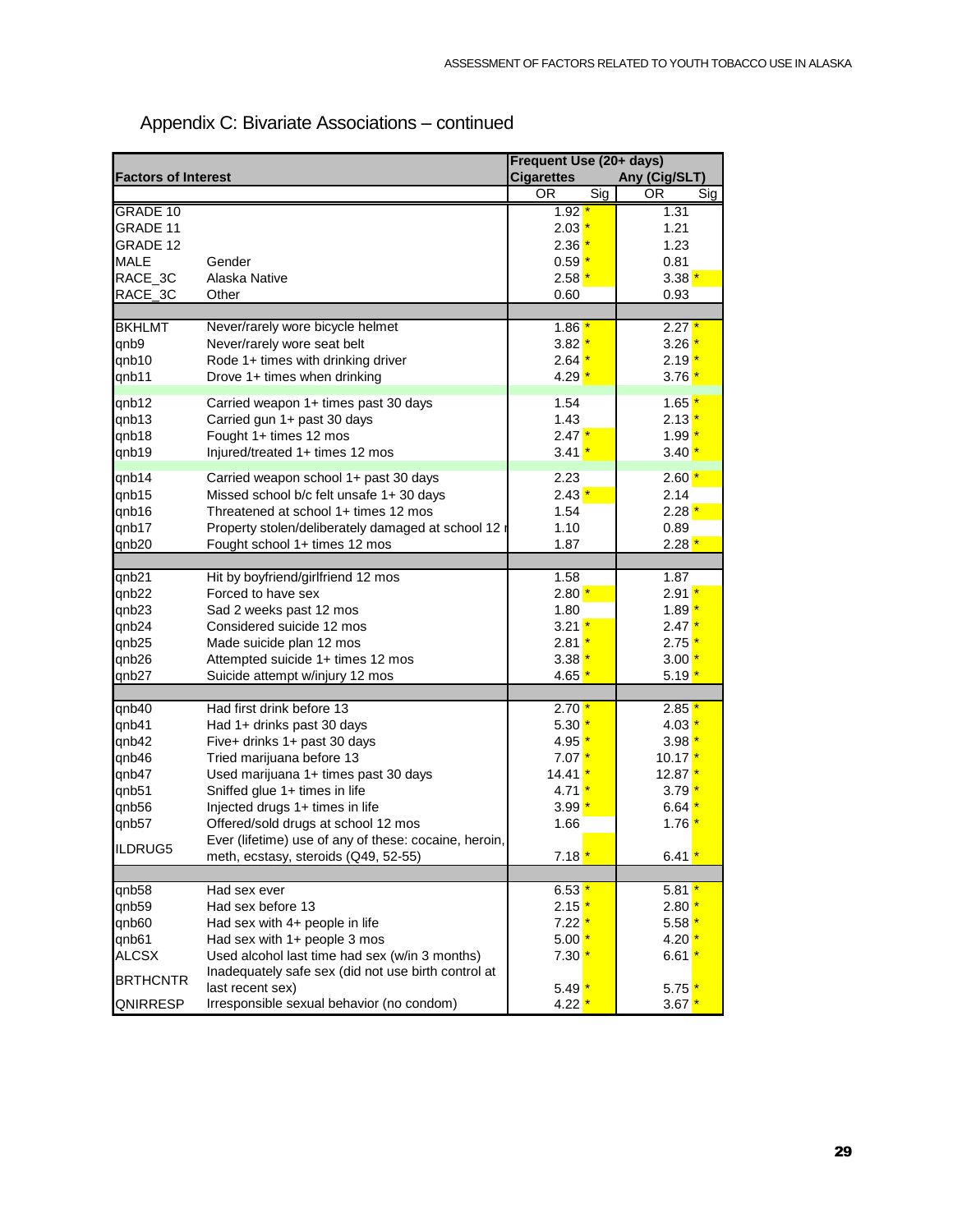|                                                             |                                                                                                                                                                                                                                                                                 | Frequent Use (20+ days)                                             |                                                                     |  |  |
|-------------------------------------------------------------|---------------------------------------------------------------------------------------------------------------------------------------------------------------------------------------------------------------------------------------------------------------------------------|---------------------------------------------------------------------|---------------------------------------------------------------------|--|--|
| <b>Factors of Interest</b>                                  |                                                                                                                                                                                                                                                                                 | <b>Cigarettes</b>                                                   | Any (Cig/SLT)                                                       |  |  |
|                                                             |                                                                                                                                                                                                                                                                                 | Sig<br><b>OR</b>                                                    | <b>OR</b><br>$\overline{\text{Sig}}$                                |  |  |
| BMIPCT_8<br>qnbrovwg<br>qnbovwgt                            | BMI percentile of 85%+ (at risk of and overweight)<br>Overweight<br>At risk of overweight                                                                                                                                                                                       | 0.81<br>1.05<br>0.80                                                | 1.13<br>1.28<br>1.05                                                |  |  |
| qnb65<br>qnb66<br>qnb67<br>qnb68                            | [Think I am] slightly/very overweight<br>Trying to lose weight<br>Exercised to lose weight past 30 days<br>Ate less to lose weight past 30 days                                                                                                                                 | 1.47<br>0.90<br>$0.59*$<br>1.00                                     | $1.79*$<br>0.87<br>$0.69*$<br>0.80                                  |  |  |
| qnb69<br>V070_71D                                           | Fasted 24 hours or more to lose weight (30 day)<br>used unhealthy methods for weight loss<br>(took pills, vomited), past 30 days                                                                                                                                                | 1.97<br>1.03                                                        | 1.98<br>0.94                                                        |  |  |
| qnbfrvg<br>qnb80<br>qnbdlype<br>qnb83<br>qnb84              | Ate 5+ fruits/vegetables 7 days<br>Active 60 min on 5+ past 7 days<br>Attended PE class daily<br>Got to PE class 1+ days average week<br>Played on 1+ sports teams 12 mos                                                                                                       | 0.67<br>0.60<br>0.93<br>0.95<br>0.91                                | 0.75<br>0.68<br>0.84<br>0.88<br>1.02                                |  |  |
| qnb81<br>qnb82<br>qnb78<br>QNPE3X20                         | Watched 3+ hours of TV average day<br>Played video games 3+ hours/day<br>Drank soda 1+ times/day past 7 days<br>NOT Exercising 21+ minutes in PE class, 3-5<br>days/week                                                                                                        | $2.13*$<br>0.89<br>$2.83*$<br>1.88                                  | $2.52*$<br>0.85<br>$3.87*$<br>$1.66*$                               |  |  |
| qnb92<br>qnb93<br>qnb94<br>qnb95<br>qnb96<br>qnb98<br>qnb99 | Parent talks about school about daily<br>Agree teachers care about them<br>Can seek help from 1+ non-parent adult<br>Volunteer 1+ hrs in avg week<br>Do organized activities 1+ days, avg wk<br>Agree they matter to people in community<br>Agree school has rules for behavior | $0.39*$<br>$0.39*$<br>0.64<br>$0.51*$<br>$0.32*$<br>$0.31*$<br>0.65 | $0.37*$<br>$0.46*$<br>0.65<br>0.72<br>$0.49*$<br>$0.50*$<br>$0.59*$ |  |  |
| qnb97<br>v109b<br>qnb89                                     | Agree feel alone in life<br>Grades were mostly Ds and Fs<br>Smoke Exposure--Same room w/smoking 1+ days<br>in past 7                                                                                                                                                            | 1.49<br>1.65<br>$4.35*$                                             | 1.50<br>1.36<br>2.96 <sup>1</sup>                                   |  |  |
| qnb86<br>qnb87<br>qnb91                                     | Told by doctor/nurse they had asthma<br>With current asthma<br>Told by doctor have diabetes                                                                                                                                                                                     | 1.19<br>0.85<br>0.95                                                | 0.97<br>0.81<br>1.21                                                |  |  |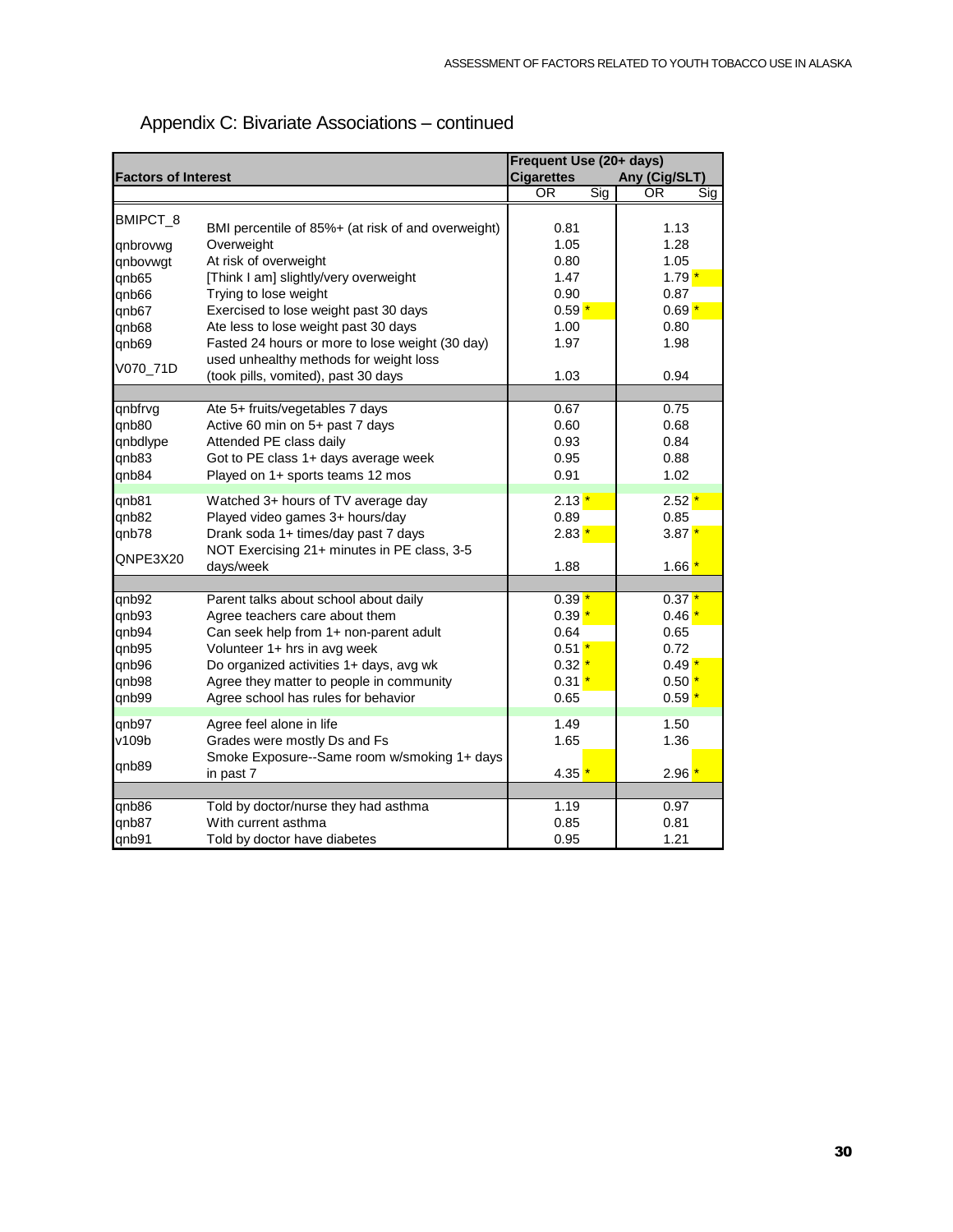|                            |                                                                                                            |                     | <b>Tobacco Use at School</b> |                     |
|----------------------------|------------------------------------------------------------------------------------------------------------|---------------------|------------------------------|---------------------|
| <b>Factors of Interest</b> |                                                                                                            | <b>Cigarette</b>    | <b>Smokeless</b>             | <b>Either</b>       |
|                            |                                                                                                            | <b>OR</b><br>Sig    | OR<br>Sig                    | <b>OR</b><br>Sig    |
| <b>GRADE 10</b>            |                                                                                                            | 1.21                | 0.85                         | 1.16                |
| <b>GRADE 11</b>            |                                                                                                            | 1.31                | 0.64                         | 1.09                |
| GRADE 12                   |                                                                                                            | 1.19                | 0.64                         | 1.01                |
| <b>MALE</b>                | Gender                                                                                                     | 0.81                | $3.44*$                      | 1.19                |
| RACE_3C                    | Alaska Native                                                                                              | $3.35*$             | 2.31                         | $3.42 \frac{*}{•}$  |
| RACE_3C                    | Other                                                                                                      | 0.44                | 0.95                         | 0.77                |
|                            |                                                                                                            |                     |                              |                     |
| <b>BKHLMT</b>              | Never/rarely wore bicycle helmet                                                                           | $2.11*$             | $3.25*$                      | $2.37$ $^{\circ}$   |
| qnb9                       | Never/rarely wore seat belt                                                                                | $3.34*$             | $3.70*$                      | 4.28                |
| qnb10                      | Rode 1+ times with drinking driver                                                                         | $3.76*$             | $1.98$ $^{\star}$            | $2.74*$             |
| qnb11                      | Drove 1+ times when drinking                                                                               | $9.03*$             | $4.23*$                      | $6.82*$             |
|                            |                                                                                                            | 1.69                | $3.04*$                      | $1.89$ $^{\star}$   |
| qnb12                      | Carried weapon 1+ times past 30 days                                                                       | 1.85                | $3.07*$                      |                     |
| qnb13                      | Carried gun 1+ past 30 days                                                                                | $3.51*$             |                              | $2.02$ $^{\prime}$  |
| qnb18                      | Fought 1+ times 12 mos                                                                                     |                     | $3.18*$                      | $3.03*$             |
| qnb19                      | Injured/treated 1+ times 12 mos                                                                            | $5.12*$             | $4.28$ $*$                   | $5.67*$             |
| qnb14                      | Carried weapon school 1+ past 30 days                                                                      | $2.68*$             | $3.39*$                      | $2.62*$             |
| qnb15                      | Missed school b/c felt unsafe 1+30 days                                                                    | $2.89*$             | $2.37*$                      | $2.63$ $^{\ast}$    |
| qnb16                      | Threatened at school 1+ times 12 mos                                                                       | $2.37*$             | $4.58$ $*$                   | $3.35*$             |
| qnb17                      | Property stolen/deliberately damaged at school 12 mos                                                      | 1.03                | 1.29                         | 1.16                |
| qnb20                      | Fought school 1+ times 12 mos                                                                              | $3.26*$             | $4.21*$                      | $3.51*$             |
|                            |                                                                                                            |                     |                              |                     |
| qnb21                      | Hit by boyfriend/girlfriend 12 mos                                                                         | 2.03                | $2.55*$                      | $2.09$ $*$          |
| qnb22                      | Forced to have sex                                                                                         | $1.79*$             | 1.58                         | $1.76$ i            |
| qnb23                      | Sad 2 weeks past 12 mos                                                                                    | $2.25*$             | $1.95 \frac{*}{ }$           | $2.18$ $*$          |
| qnb24                      | Considered suicide 12 mos                                                                                  | $2.05*$             | 0.97                         | 1.56                |
| qnb25                      | Made suicide plan 12 mos                                                                                   | $3.61*$             | $1.80$ $^{\star}$            | $3.10*$             |
| qnb26                      | Attempted suicide 1+ times 12 mos                                                                          | $3.49*$             | 1.23                         | $2.79*$             |
| qnb27                      | Suicide attempt w/injury 12 mos                                                                            | $6.58*$             | $3.18*$                      | $6.98*$             |
|                            |                                                                                                            |                     |                              |                     |
| qnb40                      | Had first drink before 13                                                                                  | $3.05*$             | $2.18*$                      | 2.48''              |
| qnb41                      | Had 1+ drinks past 30 days                                                                                 | $7.25*$             | $3.96*$                      | $5.03*$             |
| qnb42                      | Five+ drinks 1+ past 30 days                                                                               | $7.56*$             | $3.62*$                      | $5.31$ $^{\star}$   |
| qnb46                      | Tried marijuana before 13                                                                                  | $7.31*$             | $5.23*$                      | $7.16$ $^{\ast}$    |
| qnb47                      | Used marijuana 1+ times past 30 days                                                                       | $16.97*$            | $8.34*$                      | 12.58               |
| qnb51                      | Sniffed glue 1+ times in life                                                                              | $4.82*$             | 1.80                         | $3.53$ $^{\prime}$  |
| qnb56                      | Injected drugs 1+ times in life                                                                            | $4.34*$             | $10.57$ $*$                  | 5.94                |
| qnb57                      | Offered/sold drugs at school 12 mos                                                                        | $2.68*$             | $2.85$ $*$                   | $2.20$ $^{\star}$   |
| ILDRUG5                    | Ever (lifetime) use of any of these: cocaine, heroin,                                                      |                     |                              |                     |
|                            | meth, ecstasy, steroids (Q49, 52-55)                                                                       | $8.73*$             | $4.01*$                      | 6.74 $^{\star}$     |
| qnb58                      | Had sex ever                                                                                               | 4.66 <mark>*</mark> | 4.59 <mark>'</mark>          | 4.66 <mark>'</mark> |
| qnb59                      | Had sex before 13                                                                                          | $3.17*$             | $2.58$ $*$                   | 2.90                |
| qnb60                      |                                                                                                            |                     |                              |                     |
|                            | Had sex with 4+ people in life<br>Had sex with 1+ people 3 mos                                             | $4.64*$             | $1.89$ $^{\star}$            | $3.71$ $^{\ast}$    |
| qnb61                      |                                                                                                            | $4.27*$             | $2.69*$                      | $3.87*$             |
| <b>ALCSX</b>               | Used alcohol last time had sex (w/in 3 months)<br>Inadequately safe sex (did not use birth control at last | $10.63$ $*$         | $3.28$ $*$                   | $7.50 \,$ *         |
| <b>BRTHCNTR</b>            | recent sex)                                                                                                | $4.56*$             | $2.63*$                      | 4.38 <sup>1</sup>   |
| QNIRRESP                   | Irresponsible sexual behavior (no condom)                                                                  | $3.40*$             | 1.93                         | $2.97*$             |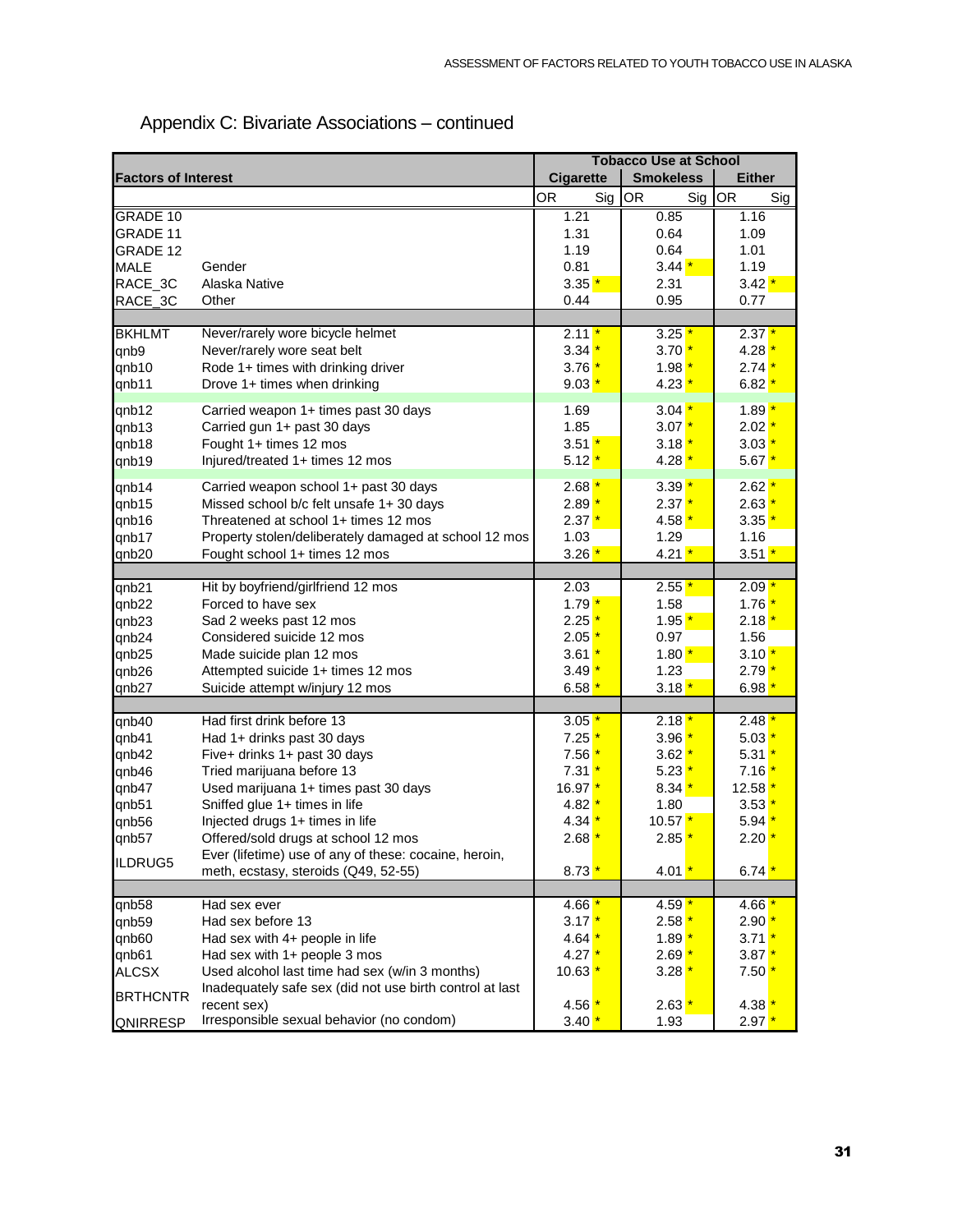|                            |                                                    |                  | <b>Tobacco Use at School</b> |               |
|----------------------------|----------------------------------------------------|------------------|------------------------------|---------------|
| <b>Factors of Interest</b> |                                                    | <b>Cigarette</b> | <b>Smokeless</b>             | <b>Either</b> |
|                            |                                                    | <b>OR</b><br>Sig | Sig OR<br>OR                 | Sig           |
| BMIPCT_8                   | BMI percentile of 85%+ (at risk of and overweight) | 0.80             | 1.55                         | 1.08          |
| qnbrovwg                   | Overweight                                         | 0.83             | 1.60                         | 1.10          |
| qnbovwgt                   | At risk of overweight                              | 0.98             | 1.14                         | 1.10          |
| qnb65                      | [Think I am] slightly/very overweight              | $1.73*$          | 1.03                         | 1.37          |
| qnb66                      | Trying to lose weight                              | 0.92             | $0.53*$                      | 0.77          |
| qnb67                      | Exercised to lose weight past 30 days              | 0.70             | 0.80                         | 0.73          |
| qnb68                      | Ate less to lose weight past 30 days               | 1.11             | $0.40*$                      | 0.83          |
| qnb69                      | Fasted 24 hours or more to lose weight (30 day)    | 2.01             | 1.18                         | 1.98          |
| V070_71D                   | used unhealthy methods for weight loss             |                  |                              |               |
|                            | (took pills, vomited), past 30 days                | 1.54             | 0.81                         | 1.36          |
|                            |                                                    |                  |                              |               |
| qnbfrvg                    | Ate 5+ fruits/vegetables 7 days                    | 0.68             | 0.99                         | 0.86          |
| qnb80                      | Active 60 min on 5+ past 7 days                    | $0.43*$          | 1.01                         | 0.64          |
| qnbdlype                   | Attended PE class daily                            | 0.98             | 0.86                         | 0.85          |
| qnb83                      | Got to PE class 1+ days average week               | 0.92             | 1.47                         | 1.08          |
| qnb84                      | Played on 1+ sports teams 12 mos                   | 0.93             | $1.57*$                      | 1.14          |
| qnb81                      | Watched 3+ hours of TV average day                 | $1.65*$          | $2.47*$                      | $1.70*$       |
| qnb82                      | Played video games 3+ hours/day                    | 1.14             | 1.05                         | 0.83          |
| qnb78                      | Drank soda 1+ times/day past 7 days                | $2.17*$          | $3.43*$                      | $3.20*$       |
| QNPE3X20                   | NOT Exercising 21+ minutes in PE class, 3-5        |                  |                              |               |
|                            | days/week                                          | 1.28             | 0.96                         | 1.20          |
|                            |                                                    |                  |                              |               |
| qnb92                      | Parent talks about school about daily              | $0.41*$          | 0.76                         | $0.47*$       |
| qnb93                      | Agree teachers care about them                     | $0.37*$          | $0.43*$                      | 0.36          |
| qnb94                      | Can seek help from 1+ non-parent adult             | $0.55*$          | $0.48*$                      | $0.51*$       |
| qnb95                      | Volunteer 1+ hrs in avg week                       | 0.64             | 1.02                         | 0.83          |
| qnb96                      | Do organized activities 1+ days, avg wk            | 0.59             | 0.98                         | 0.73          |
| qnb98                      | Agree they matter to people in community           | $0.37*$          | 0.81                         | $0.48*$       |
| qnb99                      | Agree school has rules for behavior                | $0.60*$          | $0.51*$                      | $0.59*$       |
| qnb97                      | Agree feel alone in life                           | 1.57             | 1.13                         | 1.40          |
| v109b                      | Grades were mostly Ds and Fs                       | 2.20             | 1.56                         | 1.70          |
|                            |                                                    |                  |                              |               |
| qnb89                      | Smoke Exposure--Same room w/smoking 1+ days in     |                  |                              |               |
|                            | past 7                                             | $3.09*$          | 1.83                         | $2.24*$       |
|                            |                                                    |                  |                              |               |
| qnb86                      | Told by doctor/nurse they had asthma               | $1.10*$          | 1.07                         | 0.93          |
| qnb87                      | With current asthma                                | 0.73             | 0.79                         | 0.70          |
| qnb91                      | Told by doctor have diabetes                       | 0.69             | 2.55                         | 1.52          |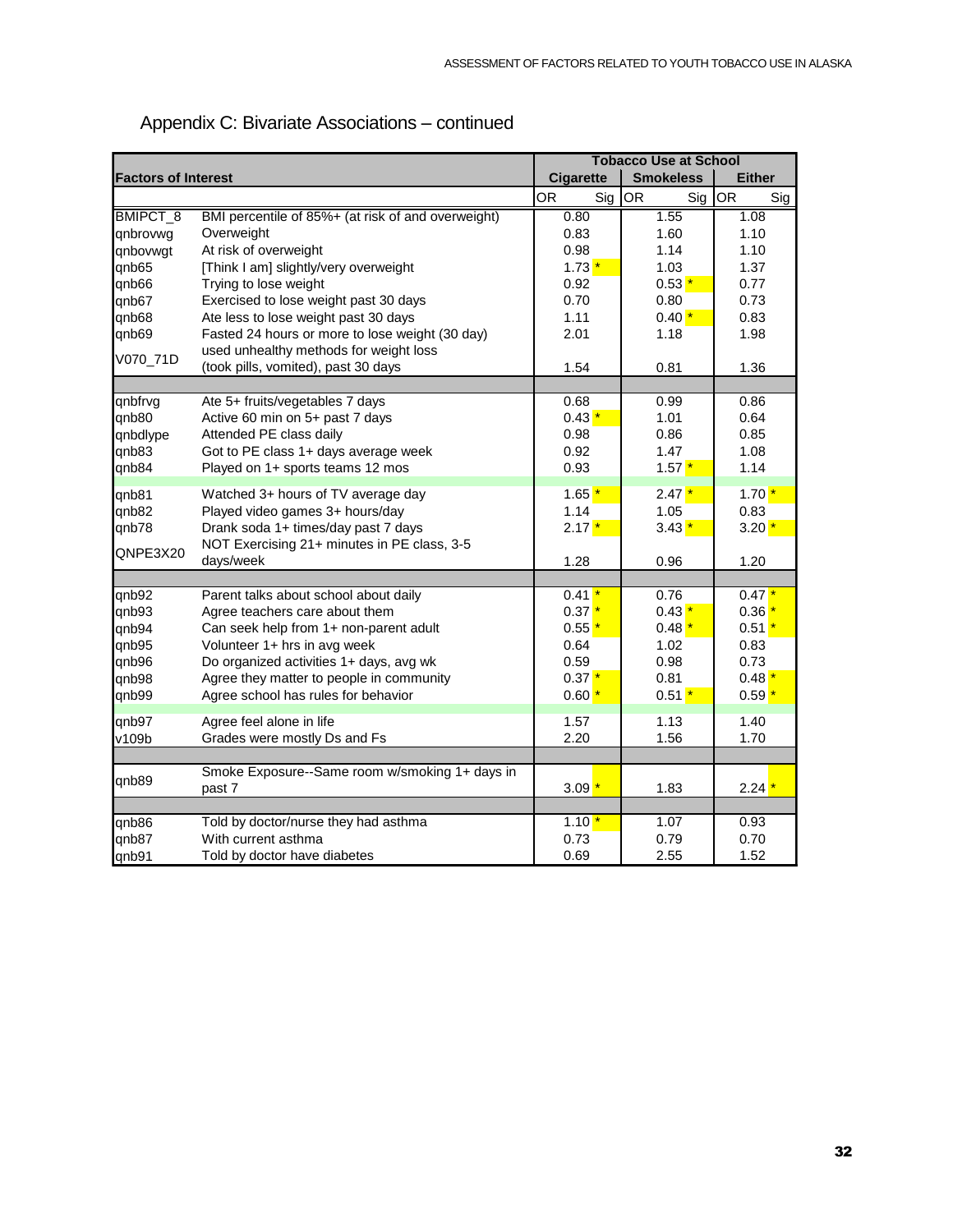### <span id="page-32-0"></span>Appendix D: Domain Associations (Logistic Regressions)

|               | <b>Injury-related Questions</b>         | Cigarette  | Cigar      | <b>SLT</b> | <b>Any Tobacco</b> | Frequent  | <b>School</b>    |
|---------------|-----------------------------------------|------------|------------|------------|--------------------|-----------|------------------|
| <b>Effect</b> |                                         | OR.<br>Sig | Sig<br>OR. | Sig<br>OR. | Sig<br>OR.         | 0R<br>Sig | <b>OR</b><br>Sig |
| <b>GRADE</b>  | (referent is 9th grade)                 | $1.28*$    | 0.99       | 1.17       | 1.16               | 1.06      | 0.93             |
| MALE          | (referent is female)                    | $0.52*$    | $1.83*$    | 1.53       | 0.82               | 0.62      | 0.87             |
| <b>NATIVE</b> |                                         | $2.83*$    | 1.88       | 0.66       | $2.41 *$           | $3.25*$   | $3.58*$          |
|               | (referent is White)<br>$\mathbf{u}$     |            |            |            |                    |           |                  |
| <b>Black</b>  | $\mathbf{u}$                            | 0.62       | 0.96       | 1.16       | 0.81               | 1.00      | 0.68             |
| Asian         |                                         | 0.39       | $0.26*$    | $0.25 *$   | $0.32 *$           | 0.14      | 0.21             |
| <b>NHPI</b>   |                                         | 0.31       | 0.78       | 1.49       | 0.71               | 0.39      | 0.65             |
| <b>Hisp</b>   |                                         | 0.66       | 1.05       | 1.17       | 0.74               | 0.55      | 0.62             |
| <b>BKHLMT</b> | Never/rarely wore bicycle helmet        | 1.35       | 1.37       | 1.23       | $1.53*$            | 1.42      | 1.33             |
| $qnb9 +$      | Never/rarely wore seat belt             | $3.41 *$   | $1.88*$    | 1.26       | 2.55               | 2.45      | $3.91*$          |
| qnb10         | Rode 1+ times with drinking driver      | $1.80*$    | 1.10       | 1.68       | $1.69*$            | 1.28      | 1.43             |
| $qnb11 +$     | Drove 1+ times when drinking            | $3.09*$    | $2.81 *$   | $3.79*$    | 4.54 $*$           | $2.20*$   | 4.44 $*$         |
|               |                                         |            |            |            |                    |           |                  |
| $qnb18 +$     | Fought 1+ times 12 mos                  | $1.72 *$   | 1.53       | $2.43*$    | 1.56               | 1.28      | 1.69             |
| qnb20         | Fought school 1+ times 12 mos           | 0.88       | 0.71       | 0.63       | 0.88               | 0.96      | 1.22             |
| qnb12         | Carried weapon 1+ times past 30 days    | 1.25       | 0.92       | 1.30       | 1.11               | 1.06      | 0.88             |
| qnb13         | Carried gun 1+ past 30 days             | 0.69       | 1.60       | 0.84       | 1.01               | 1.04      | 0.53             |
| qnb14         | Carried weapon school 1+ past 30 days   | 1.35       | 1.43       | 1.74       | 1.42               | 2.09      | 1.61             |
|               |                                         |            |            |            |                    |           |                  |
| qnb19         | Injured/treated 1+ times 12 mos         | 0.91       | 1.22       | 1.74       | 1.23               | 1.35      | 1.93             |
| qnb15         | Missed school b/c felt unsafe 1+30 days | 1.09       | 0.87       | 1.04       | 0.89               | 1.06      | 0.95             |
| qnb16++       | Threatened at school 1+ times 12 mos    | 1.45       | $2.18*$    | $2.90*$    | 1.81               | 1.54      | $2.41 *$         |

| Injury2        |                                    | <b>Cigarette</b> | Cigar      | ISLT             | <b>Any Tobacco</b> | Frequent   | <b>School</b> |
|----------------|------------------------------------|------------------|------------|------------------|--------------------|------------|---------------|
| <b>IEffect</b> |                                    | Sig<br><b>OR</b> | OR.<br>Sig | <b>OR</b><br>Sig | <b>OR</b><br>Sig   | OR.<br>Sig | OR.<br>Sig    |
| <b>GRADE</b>   | (referent is 9th grade)            | $1.35 *$         | 0.95       | 1.23             | $1.21 *$           | 1.05       | 1.05          |
| <b>MALE</b>    | (referent is female)               | 0.76             | $1.91 *$   | $2.91*$          | 1.07               | 0.78       | 1.13          |
| <b>NATIVE</b>  | (referent is White)                | $2.75*$          | 2.12       | $0.46*$          | $2.19*$            | $3.39*$    | $3.56*$       |
| <b>Black</b>   |                                    | 1.07             | 1.70       | 1.79             | 1.16               | 1.24       | 0.65          |
| Asian          |                                    | 0.46             | $0.21 *$   | $0.26*$          | $0.28 *$           | 0.14       | $0.19 *$      |
| <b>NHPI</b>    |                                    | 0.51             | 0.71       | 1.45             | 0.76               | 0.69       | 1.17          |
| <b>Hisp</b>    |                                    | 0.72             | 1.17       | 0.97             | 0.78               | 0.42       | 0.57          |
|                |                                    |                  |            |                  |                    |            |               |
| $qnb21 +$      | Hit by boyfriend/girlfriend 12 mos | 1.40             | $2.20*$    | 1.37             | 1.37               | 1.47       | $2.45*$       |
| qnb22          | Forced to have sex                 | 1.02             | 0.88       | 1.63             | 1.16               | 1.54       | 0.66          |
| $qnb23 +$      | Sad 2 weeks past 12 mos            | 1.13             | 1.59       | $3.01*$          | 1.30               | 0.90       | 1.31          |
| qnb24          | Considered suicide 12 mos          | 0.98             | 1.08       | $0.37 *$         | 0.69               | 1.26       | 0.50          |
| qnb25          | Made suicide plan 12 mos           | 1.48             | 0.56       | 1.73             | 1.33               | 1.64       | $2.33*$       |
| qnb26          | Attempted suicide 1+ times 12 mos  | 1.61             | 0.65       | 1.09             | 1.46               | 0.96       | 0.99          |
| qnb27          | Suicide attempt w/injury 12 mos    | $3.28*$          | $5.58*$    | 2.58             | $4.51$ *           | 2.79       | $5.72*$       |

Note: Items with + are ones used in summary measures analyses. QN16 (Threatened at school 1+ times in the past 12 months) was moved to the "Injury 2" group.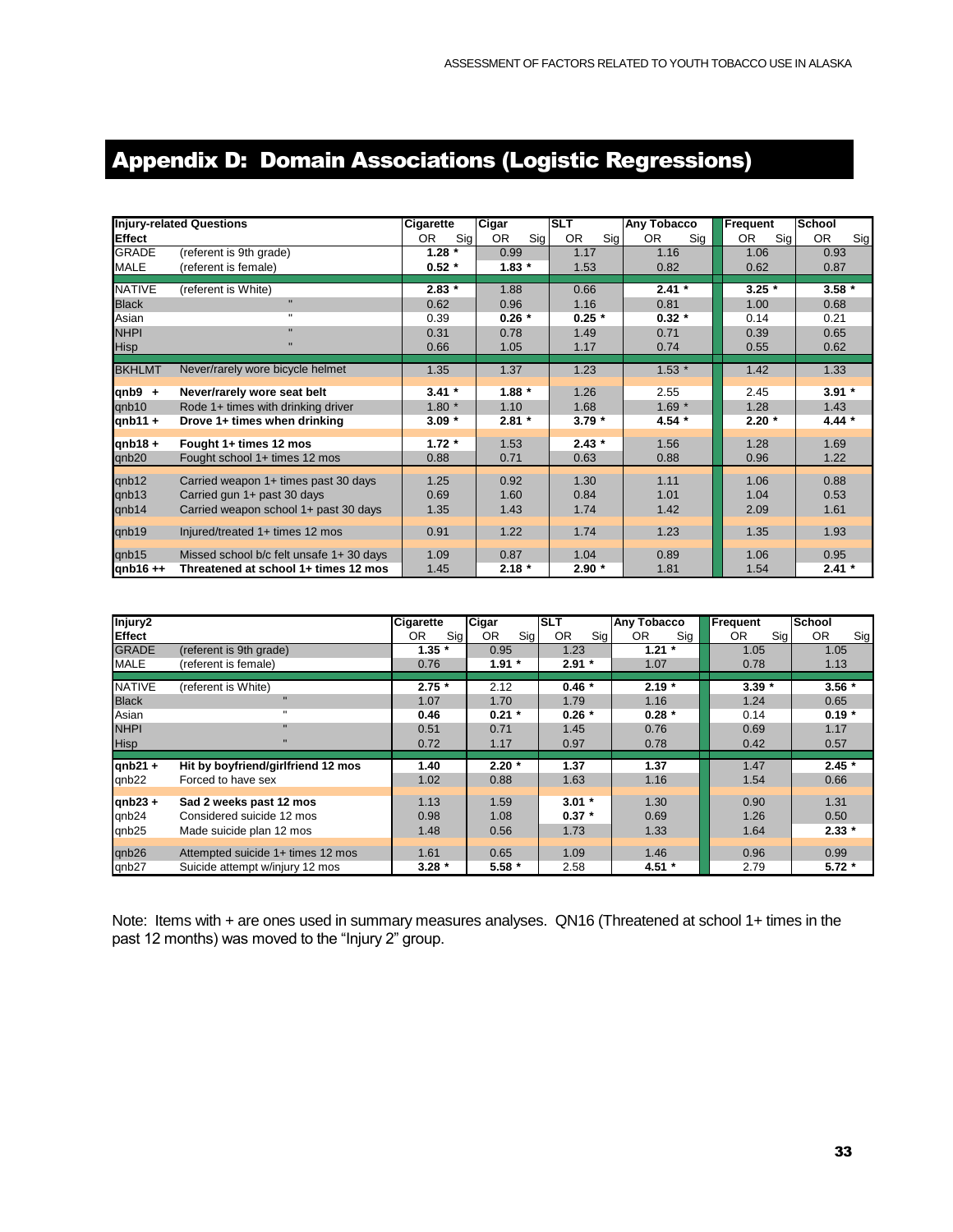|                   | <b>Alcohol and Drug Use Variables</b>                                       | Cigarette  | Cigar      | <b>SLT</b> | Any Tobacco | Frequent   | School     |
|-------------------|-----------------------------------------------------------------------------|------------|------------|------------|-------------|------------|------------|
| Effect            |                                                                             | OR.<br>Sig | OR.<br>Sig | 0R<br>Sig  | 0R<br>Sig   | Sig<br>OR. | OR.<br>Sig |
| <b>GRADE</b>      | (referent is 9th grade)                                                     | $1.26*$    | 0.99       | 1.14       | 1.12        | 0.94       | 0.91       |
| <b>MALE</b>       | (referent is female)                                                        | $0.59*$    | $2.25*$    | $2.42*$    | 0.98        | 0.70       | 1.22       |
| NATIVE            | (referent is White)                                                         | $3.14*$    | 2.12       | 0.51       | $2.57*$     | $3.22*$    | $3.19*$    |
| <b>Black</b>      |                                                                             | 0.31       | 0.72       | 0.90       | 0.48        | 0.61       | $0.19*$    |
| Asian             |                                                                             | 0.67       | 0.34       | 0.47       | 0.46        | 0.31       | 0.43       |
| <b>NHPI</b>       |                                                                             | 0.32       | 0.79       | 2.33       | 0.76        | 0.62       | 0.96       |
| <b>Hisp</b>       |                                                                             | 0.63       | 0.76       | 0.87       | 0.52        | 0.42       | 0.45       |
| qnb41             | Had 1+ drinks past 30 days                                                  | 2.03       | 1.54       | 4.45 $*$   | 2.04        | 1.20       | 1.46       |
| $qnb42 +$         | Five+ drinks 1+ past 30 days                                                | 1.78       | 1.54       | $3.87*$    | $2.30*$     | 0.99       | 1.58       |
| qnb47+            | Used marijuana 1+ times past 30 days                                        | $5.45*$    | $2.85*$    | $2.82*$    | $5.80*$     | $5.48*$    | 4.70 $*$   |
| qnb40             | Had first drink before 13                                                   | 1.09       | 1.21       | 0.89       | 1.01        | 1.14       | 0.79       |
| qnb46             | Tried marijuana before 13                                                   | 2.08       | 1.22       | 1.27       | $1.84*$     | $3.01*$    | $2.68*$    |
| qnb57             | Offered/sold drugs at school 12 mos                                         | 1.10       | 0.99       | 1.57       | 0.99        | 0.87       | 0.93       |
| qnb51             | Sniffed glue 1+ times in life                                               | 1.51       | 0.53       | 1.69       | 1.31        | 1.72       | $1.97*$    |
| qnb56<br>ILDRUG5+ | Injected drugs 1+ times in life<br>ever use cocaine, heroin, meth, ecstacy, | 1.97       | $7.78*$    | $2.85*$    | $3.23*$     | 1.85       | 2.80       |
|                   | or steroids (Q49, 52-55)                                                    | $1.78 *$   | 1.61       | 1.26       | 1.55        | $2.07*$    | $1.90*$    |

#### Appendix D: Domain Associations – continued

| <b>Sex Behavior</b> |                                                                | Cigarette  | Cigar      | <b>SLT</b>       | Any Tobacco |            | <b>School</b>    |
|---------------------|----------------------------------------------------------------|------------|------------|------------------|-------------|------------|------------------|
|                     |                                                                |            |            |                  |             | Frequent   |                  |
| <b>Effect</b>       |                                                                | Sig<br>OR. | Sig<br>OR. | <b>OR</b><br>Sig | Sig<br>OR.  | Sig<br>OR. | <b>OR</b><br>Sig |
| <b>GRADE</b>        | (referent is 9th grade)                                        | 1.13       | 0.96       | 0.96             | 1.04        | 0.86       | 0.83             |
| <b>MALE</b>         | (referent is female)                                           | $0.69 *$   | $2.67*$    | $2.84*$          | 1.16        | 0.87       | 1.52             |
| <b>NATIVE</b>       | (referent is White)                                            | $2.99*$    | $2.13*$    | 0.77             | $2.40*$     | $3.40*$    | $3.71 *$         |
| <b>Black</b>        |                                                                | 0.59       | 1.06       | 1.09             | 0.76        | 0.90       | 0.44             |
| Asian               | $\mathbf{H}$                                                   | $0.26*$    | 0.30       | $0.22 *$         | $0.23 *$    | $0.15 *$   | $0.20*$          |
| <b>NHPI</b>         |                                                                | 0.45       | 0.88       | 1.95             | 0.89        | 0.89       | 1.34             |
| <b>Hisp</b>         |                                                                | 0.59       | 0.79       | 0.88             | 0.57        | 0.43       | 0.50             |
| $qnb58 +$           | Had sex ever                                                   | $3.52*$    | $3.06*$    | $3.14*$          | $3.82*$     | $3.67*$    | $2.96*$          |
| qnb59               | Had sex before 13                                              | 1.31       | 1.16       | 1.01             | 0.89        | 1.59       | $2.26*$          |
| qnb60               | Had sex with 4+ people in life                                 | 1.32       | 0.92       | 1.20             | 1.31        | $2.08*$    | 1.06             |
| qnb61               | Had sex with 1+ people 3 mos                                   | 0.67       | 1.19       | 1.34             | 0.92        | 0.84       | 1.37             |
| ALCSX +             | Used alcohol last time had sex<br>(w/in 3 months)              | $3.10*$    | $2.40*$    | $3.20*$          | $2.84*$     | 2.24       | $3.54*$          |
| <b>BRTHCNTRL+</b>   | Inadequately safe sex (no birth<br>control at most recent sex) | 2.35       | 1.95       | 1.72             | $2.57 *$    | $3.51*$    | 2.25             |
| <b>QNIRRESPSX</b>   | Irresponsible sexual behavior<br>(no condom)                   | 0.78       | 0.49       | 0.83             | 0.60        | 0.61       | 0.59             |

|               | <b>Connectedness to School, Community</b> | Cigarette  | Cigar     | <b>SLT</b>       | <b>Any Tobacco</b> | Frequent   | <b>School</b>    |
|---------------|-------------------------------------------|------------|-----------|------------------|--------------------|------------|------------------|
| <b>Effect</b> |                                           | Sig<br>OR. | 0R<br>Sig | <b>OR</b><br>Sig | OR.<br>Sig         | Sig<br>OR. | <b>OR</b><br>Sig |
| <b>GRADE</b>  | (referent is 9th grade)                   | $1.34*$    | 1.10      | 1.15             | $1.19*$            | 1.10       | 1.09             |
| <b>MALE</b>   | (referent is female)                      | 0.74       | $2.47*$   | $2.29*$          | 1.14               | 0.93       | 1.31             |
| <b>NATIVE</b> | (referent is White)                       | $2.23*$    | 1.71      | 0.63             | $1.94*$            | $2.67*$    | $2.79*$          |
| <b>Black</b>  | $\mathbf{u}$                              | 0.34       | 1.02      | 1.07             | 0.65               | 0.86       | 0.54             |
| Asian         | ш.                                        | $0.25*$    | $0.23*$   | $0.20*$          | $0.23 *$           | $0.09 *$   | $0.13*$          |
| <b>NHPI</b>   | $\mathbf{u}$                              | 0.39       | 0.66      | 1.45             | 0.71               | 0.50       | 0.70             |
| <b>Hisp</b>   | $\mathbf{u}$                              | 0.88       | 1.34      | 1.24             | 0.90               | 0.66       | 0.71             |
| qnb92 $+$     | Parent talks about school about daily     | 0.76       | 0.84      | 1.32             | 0.79               | $0.53*$    | $0.64*$          |
| qnb94         | Can seek help from 1+ non-parent adult    | 1.10       | 0.60      | 0.78             | 0.96               | 0.89       | 0.62             |
| qnb97r        | (Dis)Agree feel alone in life             | 0.83       | 0.94      | $0.49 *$         | 0.87               | 0.79       | 0.82             |
| qnb95         | Volunteer 1+ hrs in avg week              | 1.06       | 0.93      | 0.72             | 0.87               | 0.90       | 0.98             |
| qnb96         | Do organized activities 1+ days, avg wk   | $0.63*$    | 1.34      | 0.66             | 0.79               | 0.61       | 0.91             |
| $qnb93 +$     | Agree teachers care about them            | $0.57 *$   | $0.66*$   | 0.92             | $0.67 *$           | $0.56*$    | $0.45*$          |
| qnb99+        | Agree school has rules for behavior       | $0.68*$    | $0.67*$   | 0.65             | $0.67*$            | 0.92       | 1.01             |
| qnb98         | Agree they matter to people in community  | 0.75       | 1.10      | 1.00             | 0.83               | 0.72       | 0.67             |
| v109b         | Grades were mostly Ds and Fs              | 1.88       | 0.93      | 2.09             | 1.34               | 0.83       | 1.15             |

Note: Items with + are ones used in summary measures analyses. Injection drug use was not carried forward because of low prevalence, but illicit drug use was substituted in the summary model.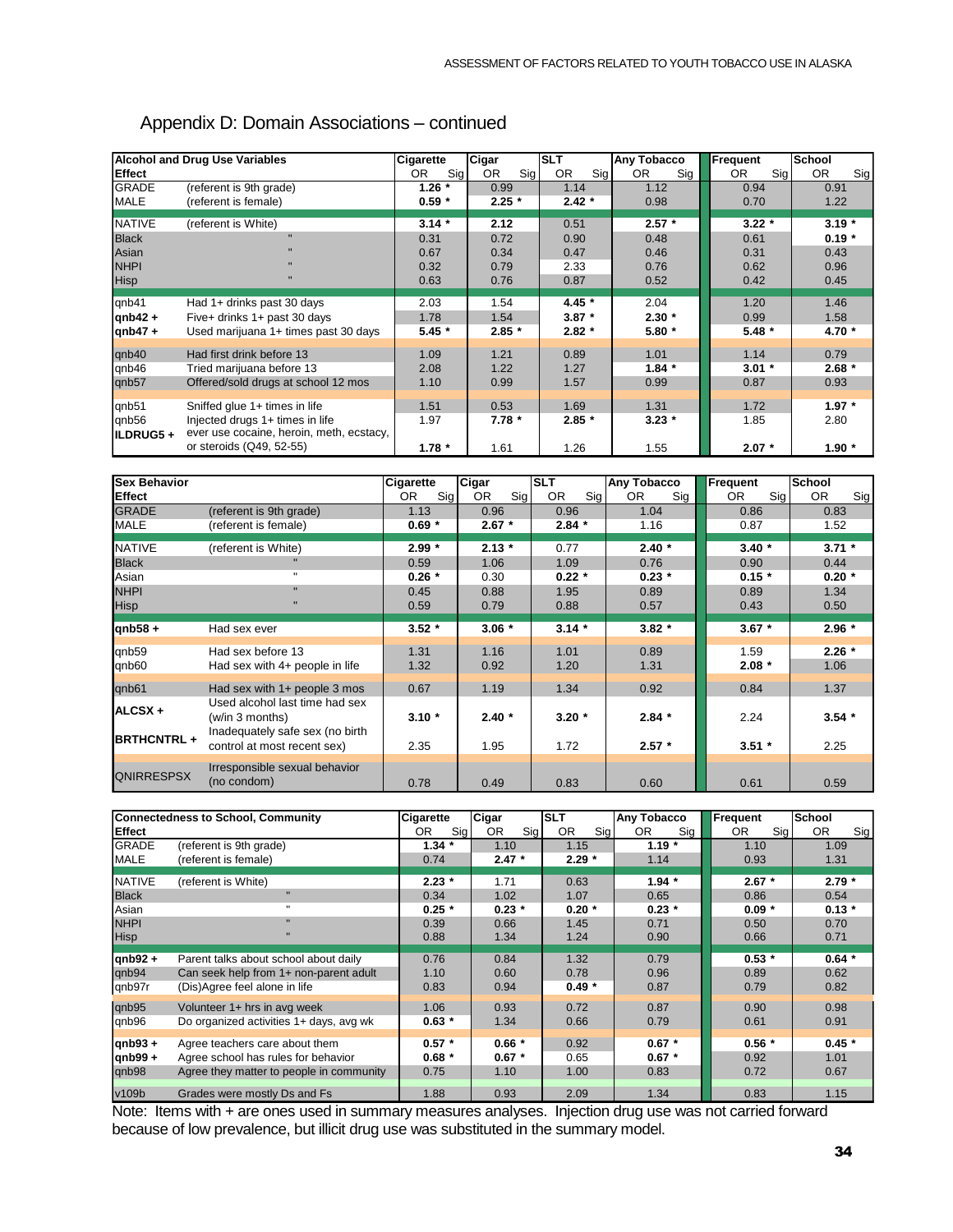#### Appendix D: Domain Associations – continued

|               | <b>Physical Activity and Nutrition Variables</b>         | <b>Cigarette</b> | Cigar        | ISLT             | <b>Any Tobacco</b> | Frequent         | <b>School</b>    |
|---------------|----------------------------------------------------------|------------------|--------------|------------------|--------------------|------------------|------------------|
| <b>Effect</b> |                                                          | OR.<br>Sig       | Sig  <br>OR. | <b>OR</b><br>Sig | Sig<br>0R          | <b>OR</b><br>Sig | <b>OR</b><br>Sig |
| <b>GRADE</b>  | (referent is 9th grade)                                  | $1.33*$          | 1.09         | 1.16             | $1.23*$            | 1.13             | 1.03             |
| <b>MALE</b>   | (referent is female)                                     | 0.73             | $2.43*$      | $2.27*$          | 1.11               | 0.91             | 1.27             |
| <b>NATIVE</b> | (referent is White)                                      | $2.57*$          | 1.71         | 0.62             | $2.05*$            | $2.62*$          | $2.83*$          |
| <b>Black</b>  | $\mathbf{u}$                                             | 0.65             | 1.20         | 1.39             | 0.84               | 1.19             | 0.68             |
| Asian         |                                                          | $0.30*$          | $0.28*$      | $0.20*$          | $0.28*$            | $0.12 *$         | $0.16*$          |
| <b>NHPI</b>   | $\mathbf{u}$                                             | 0.56             | 1.01         | 1.79             | 0.95               | 0.96             | 1.37             |
| <b>Hisp</b>   |                                                          | 0.66             | 1.12         | 1.12             | 0.76               | 0.63             | 0.80             |
| qnb84         | Played on 1+ sports teams 12 mos                         | 1.07             | $1.61 *$     | 1.34             | $1.40*$            | 1.15             | 1.19             |
| $qnb81 +$     | Watched 3+ hours of TV average day                       | $1.48*$          | $1.98*$      | $1.58*$          | $1.40*$            | $2.46*$          | $1.50*$          |
| qnb82         | Played video games 3+ hours/day                          | 1.02             | $0.62*$      | 1.27             | 0.83               | 0.69             | 0.72             |
| $qnb78 +$     | Drank soda 1+ times/day past 7 days                      | $1.98*$          | 2.00         | 1.47             | $2.11 *$           | $2.95*$          | $2.69*$          |
| QNPE3X20      | NOT Exercising 21+ minutes in PE class,<br>3-5 days/week | 1.01             | 1.17         | 1.03             | 1.05               | 1.58             | 1.17             |

| <b>Weight and Body Image Issues</b> |                                            | <b>Cigarette</b> | Cigar      | <b>SLT</b> | <b>Any Tobacco</b> | Frequent  | <b>School</b>    |
|-------------------------------------|--------------------------------------------|------------------|------------|------------|--------------------|-----------|------------------|
| <b>Effect</b>                       |                                            | Sig<br>OR.       | OR.<br>Sig | OR.<br>Sig | <b>OR</b><br>Sig   | Sig<br>0R | <b>OR</b><br>Sig |
| <b>GRADE</b>                        | (referent is 9th grade)                    | $1.31 *$         | 1.05       | 1.16       | $1.23 *$           | 1.09      | 1.08             |
| <b>MALE</b>                         | (referent is female)                       | 0.70             | $2.20*$    | $2.60*$    | 1.09               | 0.77      | 1.25             |
| <b>NATIVE</b>                       | (referent is White)                        | $2.82*$          | 1.85       | 0.65       | $2.26*$            | $3.34*$   | $3.46*$          |
| <b>Black</b>                        | $\mathbf{u}$                               | 0.63             | 1.32       | 1.45       | 0.93               | 1.34      | 0.86             |
| Asian                               | $\mathbf{u}$                               | $0.34*$          | $0.24*$    | $0.22*$    | $0.28*$            | 0.12      | $0.16*$          |
| <b>NHPI</b>                         | $\mathbf{u}$                               | 0.60             | 1.00       | 1.82       | 1.02               | 1.00      | 1.43             |
| <b>Hisp</b>                         | $\mathbf{u}$                               | 0.72             | 1.32       | 1.27       | 0.78               | 0.70      | 0.74             |
|                                     |                                            |                  |            |            |                    |           |                  |
| qnb65                               | [Think I am] slightly/very overweight      | 1.52             | 1.45       | 1.64       | 1.26               | $2.03*$   | 1.56             |
| qnb66                               | Trying to lose weight                      | 0.64             | 0.68       | 0.73       | 0.67               | 0.72      | 0.61             |
| qnb67                               | Exercised to lose weight past 30 days      | 0.73             | 1.27       | 0.95       | 0.98               | 0.75      | 0.85             |
| qnb68                               | Ate less to lose weight past 30 days       | 1.13             | $0.46*$    | 0.75       | 0.84               | 0.56      | 0.67             |
|                                     | Fasted 24 hours or more to lose weight (30 |                  |            |            |                    |           |                  |
| $qnb69 +$                           | day)                                       | $1.99*$          | $2.61*$    | 1.68       | $2.63*$            | $2.74*$   | $2.58*$          |
| V070 71D                            | Unhealthy methods for weight loss          | 1.16             | 1.04       | $3.12*$    | 1.16               | 0.95      | 1.21             |

| <b>Secondhand Smoke</b> |                             | Cigarette | Cigar     | <b>ISLT</b>      | Any Tobacco | Frequent  | <b>School</b>    |
|-------------------------|-----------------------------|-----------|-----------|------------------|-------------|-----------|------------------|
| <b>Effect</b>           |                             | Sig<br>0R | 0R<br>Sig | <b>OR</b><br>Sig | Sig<br>0R   | 0R<br>Sig | <b>OR</b><br>Sig |
| <b>GRADE</b>            | (referent is 9th grade)     | $1.30*$   | 1.01      | 1.12             | $1.19*$     | 1.07      | 1.03             |
| <b>MALE</b>             | (referent is female)        | 0.88      | $2.28*$   | $3.06*$          | 1.30        | 0.91      | 1.39             |
|                         |                             |           |           |                  |             |           |                  |
| <b>NATIVE</b>           | (referent is White)         | $3.06*$   | $2.16*$   | 0.71             | $2.50*$     | $3.28*$   | $3.39*$          |
| <b>Black</b>            | $\mathbf{u}$                | 0.89      | 1.66      | 1.90             | 1.07        | 1.47      | 0.82             |
| Asian                   | $\mathbf{u}$                | 0.43      | 0.35      | $0.31 *$         | $0.32*$     | 0.13      | $0.16*$          |
| <b>NHPI</b>             | $\mathbf{u}$                | 0.57      | 0.87      | 1.89             | 0.94        | 0.94      | 1.31             |
| <b>Hisp</b>             | $\mathbf{u}$                | 0.59      | 1.11      | 0.88             | 0.63        | 0.60      | 0.69             |
|                         |                             |           |           |                  |             |           |                  |
|                         | Smoke Exposure--Same room   |           |           |                  |             |           |                  |
| qnb89                   | w/smoking 1+ days in past 7 | $3.97*$   | $2.25*$   | $5.34*$          | $3.40*$     | $2.85*$   | $2.34*$          |

Note: Items with + are ones used in summary measures analyses. Physical Activity and Nutrition items were combined with Weight and Body Image Issues items into one domain, called Diet & Exercise in later analyses.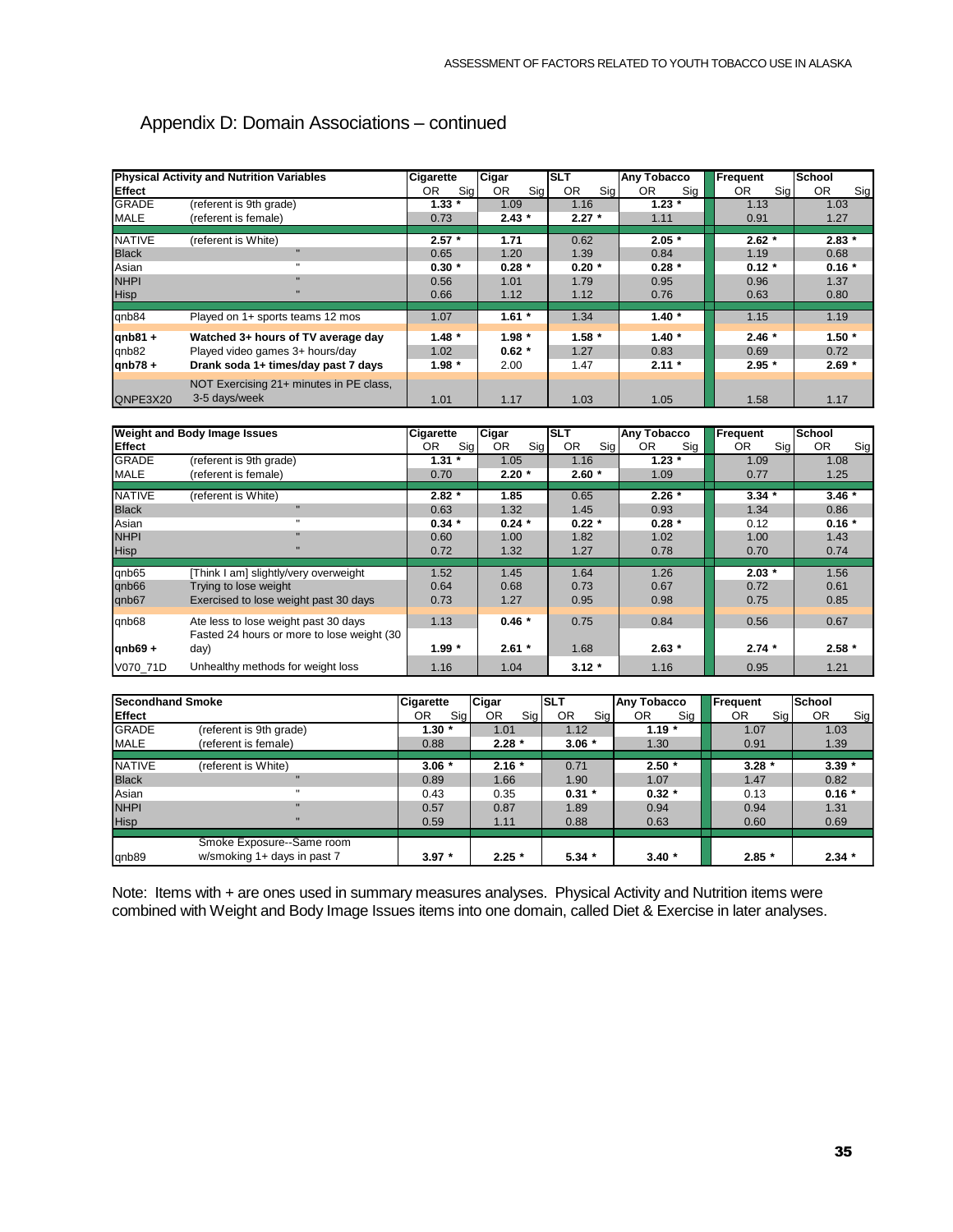### <span id="page-35-0"></span>Appendix E: Summary Measures Associations

| Alaska YRBS 2007           |                                                               | <b>Tobacco Use Measures</b> |                  |                   |  |
|----------------------------|---------------------------------------------------------------|-----------------------------|------------------|-------------------|--|
|                            |                                                               | <b>Current</b>              | <b>Frequent</b>  | <b>School</b>     |  |
| <b>Factors of Interest</b> |                                                               | <b>OR</b><br>Sig            | <b>OR</b><br>Sig | <b>OR</b><br>Sig  |  |
| <b>GRADE</b>               |                                                               | 1.03                        | 0.86             | 0.83              |  |
| <b>MALE</b>                |                                                               | 1.14                        | 0.94             | 1.46              |  |
| <b>NATIVE</b>              |                                                               | $1.85 *$                    | $2.36 *$         | $2.80*$           |  |
| <b>Black</b>               |                                                               | 0.70                        | 0.78             | 0.25              |  |
| Asian                      |                                                               | 0.41                        | 0.21             | 0.25              |  |
| <b>NHPI</b>                |                                                               | 0.83                        | 0.46             | 0.90              |  |
| <b>Hisp</b>                |                                                               | 0.50                        | 0.46             | 0.54              |  |
|                            | <b>Injury/Violence Risk Behaviors</b>                         |                             |                  |                   |  |
| qnb9                       | Never/rarely wore seat belt                                   | 1.77                        | 1.62             | $2.24*$           |  |
| qnb11                      | Drove 1+ times when drinking                                  | $2.08 *$                    | 1.13             | $2.34*$           |  |
| qnb18                      | Fought 1+ times 12 mos                                        | 0.89                        | 0.66             | 1.04              |  |
|                            | Victimization and Sadness/Depression                          |                             |                  |                   |  |
| qnb16                      | Threatened at school 1+ times 12 mos                          | 1.52                        | 1.07             | 2.02              |  |
| qnb21                      | Hit by boyfriend/girlfriend 12 mos                            | 0.70                        | 0.97             | 0.85              |  |
| qnb23                      | Sad 2 weeks past 12 mos                                       | 1.08                        | 0.92             | 1.56              |  |
| <b>Drugs</b>               |                                                               |                             |                  |                   |  |
| qnb42                      | Five+ drinks 1+ past 30 days                                  | $2.59*$                     | 0.89             | 1.37              |  |
| qnb47                      | Used marijuana 1+ times past 30 days                          | $5.15*$                     | $6.20*$          | $4.78 *$          |  |
| ILDRUG5                    |                                                               |                             |                  |                   |  |
|                            | Ever use cocaine, heroin, meth, ecstasy, or steroids          | $2.13*$                     | $2.62*$          | $2.43*$           |  |
| <b>Sex Behavior</b>        |                                                               |                             |                  |                   |  |
| qnb58                      | Had sex ever                                                  | $1.81 *$                    | $2.36*$          | 1.63              |  |
| <b>ALCSX</b>               | Used alcohol last time had sex (w/in 3 months)                | 0.75                        | 1.13             | 1.32              |  |
|                            | BRTHCNTRL Inadequately safe sex (did not use birth control at |                             |                  |                   |  |
|                            | last recent sex)                                              | $1.78 *$                    | 2.20             | 1.40              |  |
| <b>Diet &amp; Exercise</b> |                                                               |                             |                  |                   |  |
| qnb69                      | Fasted 24 hours or more to lose weight (30 day)               | 1.17                        | 1.43             | $\overline{1.25}$ |  |
| qnb81                      | Watched 3+ hours of TV average day                            | 1.09                        | $1.77*$          | 1.04              |  |
| qnb78                      | Drank soda 1+ times/day past 7 days                           | 1.56                        | $2.72*$          | $2.40*$           |  |
| <b>Connectedness</b>       |                                                               |                             |                  |                   |  |
| qnb92                      | Parent talks about school about daily                         | 0.78                        | $0.44 *$         | 0.64              |  |
| qnb93                      | Agree teachers care about them                                | 0.86                        | 0.83             | 0.56              |  |
| qnb99                      | Agree school has rules for behavior                           | $0.70*$                     | 1.15             | 1.26              |  |
|                            | <b>Secondhand Smoke Exposure (SHS)</b>                        |                             |                  |                   |  |
| qnb89                      | Same room w/smoking 1+ days in past 7 days                    | $1.53 *$                    | 1.27             | 0.80              |  |

Note: In developing the summary measures, we started with items for which the odds ratio was 2.0 or higher, or 0.5 and lower, in the domain analyses. We conducted factor analyses to determine if substitution of items would be justifiable across outcomes even though there were some differences in the domain analyses, by the 3 summary outcomes any tobacco use, heavy use, and use at school.

We also substituted QN23 (sad 2 weeks at a time, in the past 12 months) for item QN27 (Suicide attempt with injury, past 12 months) because of the low prevalence and high missingness on that item.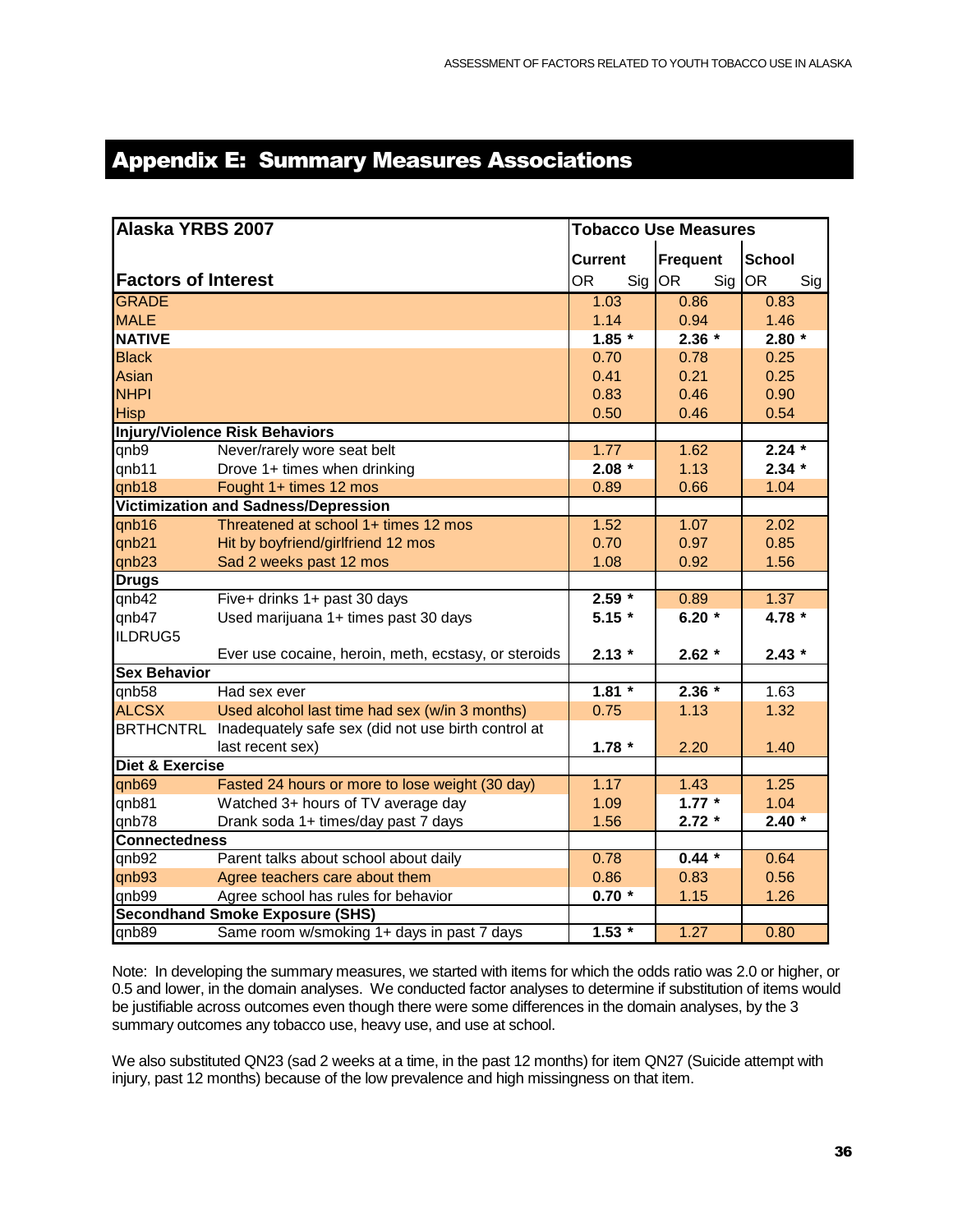### <span id="page-36-0"></span>Appendix F: Summary Associations and Years

| Alaska YRBS 2003                     |                                                      | <b>Tobacco Use Measures</b> |                  |                  |  |  |
|--------------------------------------|------------------------------------------------------|-----------------------------|------------------|------------------|--|--|
|                                      |                                                      | <b>Current</b>              | <b>Frequent</b>  | <b>School</b>    |  |  |
| <b>Factors of Interest</b>           |                                                      | <b>OR</b><br>Sig            | <b>OR</b><br>Sig | <b>OR</b><br>Sig |  |  |
| <b>GRADE</b>                         |                                                      | 1.11                        | 1.22             | 1.08             |  |  |
| <b>MALE</b>                          |                                                      | 1.32                        | 1.10             | 1.12             |  |  |
| <b>NATIVE</b>                        |                                                      | 6.19 $*$                    | $5.02*$          | 6.06 $*$         |  |  |
| <b>Other</b>                         |                                                      | 0.91                        | 1.33             | 1.28             |  |  |
| Injury/Violence Risk Behaviors       |                                                      |                             |                  |                  |  |  |
| qnb9                                 | Never/rarely wore seat belt                          | 1.37                        | $2.36*$          | 1.37             |  |  |
| qnb11                                | Drove 1+ times when drinking                         | 1.17                        | 1.09             | 1.46             |  |  |
| qnb18                                | Fought 1+ times 12 mos                               | $1.91 *$                    | $2.29*$          | $2.03*$          |  |  |
| Victimization and Sadness/Depression |                                                      |                             |                  |                  |  |  |
| qnb16                                | Threatened at school 1+ times 12 mos                 | 1.20                        | 1.75             | 1.62             |  |  |
| qnb21                                | Hit by boyfriend/girlfriend 12 mos                   | 0.94                        | 1.19             | 1.09             |  |  |
| qnb23                                | Sad 2 weeks past 12 mos                              | 1.19                        | 1.20             | 1.16             |  |  |
| <b>Drugs</b>                         |                                                      |                             |                  |                  |  |  |
| qnb42                                | Five+ drinks 1+ past 30 days                         | $2.24 *$                    | 1.22             | 1.65             |  |  |
| qnb47                                | Used marijuana 1+ times past 30 days                 | $3.23*$                     | $3.23*$          | $2.63*$          |  |  |
| ILDRUG5                              |                                                      |                             |                  |                  |  |  |
|                                      | Ever use cocaine, heroin, meth, ecstasy, or steroids | $2.67 *$                    | 1.70             | 1.73             |  |  |
| <b>Sex Behavior</b>                  |                                                      |                             |                  |                  |  |  |
| qnb58                                | Had sex ever                                         | $1.78 *$                    | 2.01             | 0.97             |  |  |
| <b>ALCSX</b>                         | Used alcohol last time had sex (w/in 3 months)       | 1.16                        | 2.19             | $3.38 *$         |  |  |
| <b>BRTHCNTRL</b>                     | Inadequately safe sex (did not use birth control at  |                             |                  |                  |  |  |
|                                      | last recent sex)                                     | 1.54                        | 1.29             | 1.61             |  |  |
| <b>Diet &amp; Exercise</b>           |                                                      |                             |                  |                  |  |  |
| qnb69                                | Fasted 24 hours or more to lose weight (30 day)      | 1.59                        | 0.94             | 1.38             |  |  |
| qnb81                                | Watched 3+ hours of TV average day                   | 1.09                        | 1.76             | 0.98             |  |  |
| <b>Connectedness</b>                 |                                                      |                             |                  |                  |  |  |
| qnb92                                | Parent talks about school about daily                | 0.77                        | 0.92             | 0.73             |  |  |
| qnb93                                | Agree teachers care about them                       | 1.33                        | 1.22             | 0.83             |  |  |
| qnb99                                | Agree school has rules for behavior                  | 0.85                        | 1.63             | 0.98             |  |  |

Note: This model is almost the same as the one presented for 2007 AK YRBS in Appendix E. Two items were not asked in 2003 and are omitted from this model: soda consumption and secondhand smoke exposure.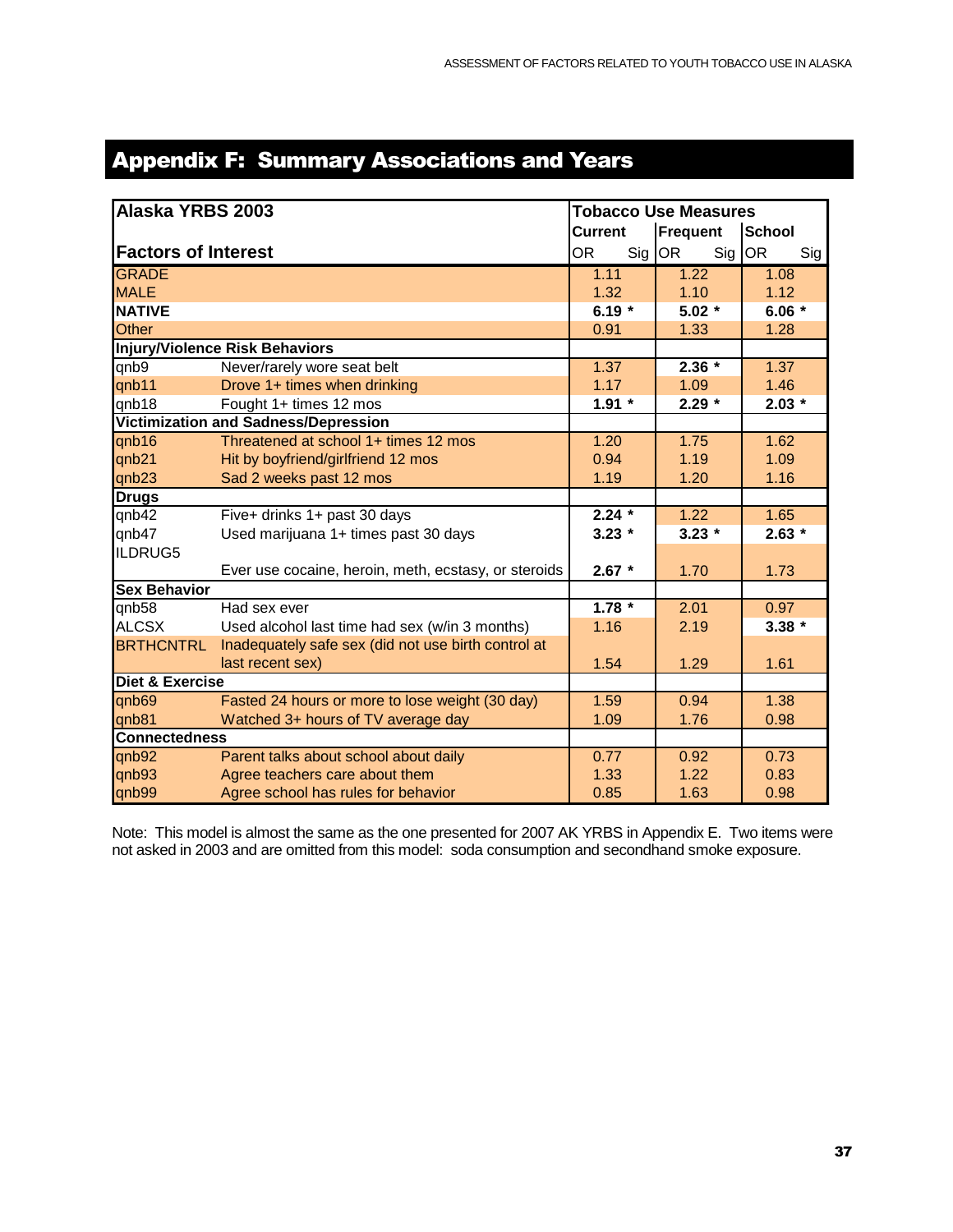#### <span id="page-37-0"></span>References/Endnotes

l

<sup>1</sup> Biglan A, Brennan PA, Foster SL, Holder HD. *Helping adolescents at risk: prevention of multiple problem behaviors*. The Guilford Press, NY, NY. 2004.

 $2$  Office of Applied Studies. Nicotine Dependence: 2006. Results from the 2006 National Survey on Drug Use and Health. SAMSHA, January 2008. <http://oas.samhsa.gov/2k8/nicotine/nicotine.cfm>

<sup>3</sup> Leatherdale ST, McDonald PW, Cameron R, Brown KS. A multilevel analysis examining the relationship between social influences for smoking and smoking onset. *American Journal of Health Behavior* 2005; 29(6):520-530.

<sup>4</sup> Mowery PD, Farrelly MC, Haviland L, Gable JM, Wells HE. Progression to established smoking among US youths. *American Journal of Public Health* 2004; 94(2):331-337.

5 Peterson E, Fenaughty AM, Eberhart-Phillips JE. *Tobacco in the Great Land, A Portrait of Alaska's Leading Cause of Death*. Anchorage, AK: Section of Epidemiology, Division of Public Health and Social Services; 2004.

<sup>6</sup> Angstman S, Patten CA, Renner CC, Simon A, Thomas JL, Hurt RD, Schroeder DR, Decker PA, Offord KP. Tobacco and other substance use among Alaska Native youth in western Alaska. *American Journal of Health Behavior* 2007; 31(3):249-260.

<sup>7</sup> Alaska Department of Education and Early Development. Public School Dropouts for 20052006, Grades 7-12. available a[t http://www.eed.state.ak.us/stats/DropoutRates/2001-](http://www.eed.state.ak.us/stats/DropoutRates/2001-2006DropoutRatesbyEthnicity.pdf) [2006DropoutRatesbyEthnicity.pdf](http://www.eed.state.ak.us/stats/DropoutRates/2001-2006DropoutRatesbyEthnicity.pdf) 

8 Centers for Disease Control and Prevention. *Best Practices for Comprehensive Tobacco Control Programs—2007*. Atlanta: US Department of Health and Human Services, Centers for Disease Control and Prevention, National Center for Chronic Disease Prevention and Health Promotion, Office on Smoking and Health; October 2007.

<sup>9</sup> Carpenter C, Cook PJ. Cigarette taxes and youth smoking: New evidence from national, state, and local Youth Risk Behavior Surveys. *Journal of Health Economics*, March 2008, 27(2): 287- 299.

 $10$  The Task Force on Community Preventive Services. Recommendations regarding interventions to reduce tobacco use and exposure to environmental tobacco smoke. *American Journal of Preventive Medicine*, February 2001, 20(2) Supplement 1: 10-15.

<sup>11</sup> Dobbins M, DeCorby K, Manske S, Goldblatt E. Effective practices for school-based tobacco [use prevention.](http://www.sciencedirect.com/science?_ob=ArticleURL&_udi=B6WPG-4PXM67H-2&_user=1181656&_coverDate=04%2F30%2F2008&_alid=756679274&_rdoc=80&_fmt=high&_orig=mlkt&_cdi=6990&_sort=v&_st=17&_docanchor=&view=c&_ct=654&_acct=C000051901&_version=1&_urlVersion=0&_userid=1181656&md5=ca8c0311d3cd31adb5cee44723620809) *Preventive Medicine*, April 2008, 46(4): 289-297.

 $12$  Cleveland MJ, Feinberg ME, Bontempo DE, Greenberg MT. The Role of Risk and Protective Factors in Substance Use Across Adolescence. *Journal of Adolescent Health*, In Press, June 2008. Available online.